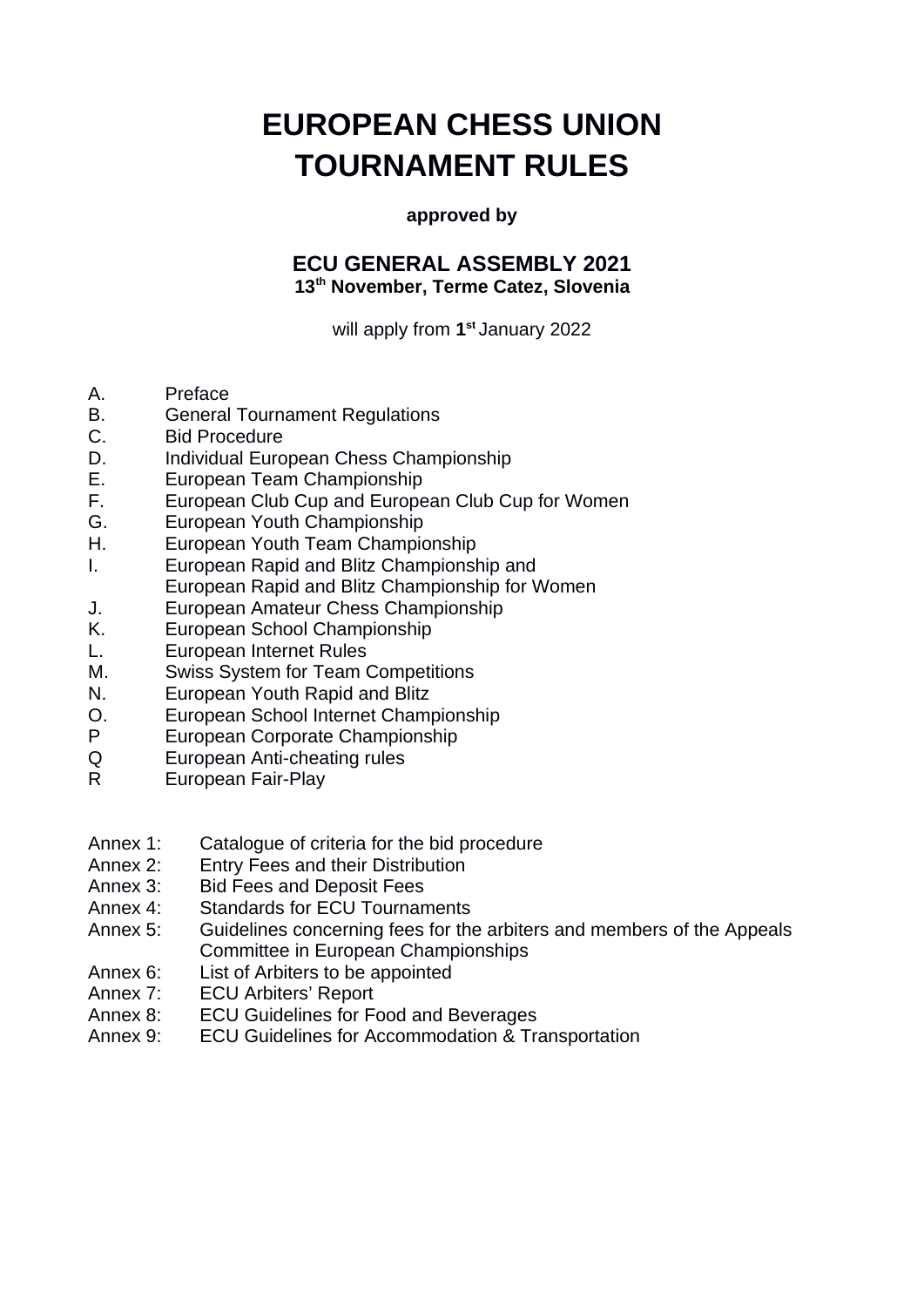#### **A. Preface**

The first version of the Tournament Rules was accepted by the 2001 General Assembly of the European Chess Union in Leon (Spain). Changes were approved by General Assemblies thereafter. The current version was accepted by the General Assembly 2019 in Batumi (Georgia) and is valid from  $1<sup>st</sup>$  January 2020.

All interested organisers (federations, clubs,…) should first start reading the general rules and then the specific rules for one of the ECU competitions. Thereafter bids can be put forward according to the procedure described in the relevant chapter.

Organisers should bear in mind that the rules of a given tournament are composed of the General Tournament Regulations and the Specific Tournament Rules and therefore both should be distributed to participants!

In these Rules the words "he", "him" and "his" include "she" and "her".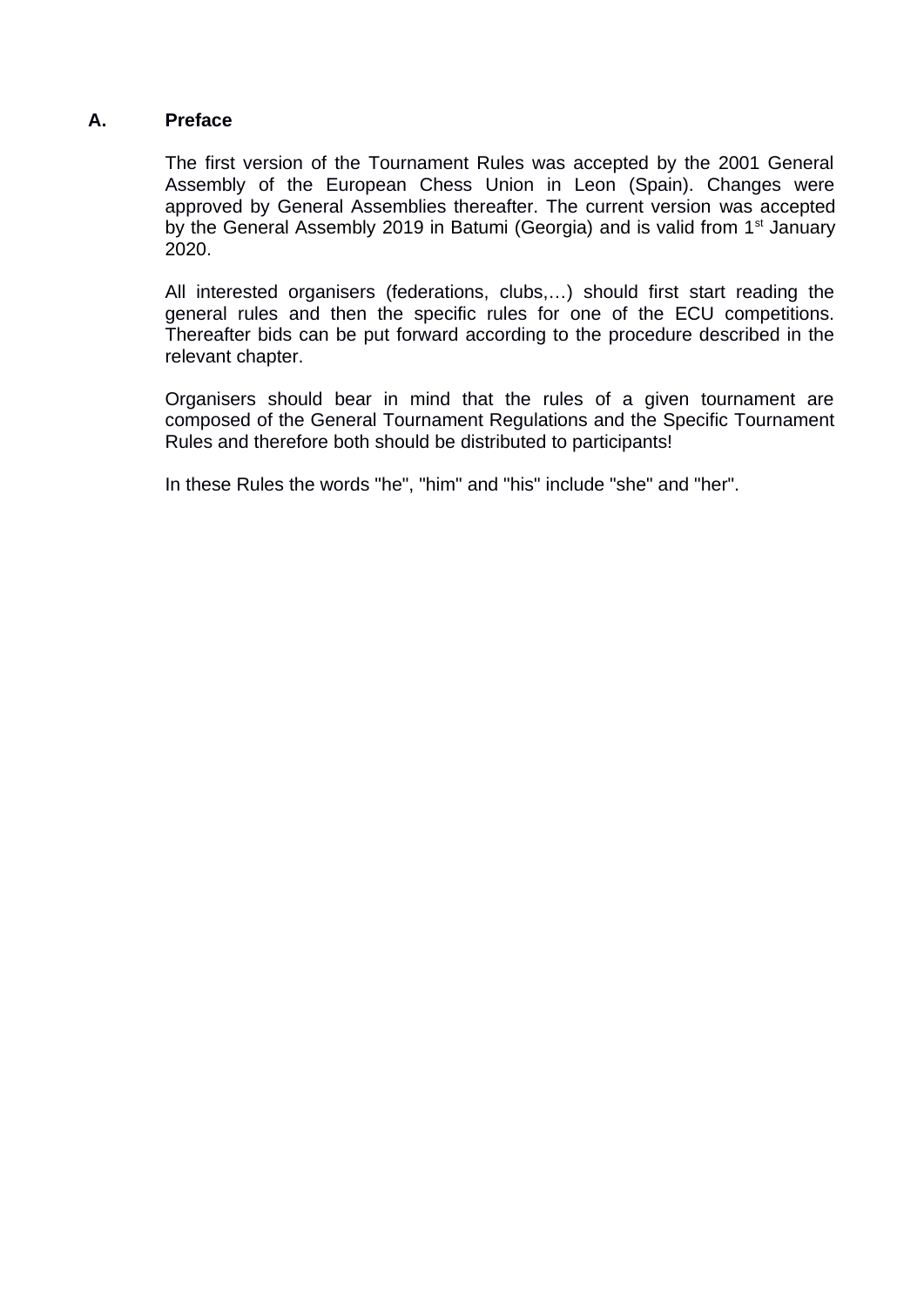# **B. General Tournament Regulations**

# **B.1. Participation**

- B.1.1 A European Chess Union (abbreviated hereinafter to "ECU") chess federation is a federation that belongs to one of the FIDE Zones 1.1 to 1.10 which have principal authority over chess activities in their own countries and which have been admitted to ECU as member-federations.
- B.1.2 All ECU Chess Federations shall have the right to participate in the European Individual and Team Competitions, irrespective of gender or age.
- B.1.2.1 Women or girls competitions are exclusively for female players. Female players are allowed to participate in any competition.
- B.1.3 All players participating in the European Individual and Team Championships must be entitled by birth, citizenship or naturalisation to represent their Federation.

The rules of eligibility for participation in ECU events follow the FIDE Handbook Chapter C.05.

- B.1.3.1 Players in the European Club Cups shall have the right to participate for a club which belongs to another ECU federation than their own on the condition that they fulfil the rules regarding foreigners of this ECU competition.
- B.1.4 Players not belonging to an ECU chess federation shall have the right to participate in the European Club Cups on the condition that they fulfil the rules regarding foreigners of this ECU competition.
- B.1.5 Teams or players of ECU Federations may be excluded by the ECU Board from ECU competitions if they are not in order with their payments to ECU or FIDE for a period exceeding six months.

# **B.2. Frequency of the championships**

- B.2.1 Each ECU competition is organised annually.
- B.2.2 The European Team Championships are organised biennially, namely in the year in which no FIDE Chess Olympiad is held.

# **B.3. Laws of chess**

- B.3.1 The general FIDE Laws of Chess shall be applied with their supplements and interpretations as accepted by the FIDE General Assembly.
- B.3.2 In ECU teams' competitions players may only agree to a draw after the 30th move has been made by black. Players violating this rule will be forfeited. If a player is offered a draw before the 30th move has been made by black, he should call an arbiter. His opponent shall be punished for distracting, according to the FIDE Laws of Chess. Senior Teams championships are excluded from this regulation.
- B.3.3 For all Championships the default time at the start of all rounds shall be 15 minutes.
- B.3.4 The FIDE Anti-Cheating guidelines are valid for all the European Championships. (Ref. FIDE Hanbook A. Administrative subjects).

# **B.4. Tournament systems**

- B.4.1 Individual competitions shall be played according to one of the Swiss Pairing Systems accepted by the FIDE General Assembly.
- B.4.2 Team competitions shall be played according to the "Swiss System for Team Competitions" (chapter M).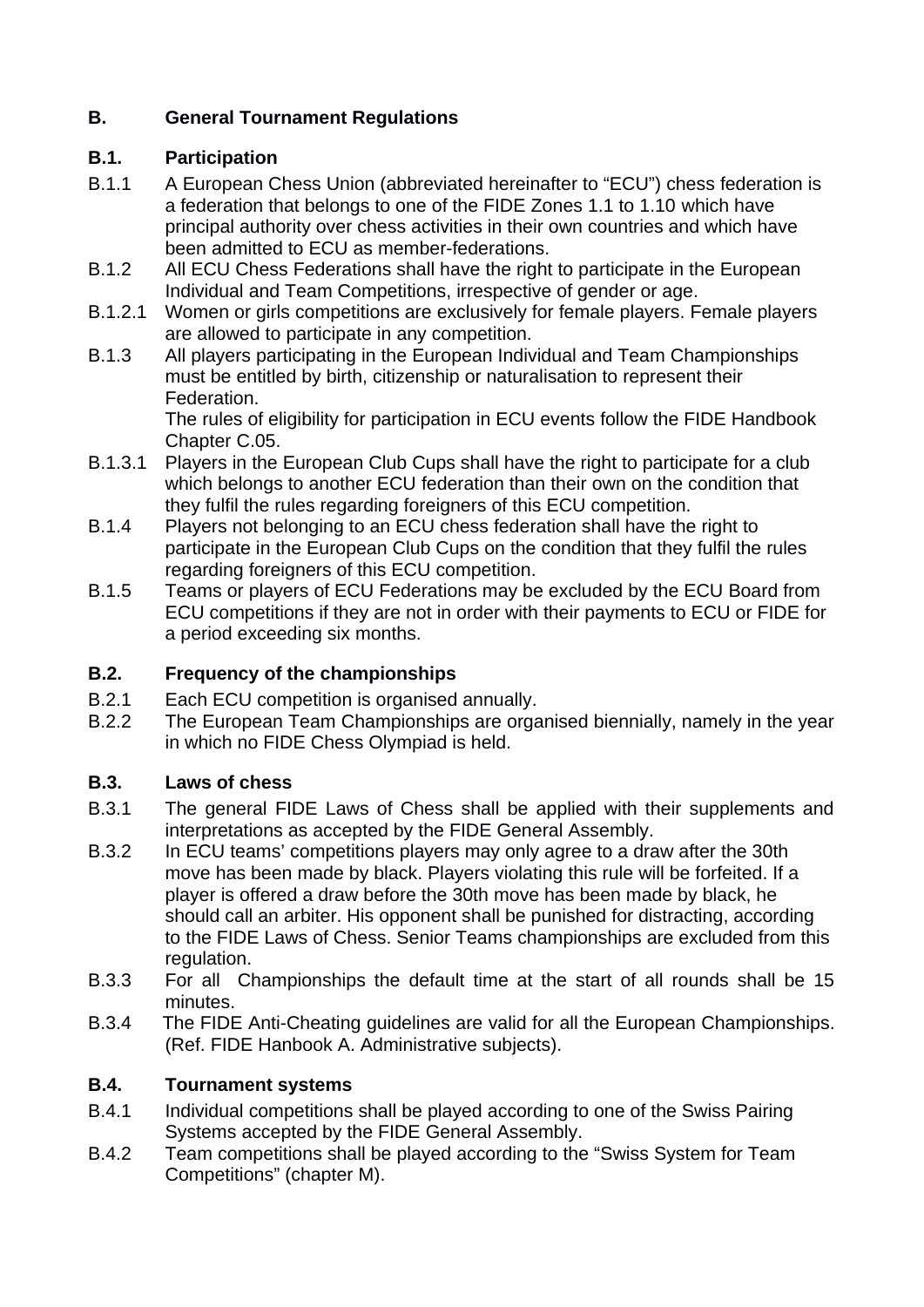B.4.3 Pairings shall be done by a computer programme that has been accepted by the FIDE General Assembly and the ECU Board. ECU defines the pairing computer programs for all the European Championships.

# **B.5. Rate of play**

- B.5.1 All ECU championships shall be played with electronic clocks approved by the FIDE General Assembly.
- B.5.2 The rate of play shall be the same as in the respective World Championship. Exceptions can be made by the ECU Board.
- B.5.3 No games will be adjourned.

# **B.6. Scoring and tie-breaking system**

- B.6.1 The score in each game is 1 for a win, ½ for a draw and 0 for a lost game.
- B.6.2 Tie-breaking in individual competitions.

The order of players that finish with the same number of points shall be determined by application of the following tie-breaking procedures in sequence, proceeding from (a) to (b) to (c) to (d) to (e) the extent required:

(a) Results of direct encounters between the tied players (If all the tied players have met each other),

- (b) Buchholz Cut 1,
- (c) Buchholz,
- (d) The greater number of games played with black,
- (e) The Greater number of wins.
- B.6.3 Scoring and tie-breaking in team competitions.
- B.6.3.1 The sum of scores of each game in a match is referred to as the board points. The team which scores more board points in a match than its opponents receives two match points, the opponents receives no match points. In the case a match ends in such a way that the sum of the board points is equal to that of its opponents, each team receives one match point. However, if both teams score 0 board points, both teams will receive zero match points.

The ranking will be made according to match points, the team obtaining the highest number of match points being declared the winner of the competition. In case of equality, B.6.3.2 shall be applied.

- B.6.3.2 The order of teams that finish with the same number of match points shall be determined by application of the following tie-breaking procedures in sequence, proceeding from (a) to (b) to (c) to (d) the extent required:
	- (a) by the sum of Sonneborn-Berger points, which is calculated as follows: match points of each opponent, excluding the opponent who scored the lowest number of match points, multiplied by the number of board points scored against each opponent respectively. The highest number wins. In case of two or more opponents with this same number of match point the lowest results of multiplication should be excluded;
	- (b) by the number of board points won, the highest number wins;
	- (c) by the sum of the board points of all team's opponents, the highest number wins;
	- (d) by the sum of the board points of all opponents defeated plus one half of the board points of all the opponents with which a tied result was achieved, the highest number wins.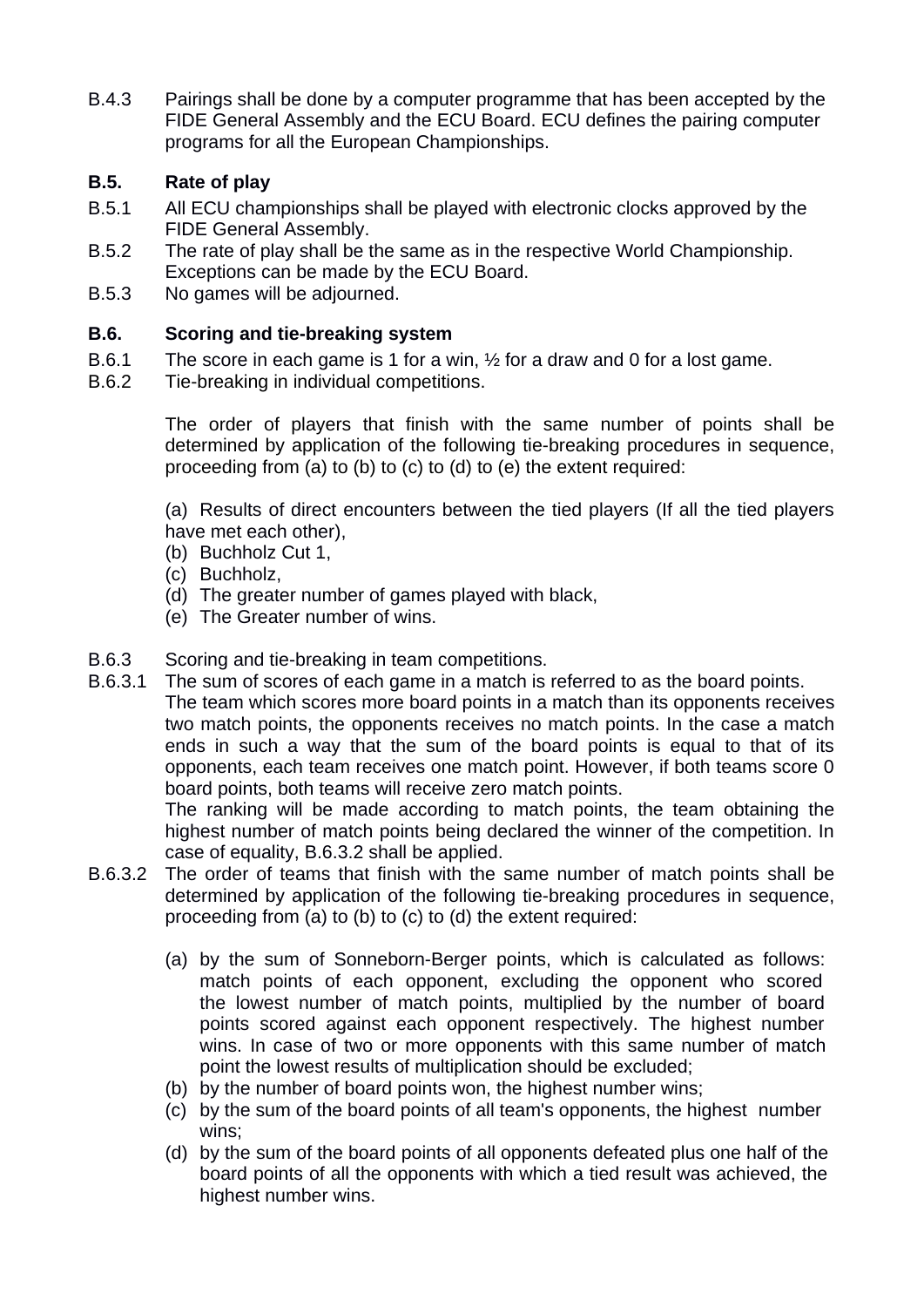# **B.7. Individual prizes in team competitions**

- B.7.1 The players who achieved the best performance rating on their respective boards shall receive gold medals. Silver and bronze medals shall be awarded to the second and third place winners.
- B.7.1.1 For this purpose the players performance score is calculated if the player takes part in at least 70% of the rounds (for basic players) or 50% of the rounds (for reserve players). The number of necessary games shall be calculated using rounding down to the next whole lower number in case of result up to .5, and shall be calculated using rounding up to the next whole higher number in case of result .5 and more. The highest performance rating wins. In case of a tie it shall be broken by:
	- (a) mutual results (if all played each other);
	- (b) number of games, the highest number wins;
	- (c) percentage score, the highest number wins;
	- (d) final ranking of a team, the player in the highest ranked team wins.

For calculating of performance rating the maximum rating difference of two players shall be 400 points. In the case of unplayed games for all calculations the current FIDE Tournament Rules shall be applied.

### **B.8. Organisation**

- B.8.1 Each of the ECU competitions, except the European Corporate Championship, the ECU Grand-Prix and the Internet Championships, is organised by one of the ECU Chess Federations. Every ECU Chess Federation is entitled to organise an ECU competition itself or attribute the organisation to another body, e.g. a club or a private organisation. In the following, however, reference will always be made to the organising ECU Chess Federation, hereafter abbreviated "organiser".
- B.8.2 The organisation of an ECU competition is granted by the ECU General Assembly or the ECU Board in accordance with the bid procedure.
- B.8.3 Standards for ECU Tournaments.
- B.8.3.1 The organisers shall provide the Standards for ECU Tournaments as stated in annexes 4, 5, 6, 8 and 9 of these rules.
- B.8.3.2 For the major ECU Competitions, ECU board appoints the ECU Technical Delegate responsible to ensure that the Organizing Committee adhere strictly to both the general conditions and the regulations which are specific to the Competition and to complete a final Report. The Technical Delegate is entitled to visit the venue before the event, actively co-operates and provides support to the organizers in preparing the championship in all aspects.
- B.8.3.3 The Organizing Committee shall be responsible for the board and lodging of the Technical Delegate, the travel expenses. The Technical Delegate can be additionally be a member of the Appeals Committee.
- B.8.4 Duties of an organiser.
- B.8.4.1 If an offer to organise an ECU competition has been granted by the General Assembly or by the Board the organiser concerned has to transfer the deposit fee according to annex 3 of ECU Financial Regulations within two months after receiving the information.
- B.8.4.2 Within six month after the appointment the appointed organiser of a major ECU competition, namely the Individual European Chess Championship (Open and Women), the European Team Championship, the European Youth Chess Championship and the European Club Cup, has to sign a contract containing all relevant agreements concerning the event, such as dates of the competition, official hotel, accommodation, food and drinks for participants and officials, medical treatment, playing hall, chess material to be used, internet transmission,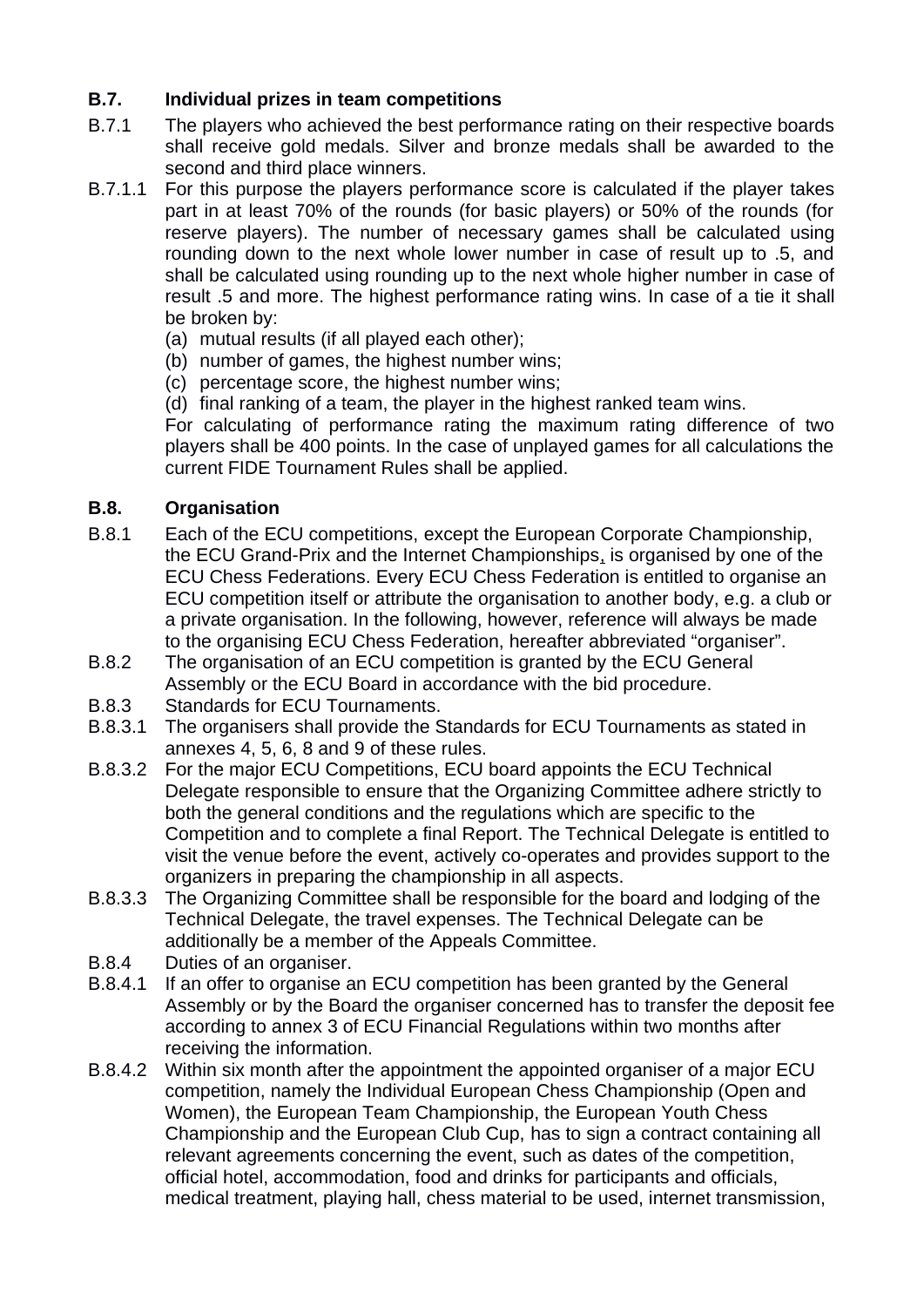merchandising rights, and others. In any case that a contract is not signed, the official invitation of the competition and all the conditions referring there, approved and published by ECU, is considering as a contract between the ECU and the organizer.

- B.8.4.3 In case of any violation of the signed contract or/and the official invitation the ECU Board has the right to keep a part of the deposit fee or the whole amount.
- B.8.4.4 After a decision according to 8.4.3 the respective organiser has the right to forward a written protest to the next ECU General Assembly. Such a protest must be accompanied with a sum equal to 30 % of the amount the ECU Board has kept. If the protest is rejected this sum is forfeited to ECU; if the protest is accepted both amounts will be paid back.
- B.8.4.5 The decision of ECU General Assembly is final.
- B.8.5 At least five months before the beginning of an ECU competition the organising federation will send a draft of the letter of invitation to the ECU President, the ECU Secretary General and the ECU Tournament Director.
- B.8.5.1 The letter of invitation shall be approved by the ECU President.
- B.8.5.2 The ECU President can authorise the ECU Tournament Director or the ECU Secretary General to approve the letter of invitation.
- B.8.6 At least four months before the beginning of an ECU competition the organising federation will send the invitation to all ECU chess federations. (valid till the end of 2019)
- B.8.6 At least six months before the beginning of an ECU competition the organizing federation will send the invitation to the ECU Secretariat and at least five months before the beginning of an ECU competition the invitation shall be published and sent to the ECU Chess Federations (to be valid from 1 January 2020).
- B.8.6.1 A copy of the invitation shall be sent to the ECU President and the ECU Secretary General.
- B.8.7 At least two months before the beginning of an ECU competition each federation accepting the invitation will send its entry to the organising federation, giving the following details:
	- the full name, birth date, FIDE ID number and the last-published FIDE rating of each player
	- the full name of the chief of delegation or accompanying person(s)
	- for team championships: the full name of the captain(s)
		- any information required in connection with visas.
- B.8.7.1 A copy of the entry should be sent to the ECU Secretary General.

# **B.9. Financial matters**

- B.9.1 Each ECU Chess Federation has the final responsibility for all financial matters with the ECU for each ECU competition organised within its Federation.
- B.9.2 The travelling expenses of the participants (individual players, national teams or clubs) and accompanying persons shall be paid by their national federations, their clubs or by the players themselves.
- B.9.3 The board and lodging expenses of the participants (individual players, national teams or clubs) and accompanying persons shall be paid by their national federations, their clubs or by the players themselves.
- B.9.4 In European Youth Championship the board and lodging expenses from the official day of arrival to the breakfast of the day of departure shall be covered by the organising federation for (a) the player(s) or team designated by its federation, (b) the player(s) with a personal right, and (c) the chief of the delegation (captain), who must be a licensed FIDE Trainer. For each of these persons the organising federation may require a maximum financial contribution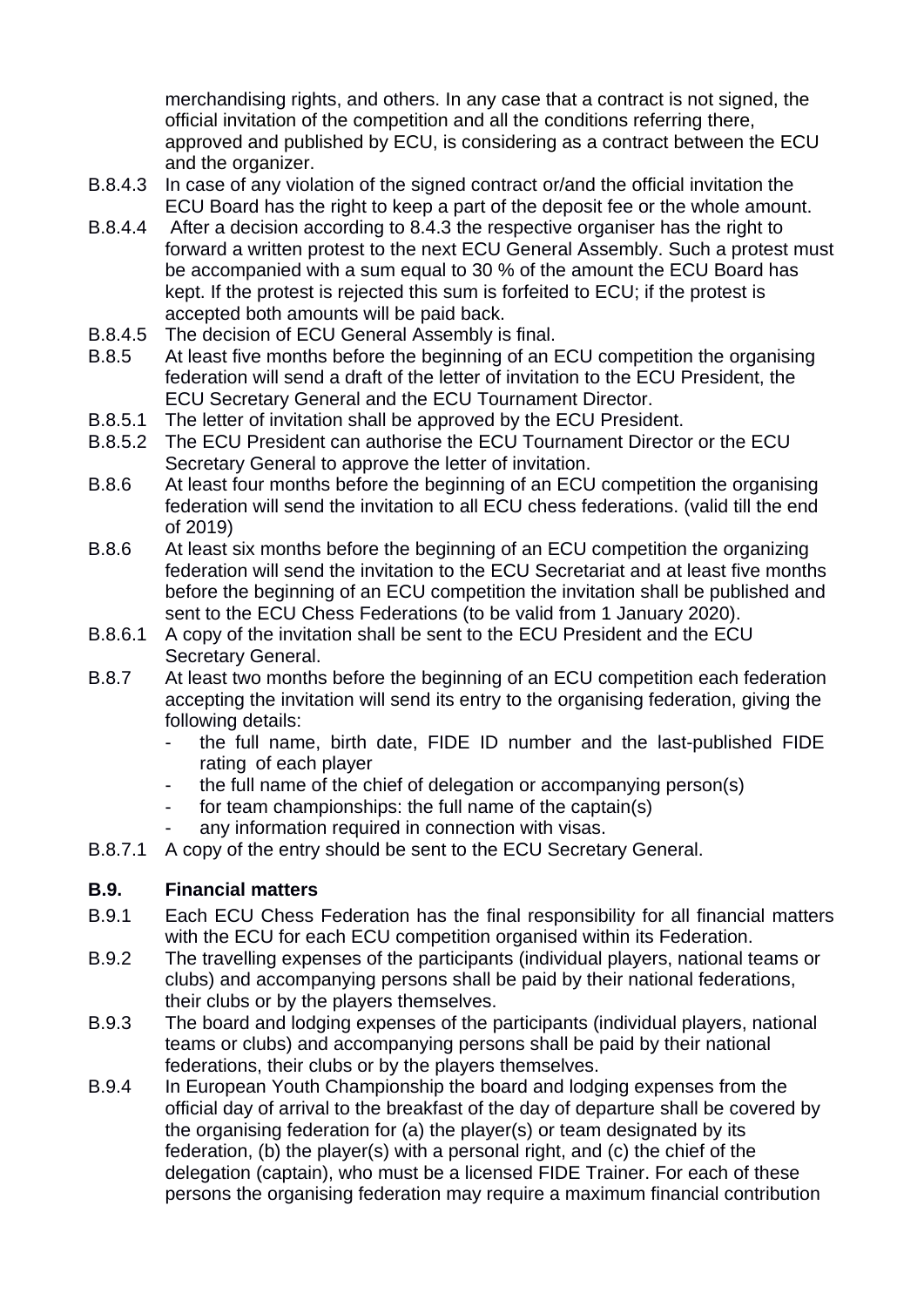of 150  $\epsilon$  per player. The amount may be increased in exceptional cases after approval of the ECU Board. The organising federation shall state in the letter of invitation the daily cost of board and lodging for the participants and accompanying persons not covered by the above.

- B.9.5 In each competition an entry fee has to be paid for the player or the team.
- B.9.5.1 Unless stated otherwise in the letter of invitation, the entry fees stipulated in the ECU Financial Regulations shall be paid by the federations to ECU Bank account before or at the start of the competition. If the entry fee is not reached the ECU Bank account until end of round 2 these participants or teams will not be paired in subsequent rounds.
- B.9.5.2 For exceptions see F.6.1 (European Club Cups) and I.5.1 (European Rapid and Blitz Championships).
- B.9.6 The minimum prize fund stipulated should be net of any local or national taxes.

### **B.10. Arbiters and other officials**

- B.10.1.1 Each organiser of an ECU competition may propose persons for the position of Chief Arbiter, Deputy Chief Arbiter and Pairings Officer. This proposal should be sent to the ECU Arbiters' Council at least three months before the start of the competition and all proposed persons should be FIDE licensed arbiters.
- B.10.1.2 The ECU Arbiters' Council can make their own proposal and will present it to the ECU President together with the proposal of the organiser. The ECU Arbiters' Council may also put some remarks on the proposals of the organiser based on previous performances of the proposed arbiters.
- B.10.1.3 In case of lack of proposal from the organiser in the term mentioned above, Arbiters' Council will make their own proposal to ECU President.
- B.10.2.1 The Chief Arbiter, one or two Deputy Chief Arbiters and the Pairings Officer (Annex 6) shall be appointed by the ECU President. If deemed necessary the ECU President may consult the organising chess federation, the ECU Board, ECU Arbiters' Council and/or the ECU Tournament Director(s).
- B.10.2.2 The 20% of the arbiters other than principals mentioned in B.10.2.1 shall be appointed directly by the ECU Arbiters' Council. The 20% appointed by the ECU Arbiter Council shall be foreigners arbiters not belonging to the hosting federation. This doesn't prevent the organiser to appoint extra foreign arbiters out of the above-mentioned quota. In case of any objection to the arbiters proposed by the ECU Arbiters' Council the Organizer should inform the Council immediately.
- B.10.2.3 Every year the ECU Arbiters' Council will announce the call of interests for European arbiters. After receiving applications from arbiters, the ECU Arbiters' Council will publish the list of interested arbiters. The arbiter's federation has a right to send to the ECU Arbiters' Council a motivated request to delete arbiter from the list of interested arbiters in two weeks after publishing it.
- B.10.3 The organising chess federation is responsible for the expenses of appointed arbiters and pairings officer mentioned above (traveling costs – either air travel or first class rail travel with sleeping car – living expenses and pocket money) and shall also foresee a stipend.
- B.10.4 The organising chess federation will appoint other necessary FIDE licensed arbiters and other officials. The minimum of male or female arbiters in each European Championship is 25%. The total number of arbiters to be appointed for each Championship is Annex 6. The final list of Arbiters, including the proposal from the organiser, which shall be sent at least two months before the start of the tournament, shall be approved by the ECU Arbiters' Council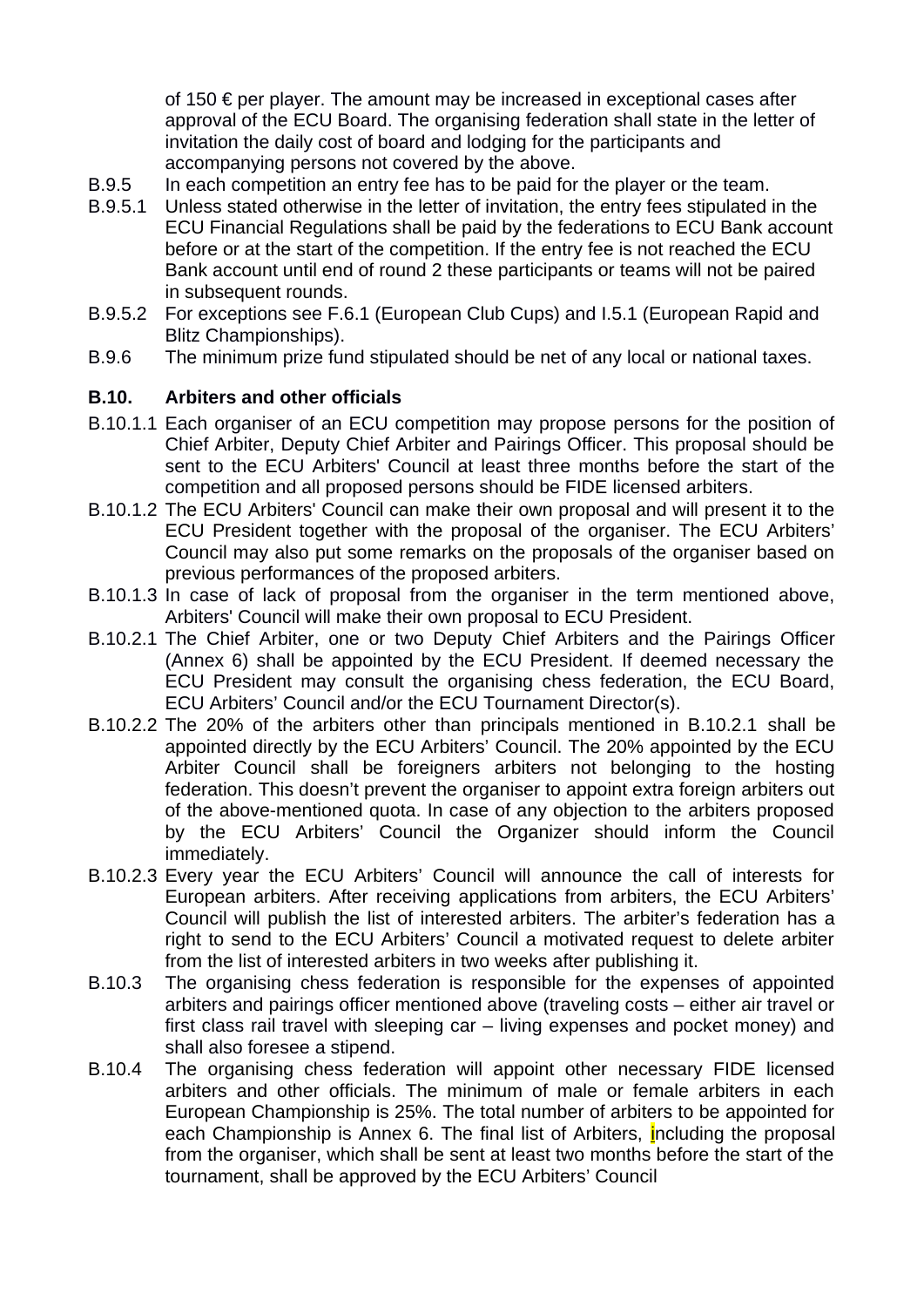- B.10.5 If the organising federation wants to appoint a Tournament Director for an ECU competition she will ask the approval of the ECU President.
- B.10.6 If the organising federation wants to appoint an official as defined sub 10.5 from another Federation than the organising federation, she will be responsible for the expenses (travelling costs – either air travel or first class rail travel with sleeping car – living expenses and pocket money) and shall also foresee a stipend.
- B.10.7 The Chief Arbiter is responsible that the competition will be played according to the FIDE Rules and the ECU Tournament Rules. He shall have the task of overseeing and co-ordinating the work of all the arbiters and technical staff.
- B.10.8 The Tournament Director shall be competent for all matters of organisation outside the tournament hall.
- B.10.9 The Pairings Officer is responsible to the Chief Arbiter.
- B.10.10 Assistant arbiters shall be placed at the disposal of the Chief Arbiter. They shall be instructed in their duties and supervised by the Chief Arbiter and – if present – the Deputy Chief Arbiter(s).
- B.10.11 The general responsibility of all arbiters is the trouble-free conduct of the playing sessions in the tournament. The arbiters shall ensure overall compliance with the Laws of Chess and the supplementary regulations.
- B.10.12 After the tournament is over the Chief Arbiter shall provide the ECU Board and ECU Arbiters' Council with the Tournament Report about how the event was held and with the attached ECU Arbiter' Report (Annex 7). It can be a copy of this same report prepared for the FIDE.

# **B.11. Appeals committee**

- B.11.1 The chairman of the appeals committee will be nominated by the ECU President.
- B.11.2 In the case of the Individual European Chess Championship (Open and Women), the European Team Championship, the European Youth Chess Championship and the European Club Cup the ECU President will nominate two appeal committee members.
- B.11.3 In the case of the other ECU competitions four appeals committee members shall be selected before the beginning of the tournament (e.g. at the occasion of the Captain's Meeting). These members shall be elected by the players. In the case of team competitions, the members may be elected by the team captains. The first two elected will be effective members, the last two elected will be reserve members. If the federation of the chairman or a member of the Appeals Committee is concerned in an appeal, the chairman shall replace this person by one of the reserve members.
- B.11.4 In all cases the nominated or elected Appeals Committee members shall belong to different ECU federations. None of these members shall belong either to the organising federation or to the chief arbiter's federation.
- B.11.4.1 In the case of a fully nominated Appeals Committee, this Committee will take a decision irrespective of the federation(s) involved in the appeal.
- B.11.5 Procedure of appeals. Protests, including protests against decisions of the Chief Arbiter or his assistants, or the Tournament Director, must be submitted in written form to the Chairman of the appeals committee within one hour after completion of the respective game. The protest must be accompanied with the sum of 200  $\epsilon$  or the equivalent in local currency, as a deposit from the signatory. The deposit must be handed to the Chairman of the appeals committee. If the appeal is granted, the sum shall be returned immediately. If the appeal is refused, the deposit is forfeited to the European Chess Union.
- B.11.5.1 In individual competitions the appeal has to be lodged by the player.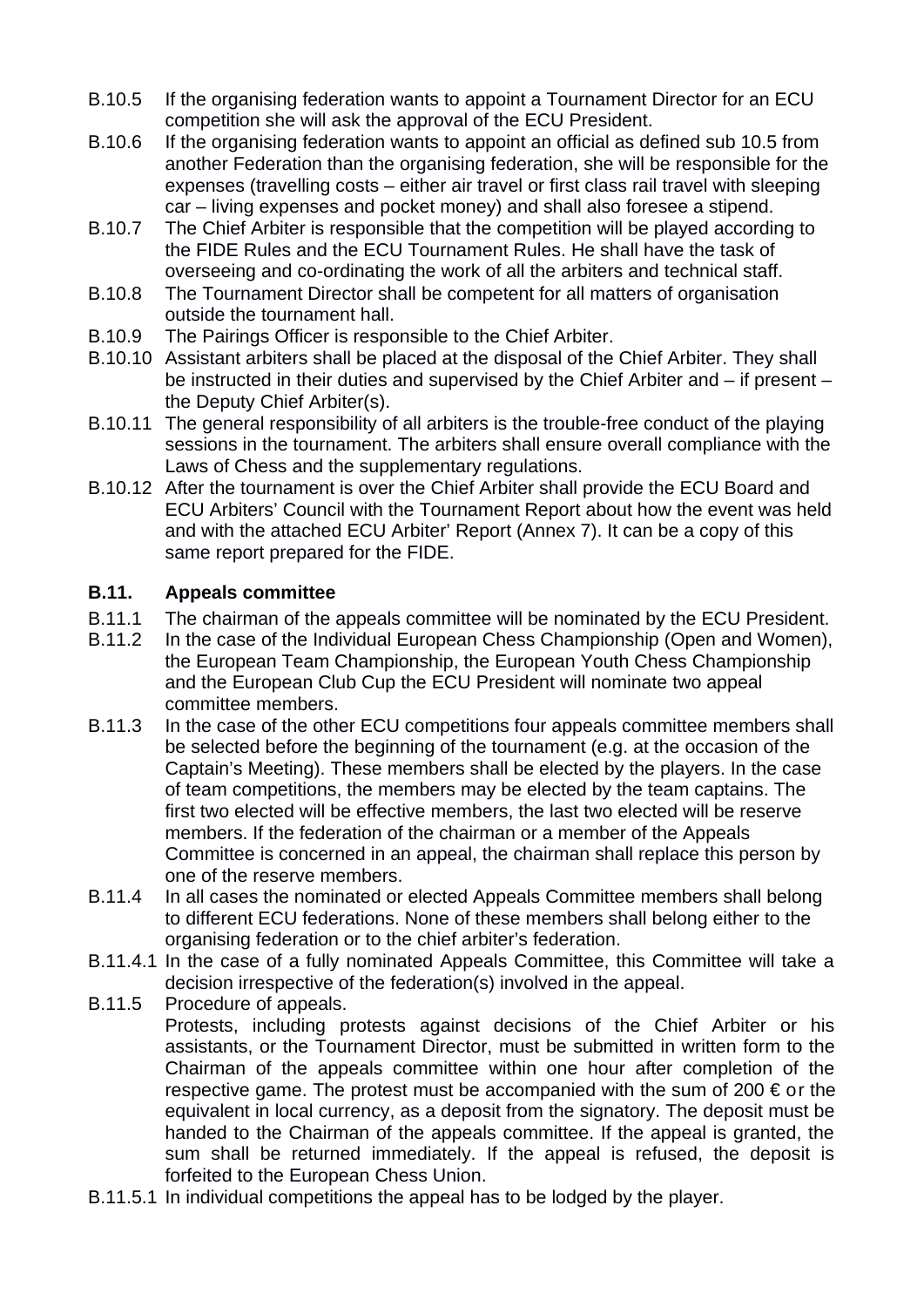- B.11.5.2 In team competitions the appeal has to be lodged by the team captain or  $-$  if present and known before the start of the competition – by the chief of delegation.
- B.11.6 The decisions of the Appeals Committee are final.

# **B.12. Team captains**

- B.12.1 In team competitions each team must have a team captain.
- B.12.1.1 The team captain may be one of the players or any of the reserves of the team, in which case he is referred to as a "playing captain". If he is no player of the team he is referred to as a "non-playing captain" and must be FIDE licensed trainer.
- B.12.1.2 Each team is entitled to have only one team captain. The team captain may appoint a deputy to exercise his function but must inform the Chief Arbiter of this in writing. However, during the course of playing only one team captain will be allowed into the playing area.
- B.12.2.1 The chief of delegation is not allowed to enter the playing area.
- B.12.3 Team composition
- B.12.3.1 The team captain must list the players of his team in a fixed board order, upon the time appointed by the Chief Arbiter before the start of the first round; this list is called the final players list. The board order cannot be altered during the tournament; hence reserves may play on the bottom boards only.
- B.12.3.2 Before the start of a round, upon the time appointed by the Chief Arbiter, the team captain must deliver to the Chief Arbiter a list of the team members who are to take part in the round in question.
- B.12.3.3 If this list is not delivered by the appointed time, the team may not use its reserve players. Every deviation from a board order 1,…, N (with N the number of boards in the competition) will result in the loss of the game(s) in question.
- B.12.3.4 If the board order in which a team plays differs from the board order of its final players list, this will result in the loss of the game(s) in question.
- B.12.3.5 The use of any player who does not figure in the final players list will cause the round to be forfeited N:0, in which N is the number of boards in the competition.
- B.12.4 The basic duties and rights of a team captain are defined in the FIDE Competition Rules.
- B.12.4.1 In the exercise of his function the team captain has the right of access to the area reserved for the players, but it is his duty to ensure that the members of his team who are not involved in the current match or have finished their games do not enter or remain in this area.
- B.12.4.2 During the games the captain must refrain from interfering in any way. He is, however, entitled to advise his players on the offering or accepting of draws or resigning of games, provided that he makes no comment on the actual position on the chess board, and confines himself to giving brief information which can in no way be regarded as an opinion about the progress of the game. The exchange of information should be done in the presence of the Arbiter.
- B.12.4.3 At the end of the playing session the captain is responsible for signing the match protocol and confirming the result.

# **B.13. Dress Code for the participants and the officials**

- B.13.1 All participants as well as the officials (arbiters, captains and others being in the playing area) must comply with the Dress Code of the ECU. Participants and officials will present themselves in a neat and clean appearance.
- B.13.2 **Dress rules for the players during the games ("excluding but recommended in Youth Championships")**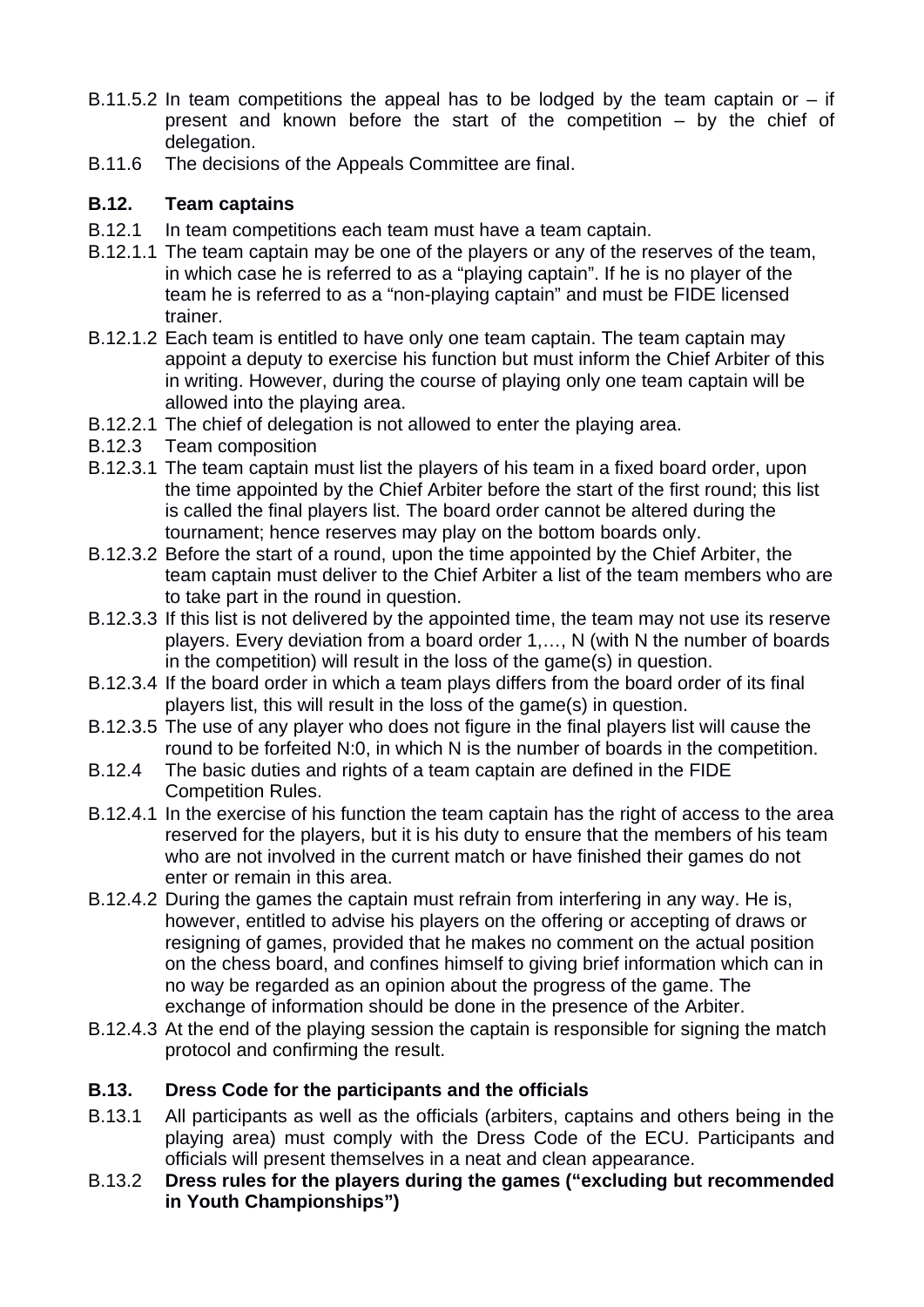In general, players are required to follow the code of casual dressing which means:

- for men dress trousers or jeans, a long-sleeve or shirt-sleeve dress shirt, alternatively T-shirt or polo, loafers or dressy slip-ons, socks, shoes or sneakers (no beach-wear slips, etc.) and, if appropriate, a sport coat or blazer. The trousers, the jeans as well as the shirts and polo's worn should be crisp and show no excessive wear, no holes and shall be free of body odor.
- for women blouses, turtleneck, T-shirts or polo's, trousers, jeans or slacks, skirts, dresses, and appropriate footwear (boots, flats, mid-heel or highheel shoes, sneakers with sock) or any other appropriate clothing modification.
- a jacket, vest or sweater, a scarf, as well as jewelry (earrings, necklace, etc.) coordinated to the outfit may be worn.
- the pieces of the clothing should be clean and crisp, show no excessive wear or holes.
- glasses, neck ties can be worn during the games, but no caps or hats, except for religious reasons.
- in general, this category of appearance demands a pulled-together, harmonious, complete look with colors, fabrics, shoes, and accessories, for both men and women.
- national costumes which fit into the generally accepted dress code and are not offensive or indecent to others can be worn

#### Addition

It is strongly recommended that all teams' players must be dressed in their corporate/club/team style costumes and all members of the team should be uniformly dressed.

#### B.13.3 **Dress rules for the winning players or the winning teams during prizegiving ceremonies ("excluding but recommended in Youth Championships")**

- the rules set for these events are valid for a player or any member of a team, including the captain and the delegation chief who is rewarded by a prize in the chess event and thus he/she appears and receives the award in front of the other players and the audience
- such a person shall follow the dress code of business casual (or by another name elegant casual) which means long trousers, shirt, jacket, with or without tie (no t-shirts, no polo, no jeans, no sports shoes or sneakers or slippers, no hats or caps -except for religious reasons-) and the equivalent style of dress for the women players.
- national costumes which are not offensive or indecent to others may be worn.
- it is recommended that teams should be uniformly dressed even if a team uniform is not available.
- a special set of rules is established for the European Individual Championship award ceremonies where the dress code is informal which means a suit with tie, appropriate shoes and the equivalent style of dress for the women player. National costume may be worn in the event.

# B.13.4 **Dress code for the arbiters and officials of ECU events**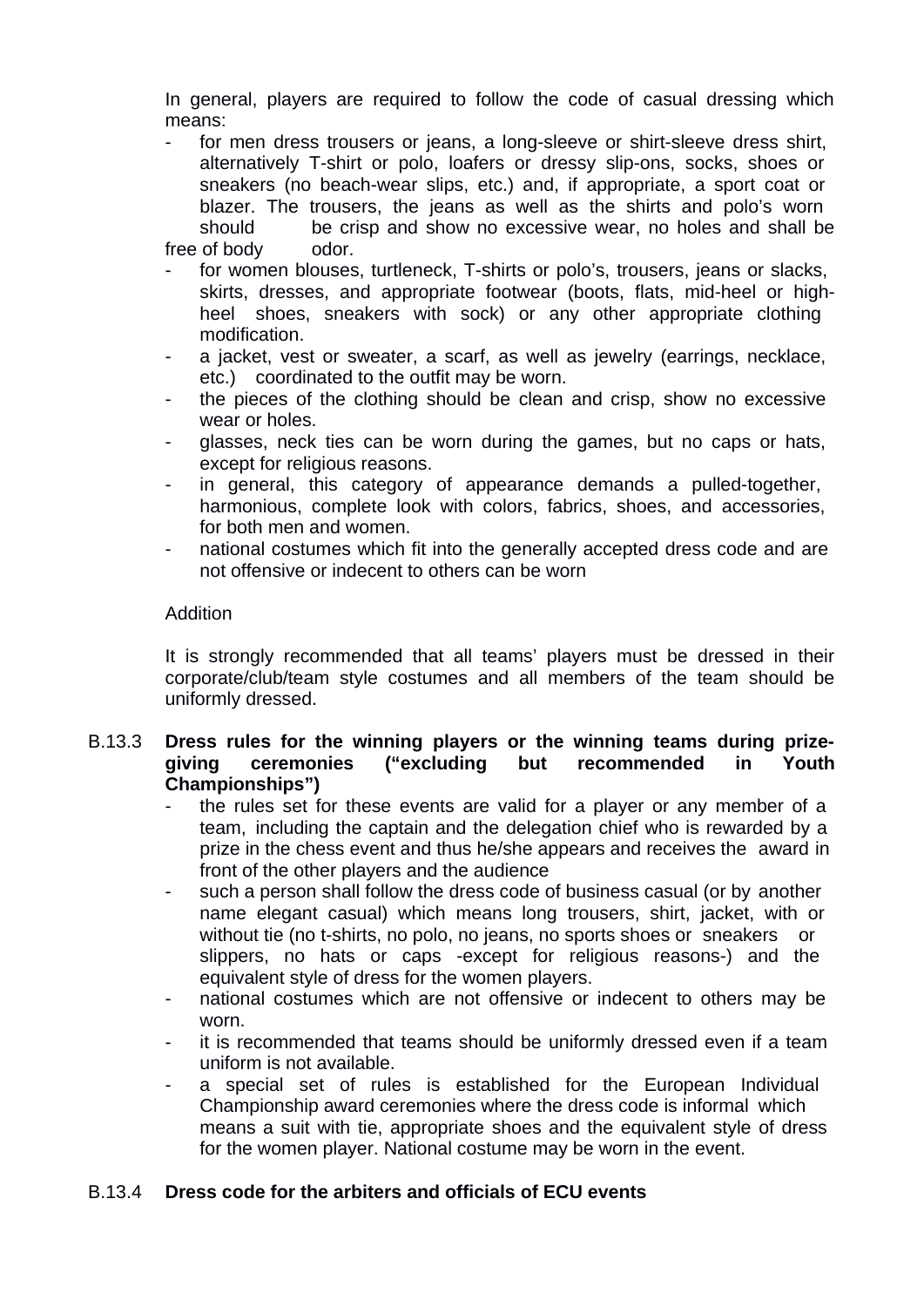- whenever the arbiters and officials of an ECU chess event appear on the scene in their official capacity, they are tied to follow the dress code of business casual
- if they visit the official venue, especially the game halls of the event, they are allowed to follow the casual dress code.
- if any person of the above-mentioned pool is committed to participate in the award-giving ceremony in his/her official capacity, he/she shall follow the informal dress code.

#### Addition

Starting with the European Team Chess Championship 2019 ECU arbiters (men/women) must be dressed in ECU branded jackets and ties/scarfs. A guide for the ECU Arbiters dress code will be published and be valid from  $1<sup>st</sup>$  January 2020.

- B.13.5 The Tournament Director or the Chief Arbiter have the obligation to give official warning to any player not properly attired. This warning will be confirmed to the player in writing the same day. When a player is a member of a team, his/her captain will receive a copy of this warning the same day.
- B.13.5.1 If in one of the next rounds the player received the written warning is still in the breach of the Dress Code then the following fines apply automatically for the following events.

| <b>Competition</b>                                   | Fines (euro) |
|------------------------------------------------------|--------------|
| European Individual Open/Women Chess<br>Championship | 100          |
| European Chess Club Cup                              | 500          |
| European Team Chess Championship                     | 600          |

This fine will be confirmed to the player in writing the same day. When a player is a member of a team, his/her captain will receive a copy of the fine the same day. The fine is paid during the competition or will be charged to the players/teams through their respective National federations.

B.13.5.2 If a player for a third round is then still in breach of the Dress Code, he/she can be sent back to dress appropriately. If he/she does not cooperate, he/she will be denied access to the playing area.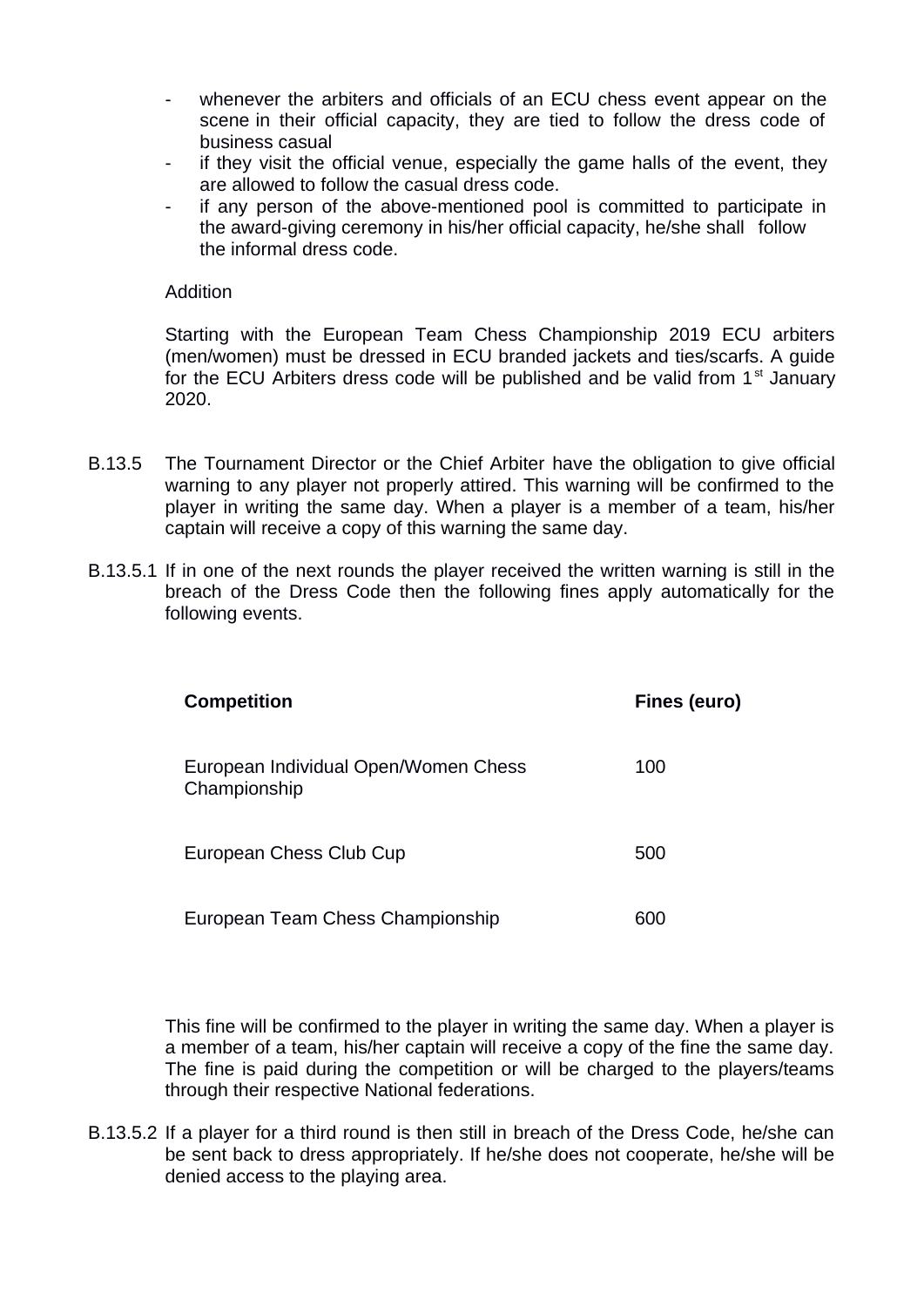B.13.6 A player not dressed according to the Code can be refused to attend the opening or closing ceremony. The Tournament Director can likewise act towards arbiters, captains or others being present in the playing area.

Spectators not properly attired will have to leave the playing area.

# **B.14. Other matters**

- B.14.1 All players, team captains and organisers are to take part in the opening and closing ceremony.
- B.14.1.1 If one of the prize winners (player, member or captain of a team) is absent during the closing ceremony, then: his (their) money prize will be reduced by 20 % with a minimum of 100  $\epsilon$

any other prize (medal, trophy, …) will not be awarded as long as a penalty of 100 € per player (or captain) has not been paid.

The money will be forfeited to ECU.

- B.14.2 The fact of beginning the game in the first round of a championship implies acceptance of the General Tournament Rules and the Specific Rules for this championship.
- B.14.3 The logo of the European Chess Union has to be visible in the tournament hall.
- B.14.4 The logo of the European Chess Union has to be put on all printed material related to the tournament, i.e. letter of invitation, tournament bulletins, announcements during the tournament, and so on.
- B.14.5 Official Hotels
- B.14.5.1 In order to hold the ECU competitions in a proper manner and to be in permanent close contact with all participants, official hotels will be appointed. The room prices may not exceed the normal rates.

Each participant is advised to stay in one of the official hotels. For European Teams Championship, European Club Cup, youth & school tournaments the players are obliged to stay in one of the official hotels. Exceptions can be made for local players.

Players who choose another hotel than the official ones will take the risk of their transportation to the playing venue, security, and all official tournament information.

- B.14.5.2 Organizers of ECU competitions may charge a maximum of 100  $\epsilon$  as registration fee, for every person officially registered by his federation, in addition to the accreditation ECU fee, against the provision of certain services such as transfers, etc.
- B.14.5.3 Organizers of ECU competitions are not allowed to charge financial penalties or any other sort of compensation to participants who choose not to stay in one of the official hotels, other than the registration fee, as described under 14.5.2
- B.14.6 Players in individual competitions or teams in team competitions who are not represented at the technical meeting - one day before the start of the competition – will not be paired for the first round. Exceptions of this rule can be accepted by the chief arbiter of the tournament.
- B.14.7 If a player in an individual competition or a team in a team competition of ECU wants to withdraw from the tournament before the last round the approval of the Chief Arbiter is necessary.
- B.14.7.1 The Chief Arbiter may accept the withdrawal if it is based on an acceptable written certificate of a doctor or in case of an acceptable "force majeure".
- B.14.8 In all official competitions ECU shall exploit all rights which it owns or shares with third parties, such as property rights of any type, intellectual property rights and rights for audio-visual and sound-broadcasting transmissions by picture, pairings,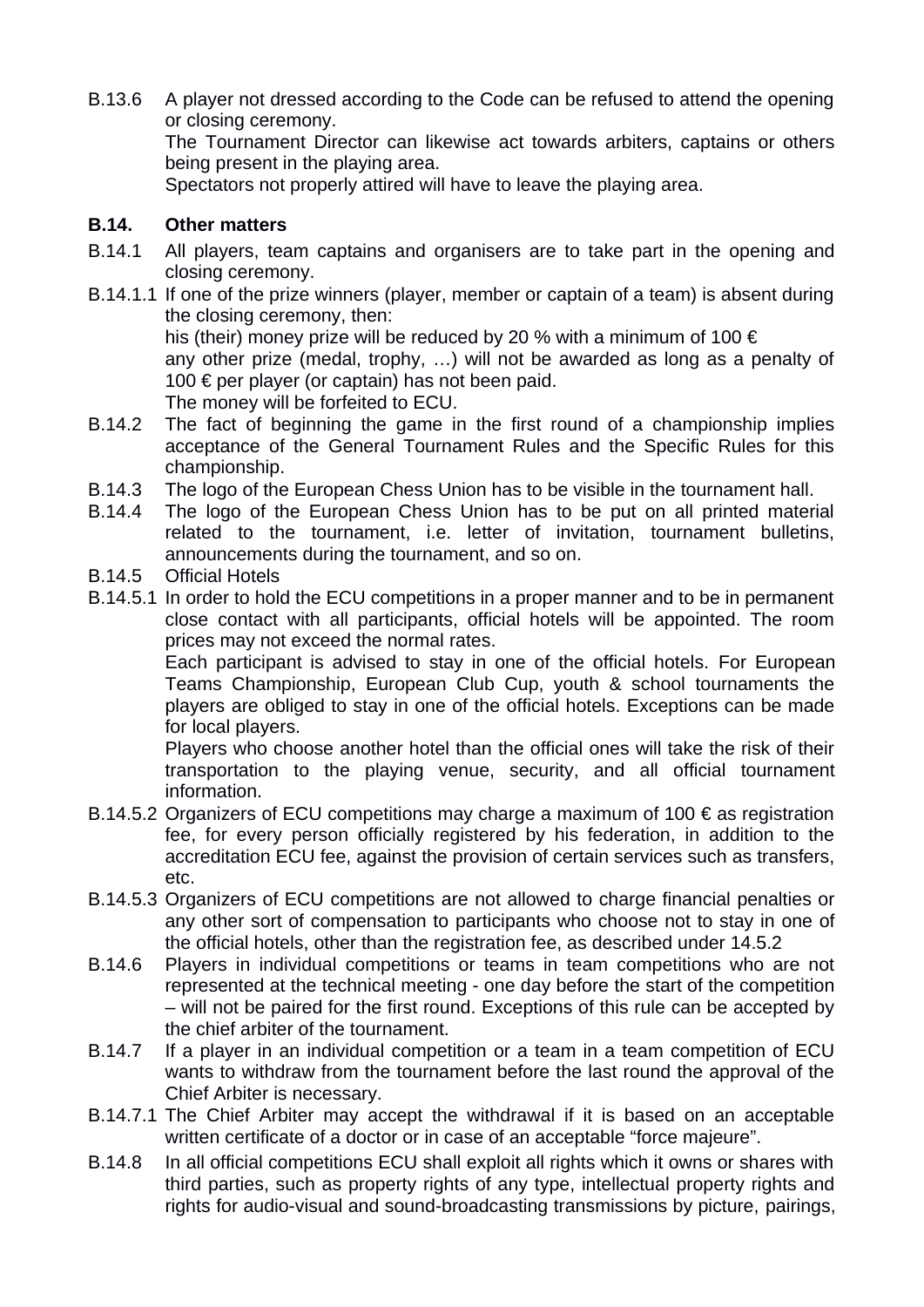standings, statistics or data carrier of any kind (including all means of transmitting computer images, with or without sound, such as internet, on-line services or the like, whether existing already or not). This includes the production, duplication, dissemination and broadcasting of pictures, sound or data carriers of any kind by ECU alone or with third parties.

- B.14.8.1 For this purpose, ECU alone, or with third parties, shall be entitled to form or operate companies, for which they may make use of any legal entities authorized under Swiss law.
- B.14.8.2 A detailed way of the exploitation of rights, the organisation of transmitting computer images, with or without sound, such as Internet, on-line services or the like will be specified by the ECU Board.
- B.14.8.3 The way the income earned from marketing is shared, as well as the income earned from transmitting computer images, with or without sound, such as Internet, on-line services or the like, will be specified by the ECU Board.
- B.14.8.4 The details from B.14.8.2 and B.14.8.3 for these Rules will become an integral part of every contract signed with the technical organizers of the official ECU competitions, starting from those awarded after January 1, 2012.
- B.14.9 ECU Board may decide to organise a Grand Prix in Open, Women or Youth categories in swiss or round robin system. In such case a contract defining all terms may be signed by ECU with the potential organisers, but:
- B.14.9.1 ECU has the right to charge ECU entry fees or/and a Licence fee
- B.14.9.2 Chief and Deputies arbiters and Appeals Committee are appointed by ECU
- B.14.9.3 The ECU tie-breaks and technical regulations are valid
- B.14.9.4 The broadcasting rights (games and live streaming) belong to ECU
- B.14.9.5 The broadcasting of the chess games will be supervised by one of the Deputy Chief Arbiters, who will be in charge of supervising the technicians
- B.14.9.6 If during live broadcasting of the chess games, for whatever reason, an error appears, for example one of the game has been stopped, the above mentioned Deputy Chief Arbiter and/or the technician who ascertains the breakdown, immediately has to inform the Chief Arbiter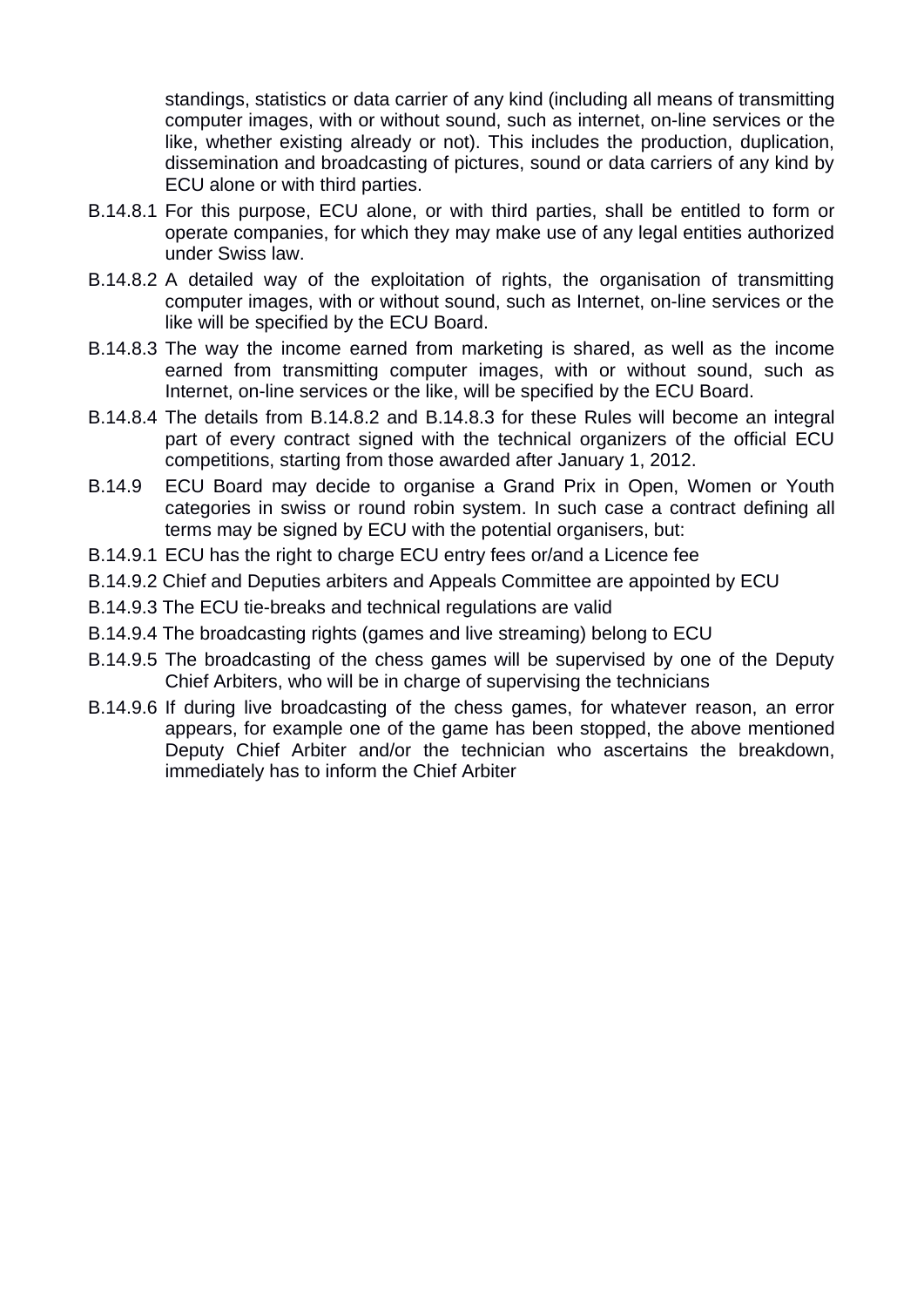# **C. Bid Procedure**

# **C.1. Bid application**

- C.1.1 The organisation of all ECU competitions is granted by the ECU General Assembly or the ECU Board at least one year in advance. The ECU Team Championships, however, are granted by the ECU General Assembly at least two years in advance.
- C.1.2 Each bid for organising an ECU competition has to be made by the national Chess Federation in which the championship will be held. The official bid form (see annex) shall be used. For the same ECU Competition each National Chess Federation can send only one bid.
- C.1.3 To be valid, each application must contain detailed information of playing venue, schedule, entry fees, prizes, cost of accommodation, transportation and the cost of it, and all other details relevant to the tournament. In particular all information required in connection with visas should be given.
- C.1.4 Bids for organising an ECU competition have to be sent by the organising chess federation to the ECU Secretariat before the deadline either indicated in the Specific Rules or fixed by the ECU Board for this ECU competition.
- C.1.5 A bid will only be taken into account if the federation concerned has paid a bid fee according to the financial regulations to the account of the European Chess Union within one week after the deadline.
- C.1.6 The European Women's Individual Championship is combined with the subsequent year organization of the European Youth Championship. The combined bids are enforced from European Youth Championship 2018 and the European Women's Individual Championship 2017.

# **C.2. Bid awarding**

- C.2.1 Bids are opened by the ECU Secretary General or his representative at the ECU office after the deadline has elapsed. The date will be announced by the ECU Secretary General to interested parties. Interested parties may be present and receive copies of the bids. The ECU Board members and the federations involved get information on the payment of the bid fee and copies of the bids. The bids shall be published on ECU website within one week after their opening.
- C.2.2 Until decision on the award the bids may not be changed.
- C.2.3 After the opening of the bids the ECU Board shall decide on the inspector of the bids (or two inspectors if there are more than three bids). The inspector should be an experienced organiser or arbiter. He shall visit the venue, check the details of the bid according to the ECU Standards for Chess Tournaments and be able to advice the organisers of necessary requirements and additional improvements. The cost for travelling to the venue inspection and a daily fee will be covered by ECU; the cost for accommodation has to be covered by the bidders. Later, however, the inspector(s) - unless he is the Tournament Director - shall neither be involved whatsoever in the organisation of the respective tournament nor be a part of its team of arbiters/officials. Only in exceptional cases the ECU Board may decide to make no inspections.
- C.2.4 In the meeting of the ECU Board the inspector(s) shall give his (their) report and the evaluation for categories 1, 2, 4, 5 and 6 of annex 1. The ECU Board decides on the evaluation for the categories 3 and 7 after discussion. Neither the inspector nor a member of one of the bidding federations shall take part in this discussion. The evaluation reports shall be published on the ECU website within one week after the meeting.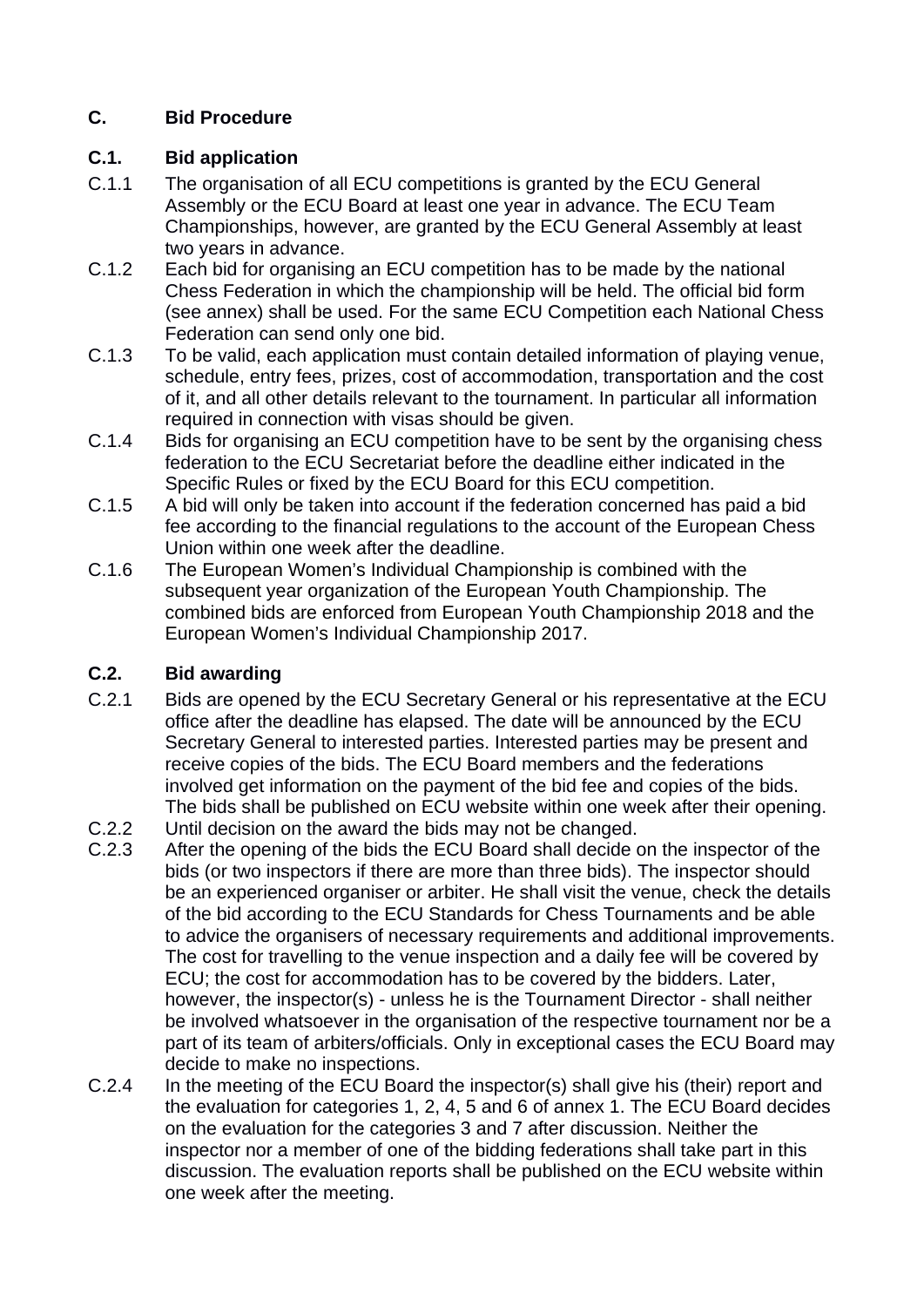- C.2.5 The bidder with the highest evaluation is awarded the event in case the difference between this bid and the second highest bid is more than 15%. In all other cases where all bids are within a 15% range from the highest bid, all bids involved will be sent to the ECU General Assembly which shall take a vote between these bids. In the first ballot all bids will be involved. If one bid receives more than 50% of the votes, the competition is granted to this bid. If no bid receives more than 50%, a second ballot is organised between the two bids which received the highest number of votes in the first ballot.
- C.2.6 After the decision the bidder is allowed to improve the bid. In such a case the new conditions of the bid will be valid after being published on the ECU website. The award of the event is only valid if the bidder transfers the deposit fee within two months after notification of the decision. If the bidder does not transfer the deposit fee within this time the ECU President shall award the event to the next bidder.
- C.2.7 Failing a bid for one of the ECU competitions or if all the bids are considered to be not qualified, then the ECU President has to extend the deadline for one month. In case there is no valid bid after the extended deadline the ECU President or any other person authorised by the ECU Board has the right to negotiate directly with organisers, but only if that is allowed by the national laws of the involved country. The ECU President will inform the respective national federation about negotiations.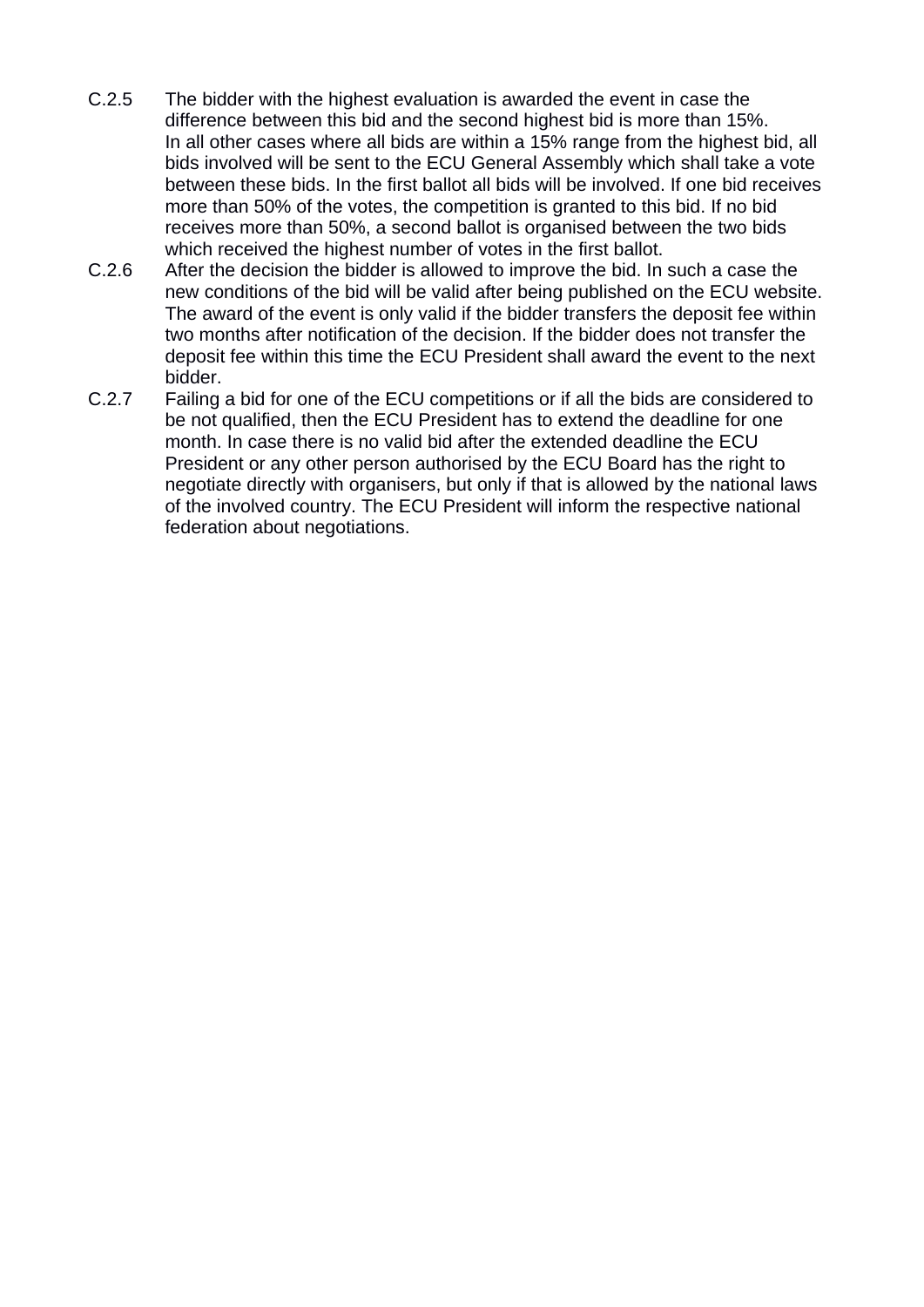# **D. European Individual Chess Championships**

The ECU organises four individual chess championships: the European Individual Chess Championship, the European Individual Women's Chess Championship, the European Individual Senior Chess Championship and the European Individual Senior Women Chess Championship.

# **D.1. Participation**

- D.1.1 Nominations of players can only be submitted by the National chess federations.
- D.1.2 There are two Senior categories: one for those who shall have reached the age of 50 by December 31st of the year in which the tournament will commence, and one for those who shall have reached the age of 65 by December 31st of the year in which the tournament will commence. In each age category an Open and a Women's competition is organised.

# **D.2. Organisation**

- D.2.1 The European Individual Chess Championship and the European Individual Women's Chess Championship shall be organised in April, May or June. In exceptional cases the Board may accept other dates.
- D.2.2 The playing conditions shall conform to the FIDE recommendations for the organisation of top-level tournaments.

# **D.3. Tournament Regulations**

- D.3.1 Each Championship shall be played in one group according to the Swiss system.
- D.3.1.1 The European Individual Chess Championship shall be played in 11 rounds, with one free day.
- D.3.1.2 The European Individual Women's Chess Championship shall be played in 11 rounds, with one free day.
- D.3.1.3 The European Individual Senior Chess Championship and shall be played in 9 rounds.
- D.3.1.4 The European Individual Senior Women Chess Championship shall be played in 9 rounds. Only in case there are less than nine participants they may be included in the men's section of the championship
- D.3.2 There are no tie-break matches to establish the champion, the medal winners or the qualifiers to a World Cup or World Championship.

# **D.4. Titles and Prizes**

- D.4.1 Titles
- D.4.1.1 The winner of the European Individual Chess Championship receives the title "European Chess Champion 20..".
- D.4.1.2 The winner of the European Individual Women's Chess Championship receives the title "European Women Chess Champion 20.."
- D.4.1.3 The winner of the European Individual Senior Chess Championship receives the title "European Senior Chess Champion 20..".
- D.4.1.4 The winner of the European Individual Senior Women Chess Championship receives the title "European Senior Women Chess Champion 20..".
- D.4.2 The number of players qualifying for the World Championship will be decided by the ECU Board and published in the letter of invitation.
- D.4.3 The organiser has to provide a prize fund of minimum 100.000 € for European Individual Chess Championship, and 60.000 € European Women Chess Champion.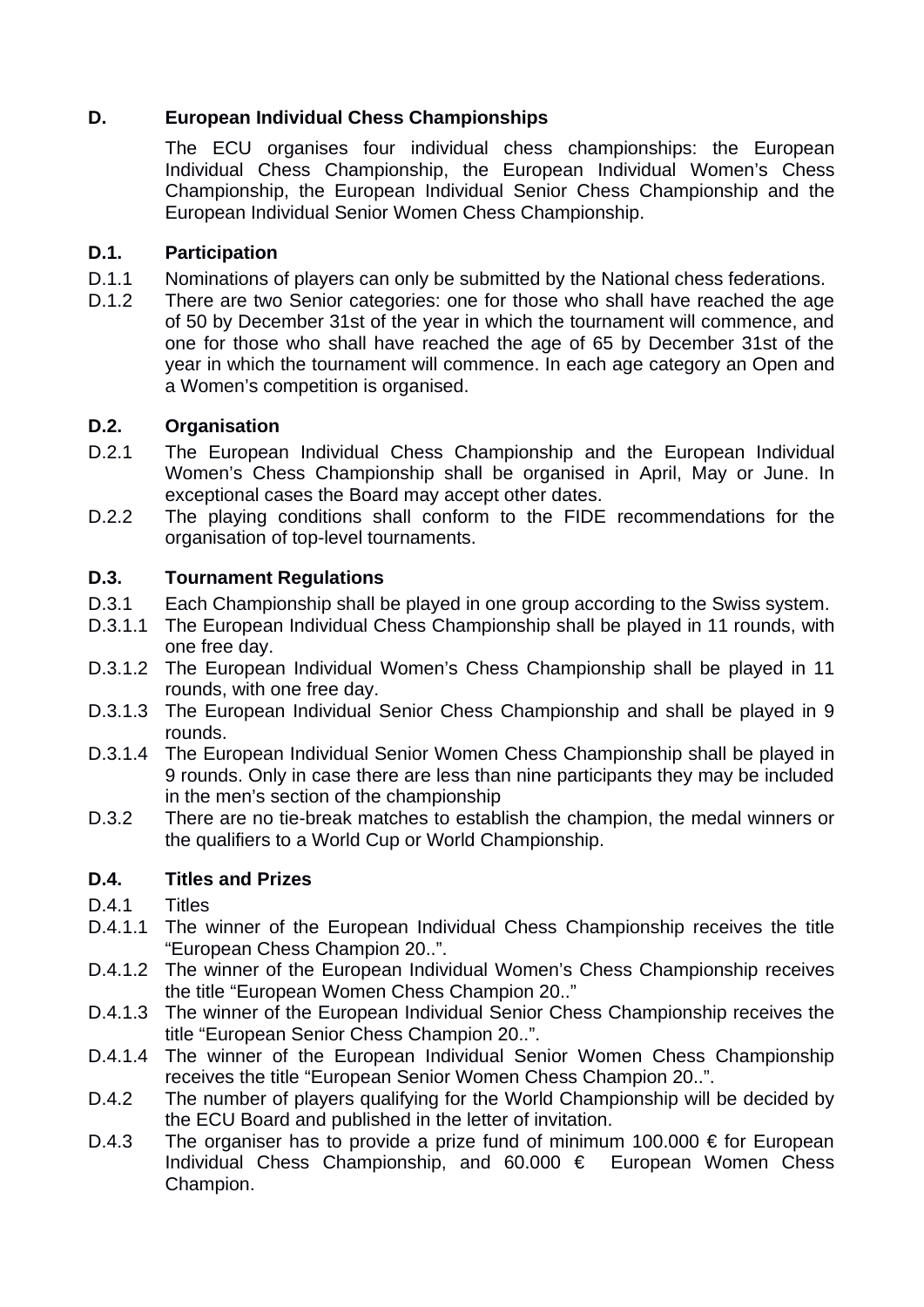- D.4.4 An additional payment, equivalent to 25% of the announced prize fund, shall be made to ECU.
- D.4.5 The money prizes will be equally shared among the players with the same score.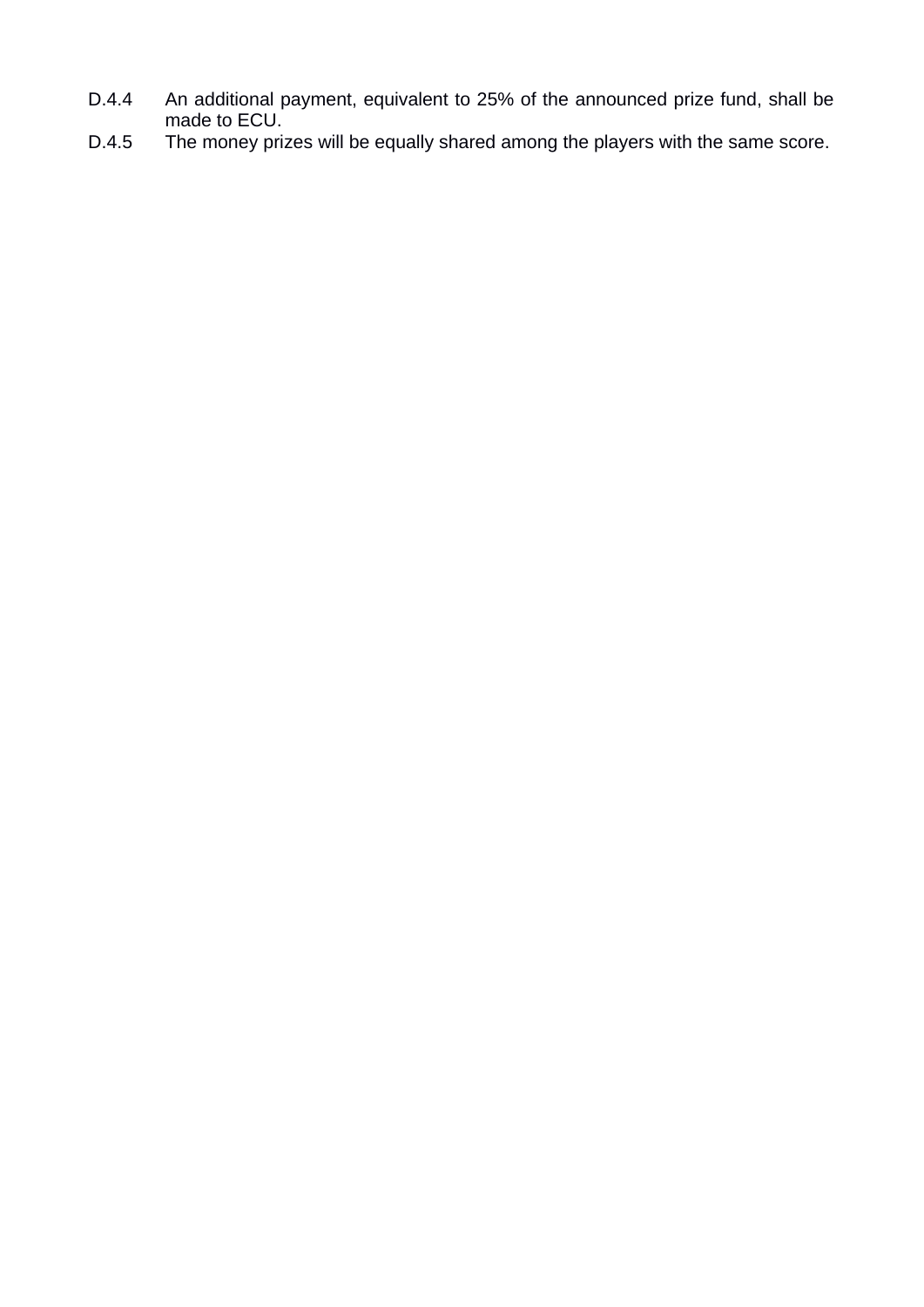# **E. European Team Championship**

The ECU organises the European Team Championship and the European Senior Team Championship, both with an open competition and a women's competition.

# **E.1. Participation**

- E.1.1 Each federation shall have the right to be represented by one team of four players and one reserve in the open competition and by one of four female players and one reserve in the women's competition.
- E.1.2 In the European Senior Team Championship senior teams from each federation shall have the right to participate. Each team consists of four players and one reserve.
- E.1.2.1 In the European Senior Team Championship There shall be two categories; age 50+ and age 65+ with separate events for women. The player must have reached or reach the required age during the year of competition. There shall be separate Women's Championships if there are at least 8 teams in one category. Otherwise the women's championship is merged with the open respective category.

### **E.2. Organisation**

- E.2.1 European Team Championship shall be organised in the odd numbered years between October 15 and November 30. In exceptional cases the Board may accept other dates.
- E.2.2.1 The European Team Championship shall be held on the Swiss system in 9 rounds, with one open section and one women's section, considered as separate competitions.
- E.2.2.2 The European Senior Team Championship shall be held in the Swiss system in 9 rounds, with one round per day.
- E.2.3 The organising federation shall hold in reserve a second men's team and a second women's team ("B" Teams), which shall take part in the respective competition if, and only if, it is required to make even the number of teams in the first round.
- E.2.3.1 Once a "B" team has played the first round it shall remain in the competition even if the number of participating teams is uneven.
- E.2.4 One month before the scheduled start of the Team Championships, each participating federation shall send to the organising federation and to the ECU Tournament Director the basic team lists. It can be changed not later than one day before the Technical Meeting with a fee of 200 EUR per player payable to ECU, excluding confirmed in written form health problems or force majeure.
- E.2.5 The ECU President is to be invited to attend the championships at the organiser's expense for travel, hotel and meals.

# **E.3. Tournament Regulations**

- E.3.1 Each match in the European Team Championship and in the European Senior Team Championship shall be played over four boards.
- E.3.2 The playing conditions shall conform to the FIDE recommendations for the organisation of top-level tournaments.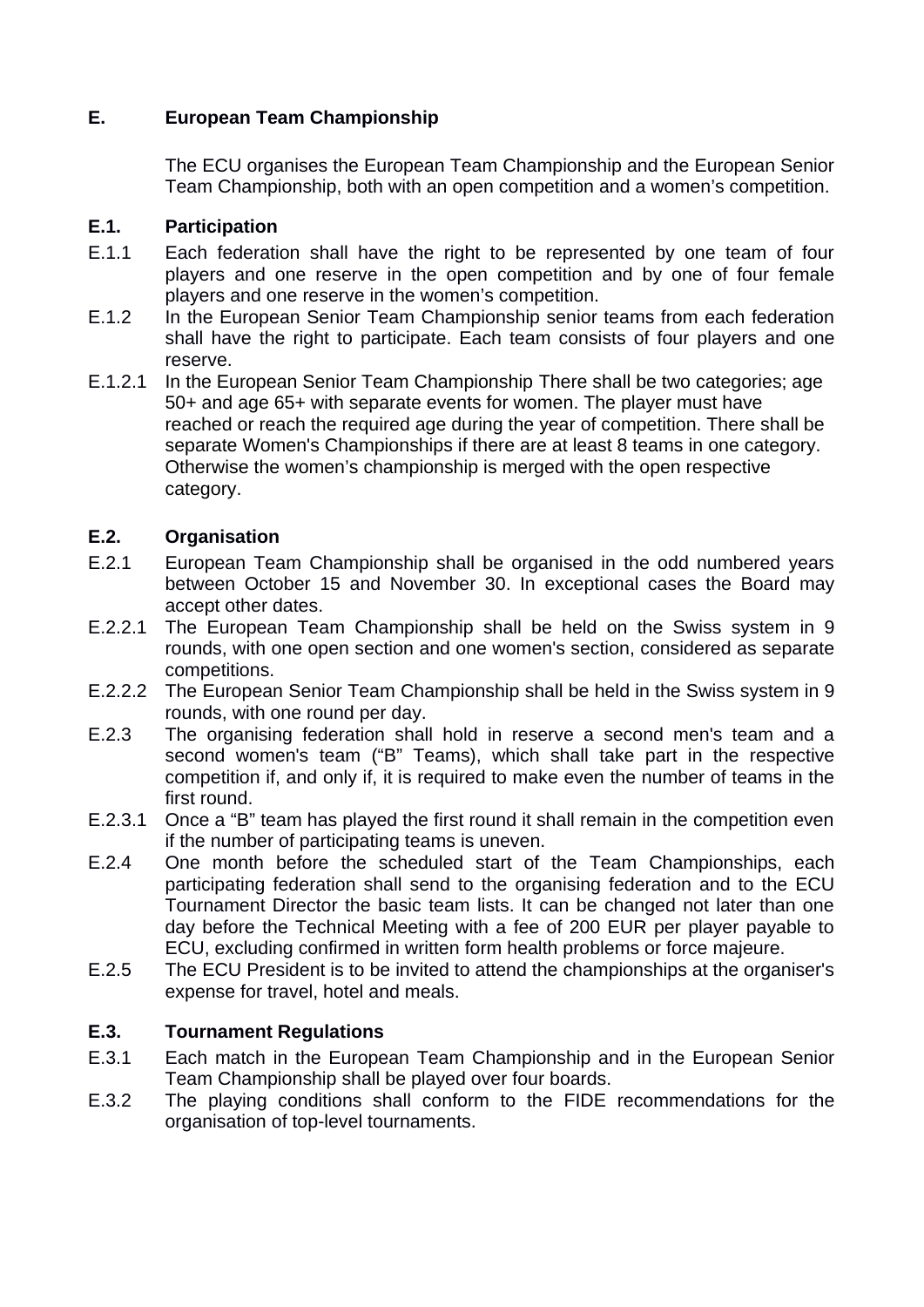# **E.4. Titles and prizes**

- E.4.1 In the European Team Championship the title of "European (or European Women's) Team Champion 20.. (current year)" is bestowed on the winning team. In the European Senior Team Championship the title "European Senior Team Champion 20.. (current year) is bestowed on the winning team.
- E.4.1.1 Each winning team shall receive a trophy from the organising federation.
- E.4.1.2 In addition,
	- (a) the winning team in the open competition of the European Team Championship two years before the World Team Championship will represent Europe in that competition,
	- (b) the winning team in the women's competition of the European Team Championship two years before the World Women's Team Championship will represent Europe in that competition. If, however, one of these teams will qualify through the next year's Olympiad, the highest ranked not qualified in any other way, may represent Europe in the World Team Championship.
- E.4.2 Each member of the winning team (players, reserves and captain) shall receive a gold medal. The members of the second and third placed teams shall each receive a silver and bronze medal respectively.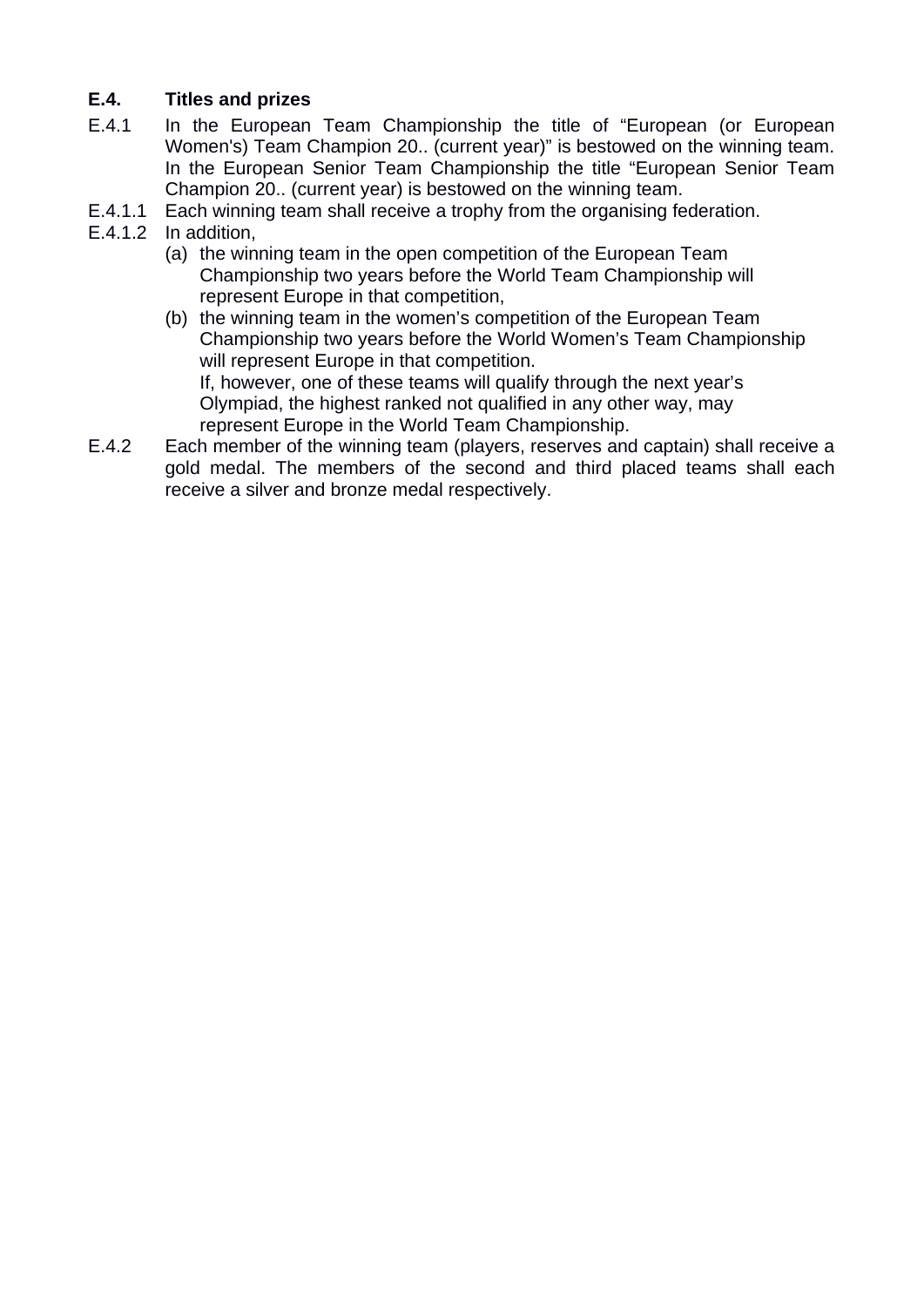# **F. European Club Cup and European Club Cup for Women**

#### **F.1. Participation**

- F.1.1 Participation in the European Club Cup is open to:
- F.1.1.1 Three teams per ECU Chess Federation in which a national team championship is organised.
- F.1.1.2 Two team per ECU Chess Federation in which no national team championship is organised.
- F.1.1.3 The previous European Club Cup winner.
- F.1.1.4 The organising federation shall registered at least one team in the open and women competition. The organising federation shall be entitled to enter an additional team. If there is an odd number of participating teams the organising federation has the right to enter a second additional team. If this second additional team is paired and plays round 1 it shall remain in the tournament to the conclusion even when a team or teams dropping out or a new team or teams arriving subsequently would result in an odd number of teams still in competition.
- F.1.1.5 Each club is allowed only one team in each competition.
- F.1.1.6 The clubs which play in a federation in which no national team championship is organised, may only enter a team in which at least 6 players have a FIDE-rating. All players have to be listed in the most current FIDE-rating list of this federation
- F.1.1.7 The clubs which play in a federation in which no national team championship is organised, and which have not the required number of FIDE-rated players as defined in F.1.1.6, may ask the Tournament Director of the European Chess Union for dispensation. The request shall be accompanied by all relevant information and must be supported by the federation of the club(s) involved.
- F.1.1.8 The federations in which a national team championship with at least ten teams in the highest division is organised, are entitled to enter a fourth club provided that at least 20 grandmasters and/or players with a FIDE-rating over 2600 have participated in this championship one year prior to the current European Club Cup.
- F.1.1.9 Each federation that is ranked in the first five places of the federation ranking list is entitled to enter one additional team. The federation ranking list is made by the ECU Tournament Director according to F.7.
- F.1.1.10 The European Club Cup for Women, is open for all clubs registered by an ECU Chess Federation.
- F.1.2 The teams shall be composed of six players all of whom must be members of the club and were entitled to play for the club in the national team championship of the federation, which was organised within one year before the start of the current European Club Cup. However, players who are foreigners to the federation in which the national team championship is organised, must have played at least two games in this championship.

Foreigners are defined as those which are either belonging to another federation in the FIDE Rating List valid at the start of the national team championship or have a permanent residence outside the federation in which this national team championship is organised.

F.1.2.1 If a participating club wants to include a national or foreigner player in the open competition who does not fulfil the requirements of article F.1.2 the club has to pay an amount to ECU according the player's FIDE classical rating (each year,  $1<sup>st</sup>$  July rating list):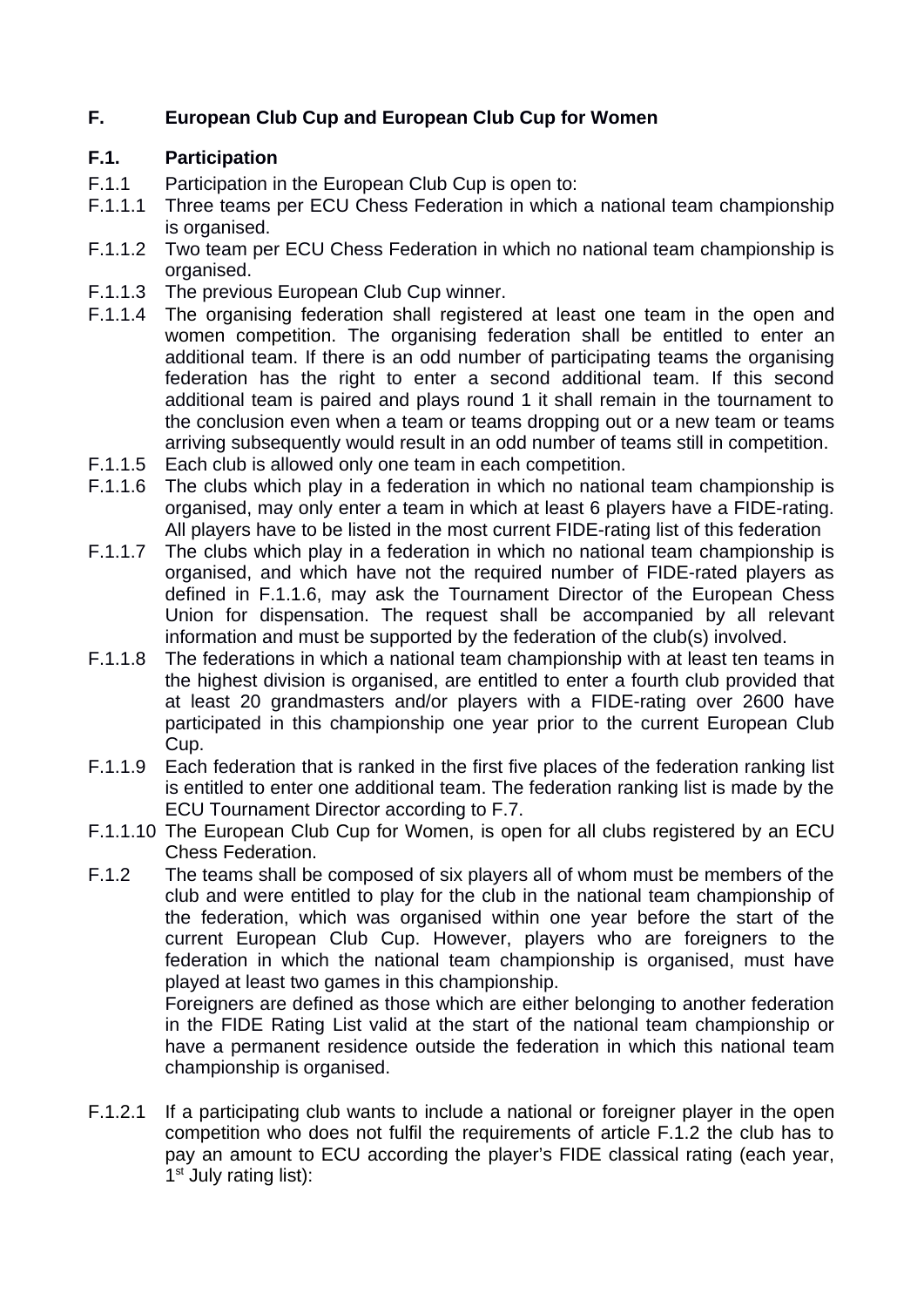Rating 2600 and more 2500 EURO Rating 2500 – 2599 1500 EURO Rating 2400 – 2499 1000 EURO Rating 2300 – 2399 500 EURO Rating 2200 – 2299 250 EURO Rating 2199 and below free

 These players have to be announced to the Tournament Director before the deadline for nomination of teams and the extra fee has to be paid to ECU before start of the competition.

For the European Club Cup for Women this fee is waived for all the ECU Chess Federations where a National Team women Championship is organised. For clubs which play in an ECU Chess Federation in which no national team championship is organised for foreigner players the club has to pay an amount to ECU of 500 euros per women player over 2300 FIDE rating (each year,  $1<sup>st</sup>$  June rating list).

- F.1.2.2 Players, who are considered as foreigners according to F.1.2, and who have been playing at least three times for the same club in previous European Club Cup competitions are exempted from the obligation to play at least two games in the championship of the federation for this club.
- F.1.2.3 Each team is entitled to have two reserve players who must fulfil the conditions stipulated in F.1.2.
- F.1.2.4 The players and the reserve players can represent only one club at the same time. If a player has been playing national team competitions in more than one federation he has to decide before the time of subscription by writing for which team he will play.
- F.1.2.5 For the European Club Cup for Women, the teams shall be composed of four players. Each team is entitled to have one reserve player. All players have to fulfil the conditions stipulated in F.1.2.
- F.1.3 The basic players' list of a participating club (cf. F.2.5) must be sent at the latest one month prior to the start of the competition to the Tournament Director of the European Chess Union. After verification the team lists will be published on the web site of the European Chess Union. The Tournament Director will immediately send a copy of the team lists by fax or email to the organisers.

#### **F.2. Organisation**

- F.2.1 The tournament shall take place between September 15th and October 15th of each year. In exceptional cases the Board may accept other dates.
- F.2.2 Bids
- F.2.2.1 Each bid has to specify whether the organising federation will organise either either competitions or either only the European Club Cup, respectively the European Club Cup for Women.
- F.2.3 The dates and the venue of the tournament(s) have to be fixed and sent out to all federations not later than March 1st of the year in which the competition is taking place.
- F.2.4 Notice of participation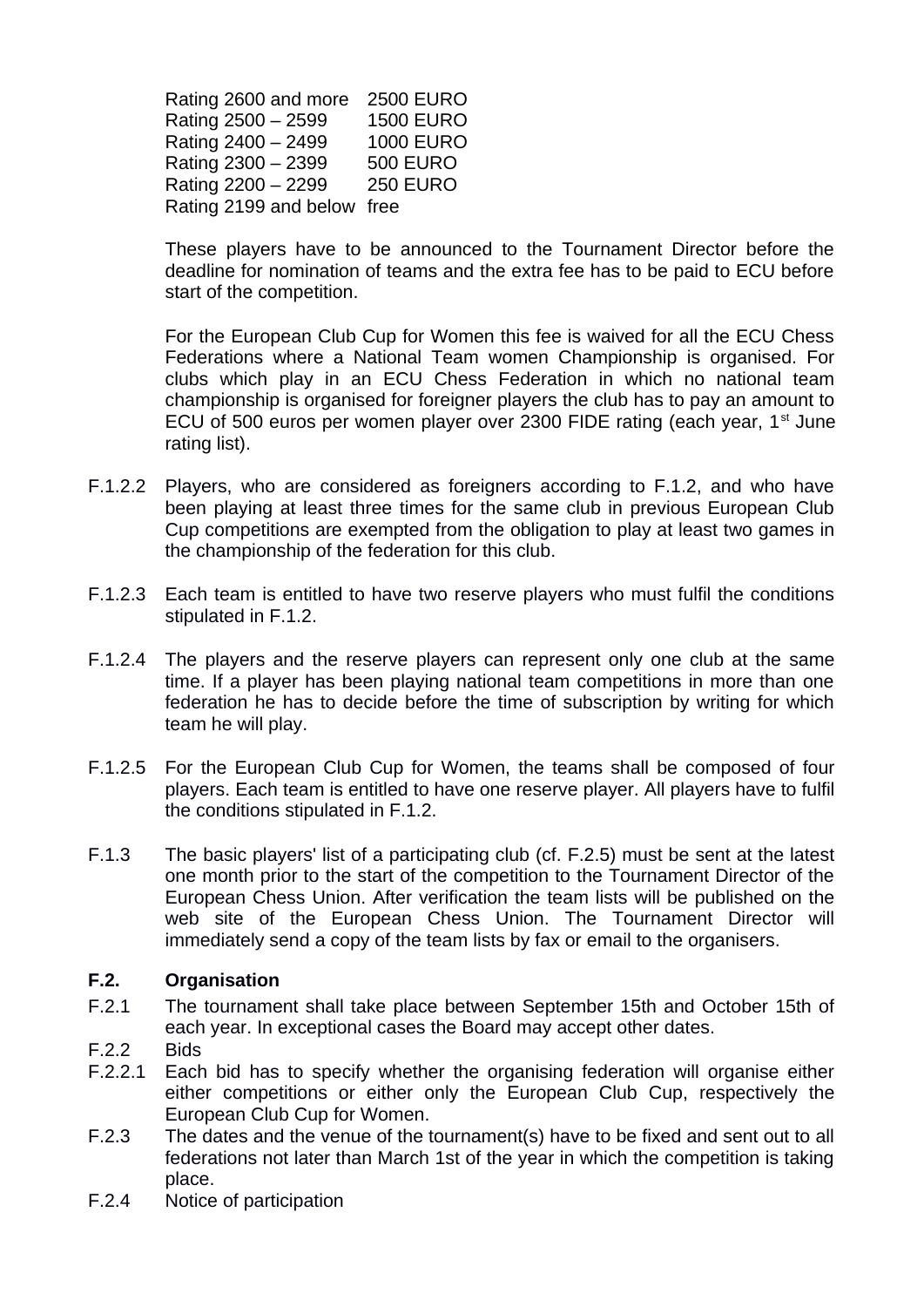At least three months before the competition is taking place, every federation that intends to participate with one or more teams in either both competitions or either only the European Club Cup, respectively the European Club Cup for Women, must inform the organising federation of its acceptance of the invitation specifying the number of teams in each competition. Copies of the letter of acceptance should at the same time be sent to the Secretary General and to the Tournament Director of the European Chess Union.

The letter of acceptance shall include the full name, address, telephone and fax number, and the email address of the participating club(s) and its contact person.

- F.2.5 The basic players' list of a participating club must notify the following details to the Tournament Director of the European Chess Union:
	- (a) name of each team member (surname, one first in full, initial of additional first names);
	- (b) FIDE rating and title of each team member (according to the most recent FIDE rating list);
	- (c) FIDE ID number of each team member;
	- (d) nationality of each team member;
	- (e) date of birth of each team member.
- F.2.5.1 The basic players' list shall include the board order of each club.
- F.2.5.2 The basic players' list shall be accompanied by the declaration of the national federation that the players fulfil the requirements under F.1.2.
- F.2.5.3 The basic players' list shall be accompanied by the declaration of those player(s) who has (have) been playing national team competitions in more than one federation.
- F.2.5.4 The basic players' list can be changed not later than one day before the Technical Meeting with a fee of 200 EUR per player payable to ECU, excluding confirmed in written form health problems or force majeure.

# **F.3. Tournament Regulations**

F.3.1 Number of rounds.

The competition will be played in a 7 rounds tournament. No free day is foreseen.

- F.3.2 System of play.
- F.3.2.1 The competition shall take the form of a Swiss system tournament.
- F.3.2.2 If there are eight teams or less in a competition, the competition will be played as a Round Robin tournament. In such case the drawing of lots will take place at the Captain's Meeting.
- F.3.2.3 If there are 9-12 teams in a competition, the competition will be played by a combined system.
- F.3.2.3.1 Two groups are formed depended on the total number of the teams: 4-6 teams in a group and 5(4) rounds to be played. The teams in the groups will be formed according to their starting rankings, that is: I group-1, 4, 5, 8, 9, (12) and II group-2, 3, 6, 7, (10), (11).
- F.3.2.3.1 The teams of the groups will form 3 subgroups among 1-2, 3-4 and 5-6 place winners and play according knock-out system, where the 1st (3rd, 5th) placed team of the primary group meet the 2nd (4th, 6th) of the other group in the first round.
- F.3.2.4 ECU will approve relevant system of play after the final number of the participating teams is approved.
- F.3.3 Schedule. The matches shall be conducted according to a playing schedule which must be distributed to the participants before the start of the tournament. Only in exceptional cases may the Chief Arbiter, in consultation with the Tournament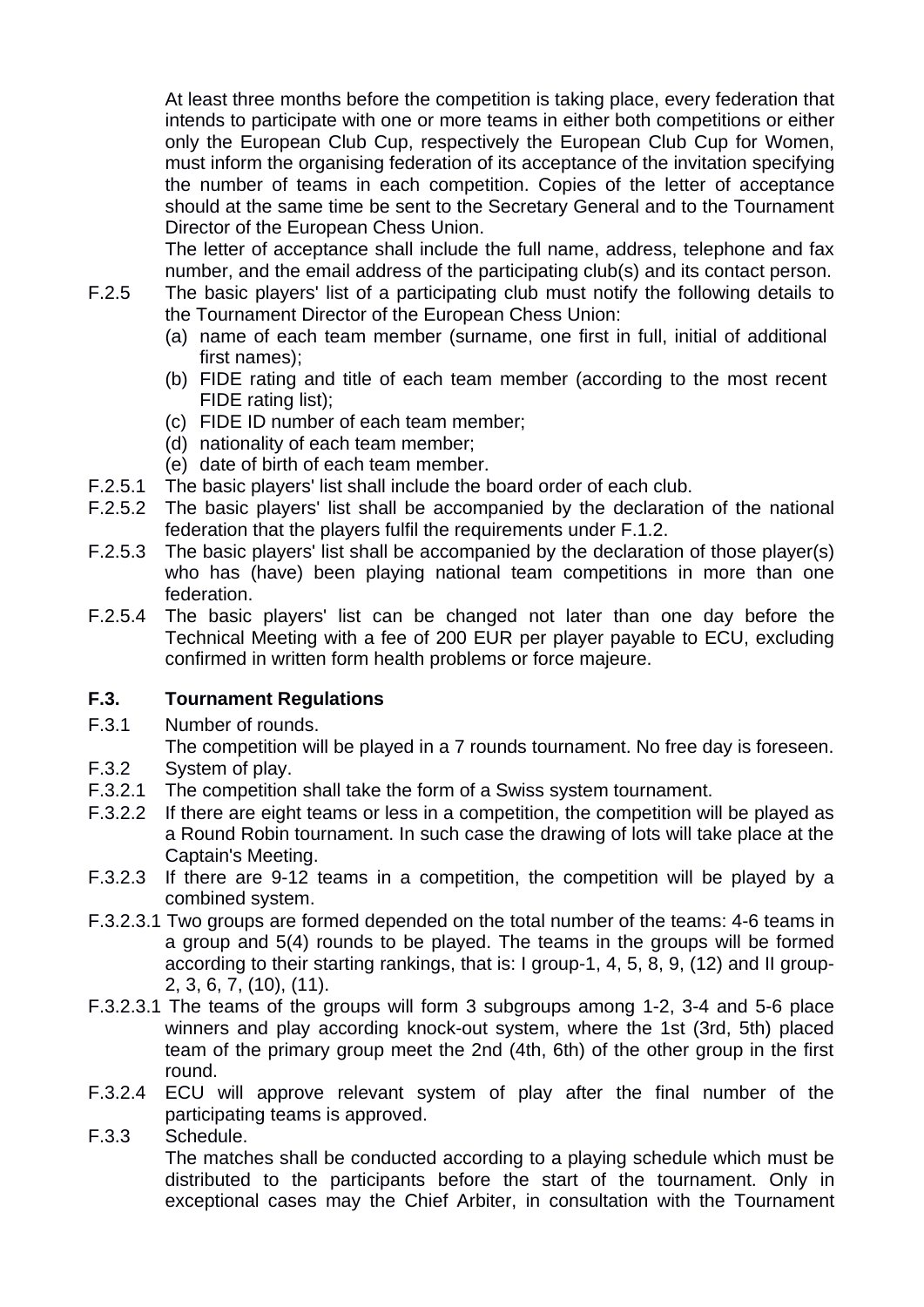Director, make alterations to the times of play. If this is done, all those concerned are to be informed directly.

However, the cases foreseen in Article 8.1 of the Laws of Chess will not be accepted as an exceptional case as defined above.

The following time schedule must be adapted:

| Day $1$ : | Saturday<br>Captain's meeting       | Arrival of participants   |
|-----------|-------------------------------------|---------------------------|
| Day $2$ : | Sunday<br>Round 1                   | <b>Opening Ceremony</b>   |
| Day 3-7   | Monday-Friday                       | Rounds 2-6                |
| Day 8     | Saturday<br><b>Closing Ceremony</b> | Round <sub>7</sub>        |
| Day 9     | Sunday                              | Departure of participants |

### **F.4. Titles and prizes**

- F.4.1 Prize fund.
- F.4.1.1 The organiser has to provide a prize fund of minimum 20.000 € which will be given to the clubs on place 1 to 6 of the final ranking (40% to place 1, 20% to place 2, 15% to place 3, 10% to place 4, 10% to place 5 and 5% to place 6). In the case that teams end with the same number of match points, money prizes shall be shared.
- F.4.1.2 For the European Club Cup for Women the organiser has to provide a prize fund of minimum 10.000  $\epsilon$  which will be given to the clubs on place 1 to 4 of the final ranking (50% to place 1, 25% to place 2, 15% to place 3 and 10% to place 4). In the case that teams end with the same number of match points, money prizes shall be shared.
- F.4.2 Titles.
- F.4.2.1 The winner receives the title "European Club Champion 20.."
- F.4.2.2 For the European Club Cup for Women the winner receives the title "Women's European Club Champion 20.."
- F.4.3 Trophies.
- F.4.3.1 The winning club shall receive a Challenge Cup provided by the European Chess Union. This Challenge Cup is won if a club has won it three times in perpetuity.
- F.4.3.2 For the European Club Cup for Women another Challenge Cup shall be provided by the European Chess Union. This Challenge Cup is won if a club has won it three times in perpetuity.
- F.4.4 Each member of the winning team (players, reserves and captain) shall receive a gold medal. The members of the second and third placed teams shall each receive a silver and bronze medal respectively.

#### **F.5. Appeals Committee**

F.5.1 The Appeals Committee members have to belong to different clubs and different federations.

# **F.6. Financial matters**

- F.6.1 The entry fees will be collected with the registration of participants if not transferred before to the ECU account. If the entry fee is not paid until end of round 2 these participants will not be paired in subsequent rounds.
- F.6.2 The organiser will offer suitable board and lodging for the visiting clubs at the lowest possible price and the visiting clubs pay for it.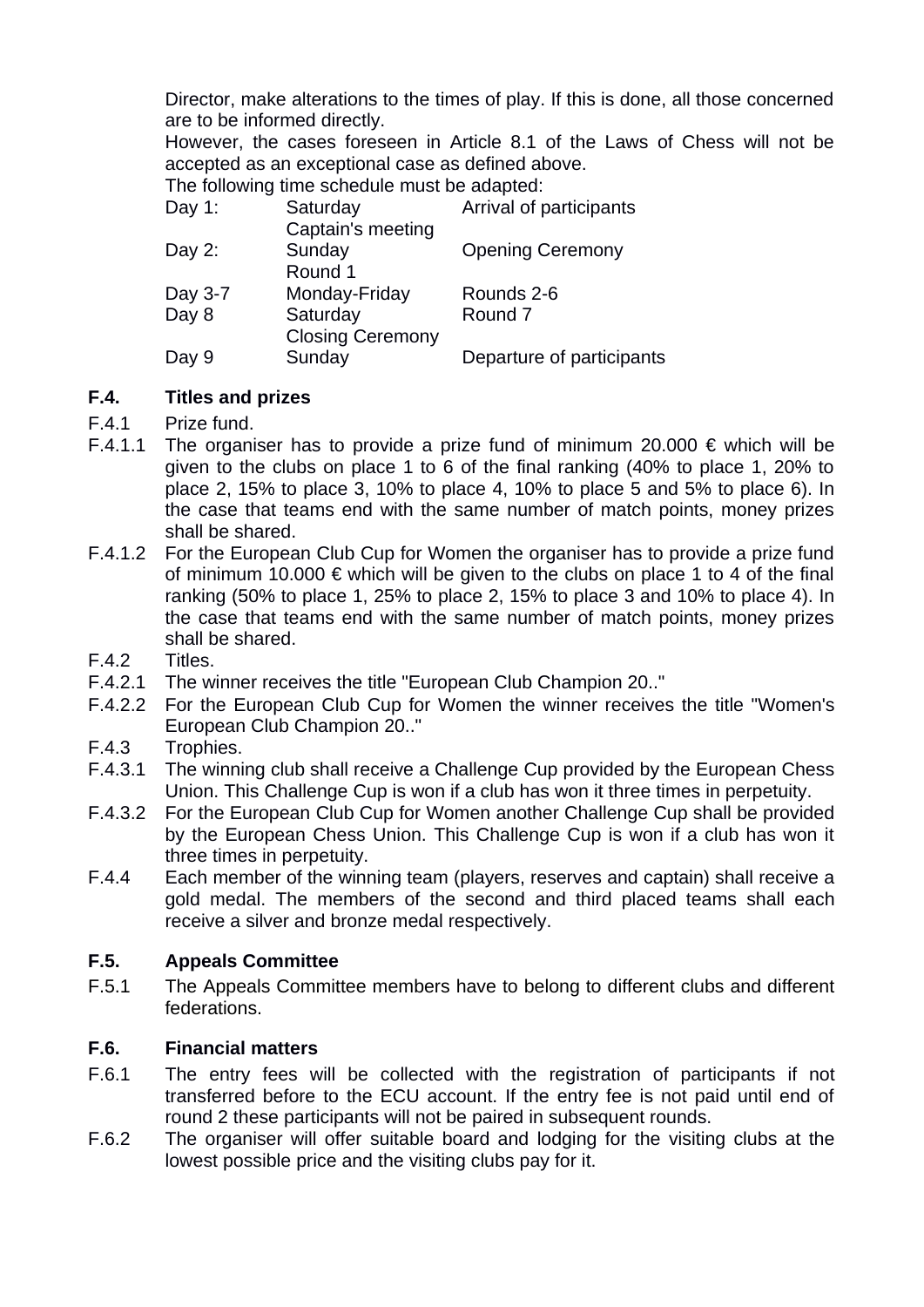F.6.3 The organiser shall also provide suitable accommodation for the ECU President or his nominee and the Tournament Director of the European Chess Union. The organiser will also pay their travel expenses.

# **F.7. Federation ranking list**

F.7.1 After the European Club Cup each club is attributed a number of points corresponding to its place in the final ranking:

| $1st$ place: 100 points | $11th$ place:     | 58 points    |
|-------------------------|-------------------|--------------|
| $2nd$ place: 90 points  | $12th$ place:     | 56 points    |
| $3rd$ place: 85 points  | $13th$ place:     | 54 points    |
| $4th$ place: 80 points  | $14th$ place:     | 52 points    |
| $5th$ place: 75 points  | $15th$ place:     | 50 points    |
| $6th$ place: 72 points  | $16th$ place:     | 48 points    |
| $7th$ place: 69 points  | $17th$ place:     | 47 points    |
| $8th$ place: 66 points  | $18th$ place:     | 46 points    |
| $9th$ place: 63 points  | $19th$ place:     | 45 points    |
| $10th$ place: 60 points | Following places: | 1 point less |

- F.7.2 The sum of the points attributed according to 7.1 is made for each federation and divided by the number of participating clubs for that federation.
- F.7.3 The scores obtained according to 7.2 for the last three European Club Cups are added for each federation.
- F.7.4 The federation ranking list is obtained by ranking the scores obtained according to 7.3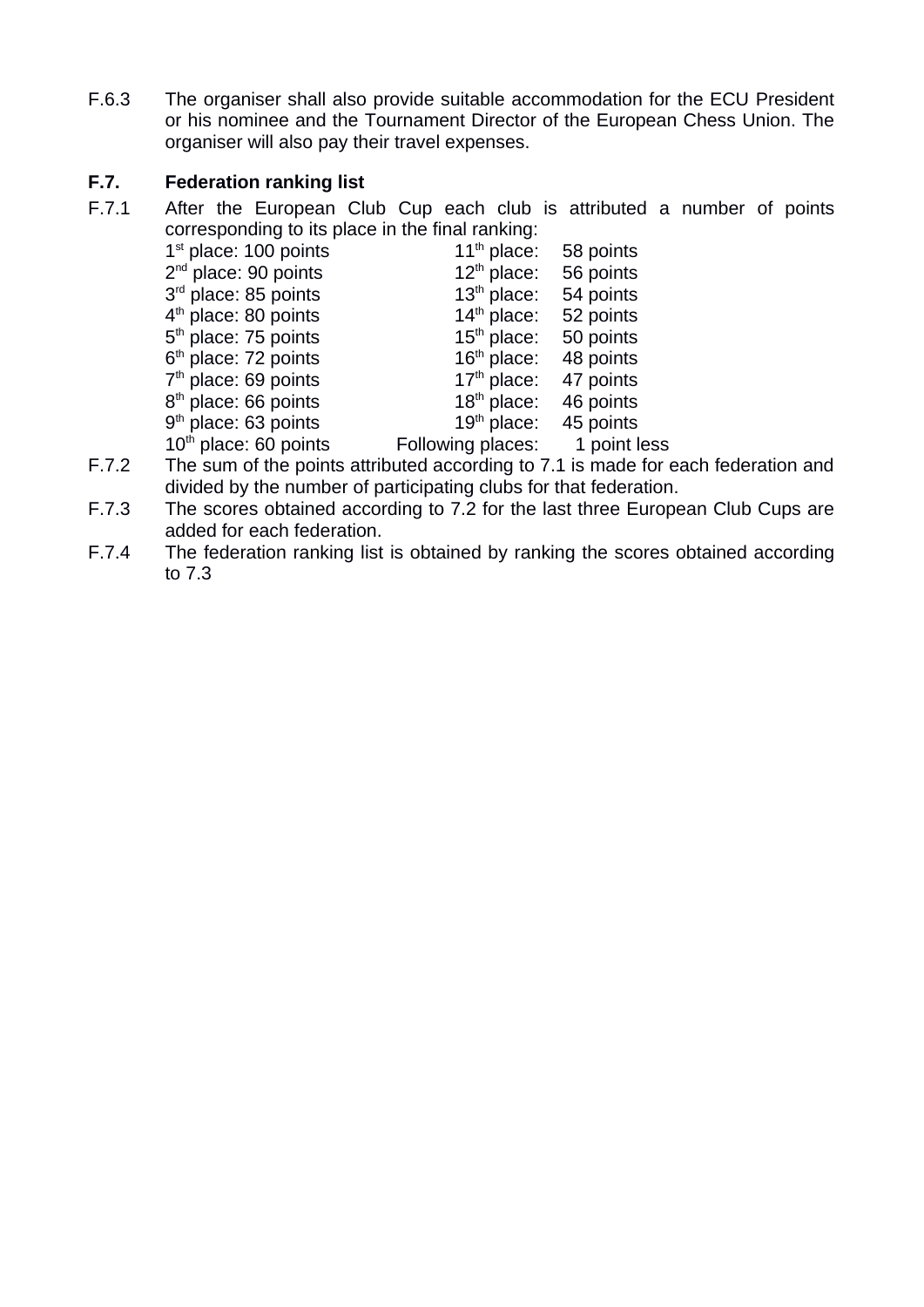# **G. European Youth Championships**

The European Youth Championships shall include the following separate competitions: the European Open -8, -10, -12, -14, -16 and -18 Championships and the European Girls -8, -10, -12, -14, -16 and -18 Championships.

# **G.1. Participation**

- G.1.1 Entitled to participate are chess players from the ECU Chess Federations who shall not have reached the age of 8, 10, 12, 14, 16 or 18 years, respectively, by January 1st of the year in which the tournament will commence.
- G.1.2 The players placed 1-3 in the previous European Youth Championship will have the personal right to participate in the tournament of the corresponding agecategory or a higher age-category if they fulfil the conditions of Art. G.1.1. This privilege may be exercised once exclusively in the subsequent year following the year of qualification.
- G.1.3 In addition to the players mentioned in G.1.2, each ECU Chess Federation will have the right to send one representative to each Championship. The organising federation shall have a second place in the tournaments, and holds a player in reserve to make an even number of participants, if necessary.
- G.1.4 Subject to the agreement with the organisers, and without prejudice to previous regulations on the number of participants in this competition, each federation shall be entitled to register any number of participants it deems necessary provided the following conditions are met:
	- (a) payment to ECU of the approved fee (see Annex 2) per player in advance;
	- (b) payment of the full board and lodge of the additional player(s) to the organising chess federation;
- G.1.4.1 The additional participants shall not be entitled to any other privileges such as payment of pocket money, etc. (if any), already reserved to the original nominee(s) of each federation.

# **G.2. Organisation**

G.2.1 The competition shall be organised between July 1 and September 30. In exceptional cases the Board may accept other dates.

# **G.3. Tournament Regulations**

- G.3.1 Each championship shall be played in 9 rounds according to the Swiss system.
- G.3.1.1 If in any age group there are 11 to 15 participants only 7 rounds will be played.
- G.3.1.2 If in any age group there are 10 or fewer participants a round robin tournament will be played.
- G.3.1.3 The tournament may have a free day.

# **G.4. Titles and Prizes**

- G.4.1 The organising federation shall award Gold, Silver and Bronze medals to the players taking the first three places in each Championship.
- G.4.2 The organiser should award special prizes to as many participants as possible and publish the list of prizes and the rules for their award before the start of the first round.
- G.4.3 The winner of each European Youth Championship shall have the personal right to participate in the World Championship of the corresponding or of a higher age category if the relevant stipulation of the FIDE Tournament Regulation is met. This privilege may be exercised exclusively in the same or subsequent year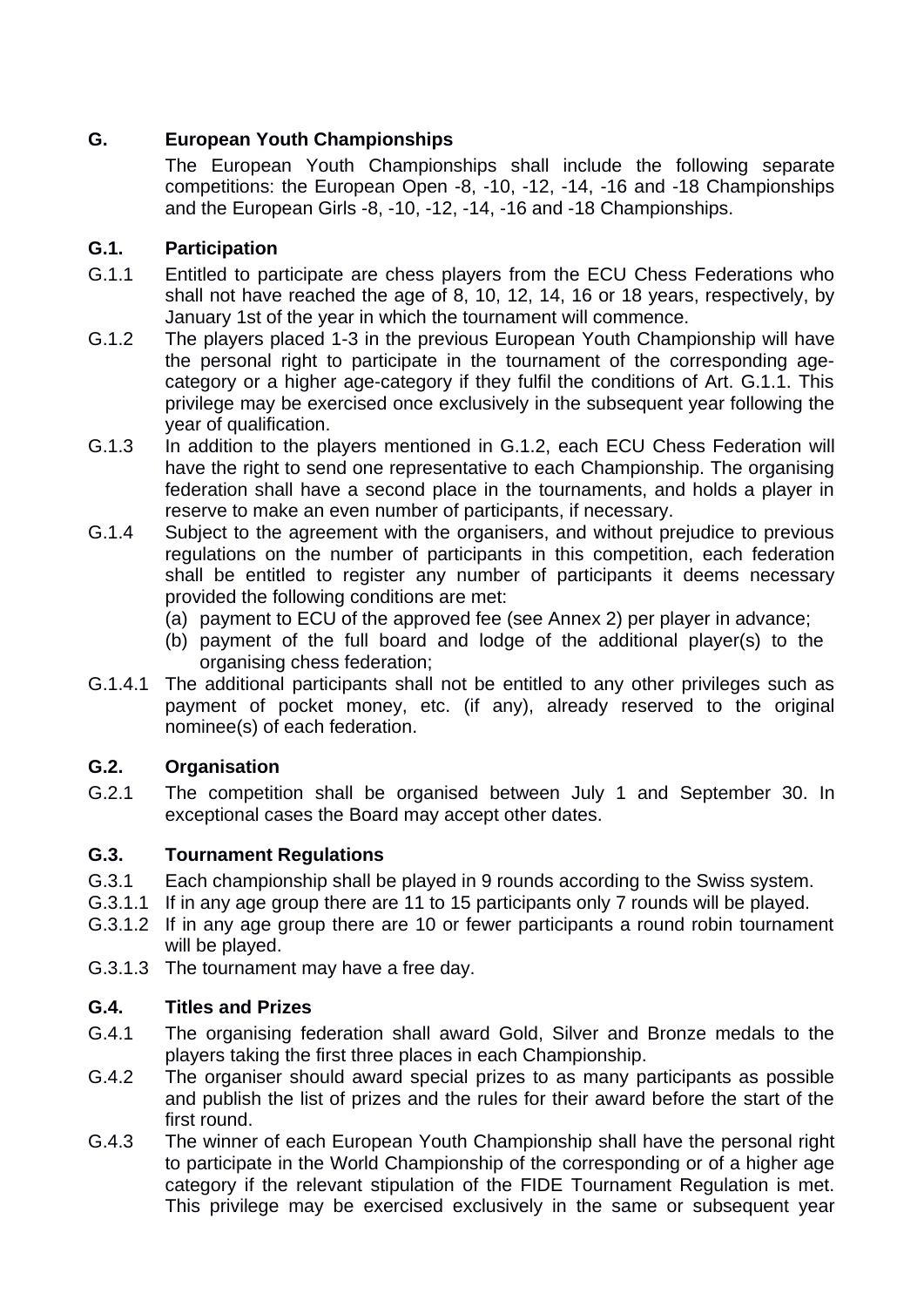following the qualification. The winner of the European –18 Championship has the right to participate in the World Championship –18 as well as –20.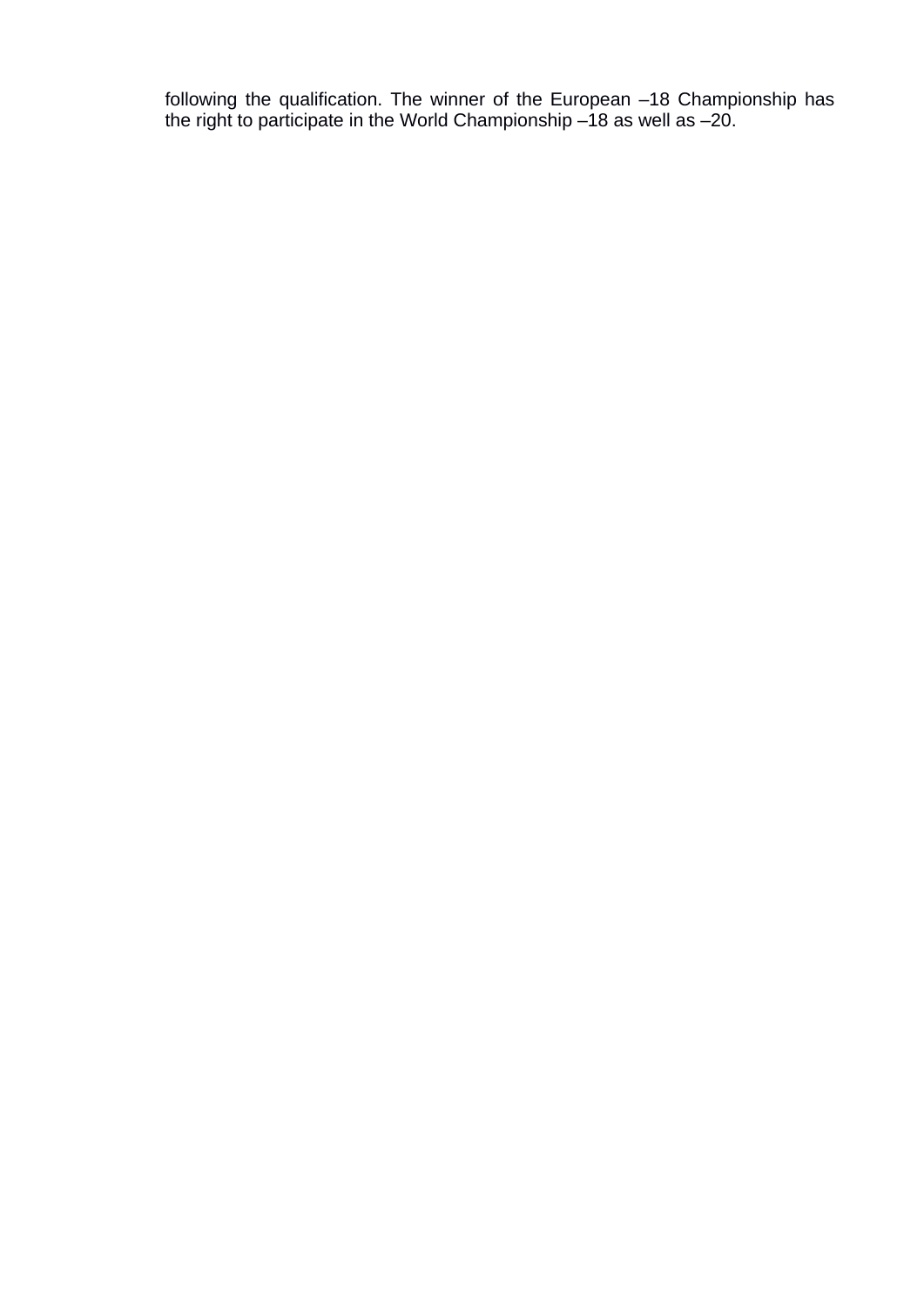# **H. European Youth Team Championship**

The European Youth Team Championship will include four separate competitions, an open competition and a girls competition, both in the category U-12 and U-18.

# **H.1. Participation**

- H.1.1 Each ECU federation shall be entitled to participate with teams in the open section and in the girls section. These teams may represent the national federation, a region, a city, a club or a school.
- H.1.1.1 The teams in the open section shall consist of four players, the teams in the girls section shall consist of two female players.
- H.1.1.2 Each team is entitled to have one reserve player.
- H.1.1.3 The playing members of the team shall not have reached the age of 12 or 18, depends on category, by January 1st of the year in which the tournament is held.
- H.1.1.4 All players of a team have to belong to the nominating federation.
- H.1.2 The organising chess federation may decide to enter more than one team or to invite more than one team from the same federation, but finally the number of participating teams shall be an even number.

# **H.2. Organisation**

- H.2.1 The competition shall take place between July 1 and September 15. In exceptional cases the Board may accept other dates.
- H.2.2 One month before the scheduled start of the Youth Team Championships, each participating federation shall send to the organising federation and to the ECU Tournament Director the basic team lists. It can be changed not later than one day before the Technical Meeting.
- H.2.3 The organiser shall provide suitable accommodation for the ECU President or his nominee, and the Tournament Director of the European Chess Union. The organiser will also pay their travel expenses.

# **H.3. Tournament Regulations**

- H.3.1 The Championship shall be held on the Swiss system in 7 rounds, with one open section and one section for the girls teams, considered as separate competitions.
- H.3.2 If there are eight teams or less in a competition, the competition will be played as a Round Robin tournament. In such case the drawing of lots will take place at the Captain's Meeting.
- H.3.3 ECU will approve relevant system of play after the final number of the participating teams is approved.
- H.3.4 The tournament may have a free day.

# **H.4. Titles and Prizes**

- H.4.1 Titles.
- H.4.1.1 The winner of the open competition receives the title "European Youth Team Champion 20.." in respective category.
- H.4.1.2 The winner of the girls competition receives the title "European Youth Team Champion for Girls 20.." in respective category.
- H.4.1.3 The winner of the combined category of the competition (sum of the match points from both tournaments, then, if equal, sum of the game points) receives the title "Absolute European Youth Team Champion 20.." in respective category.
- H.4.2 Trophies. For each competition the Organiser shall provide Cup for the winners.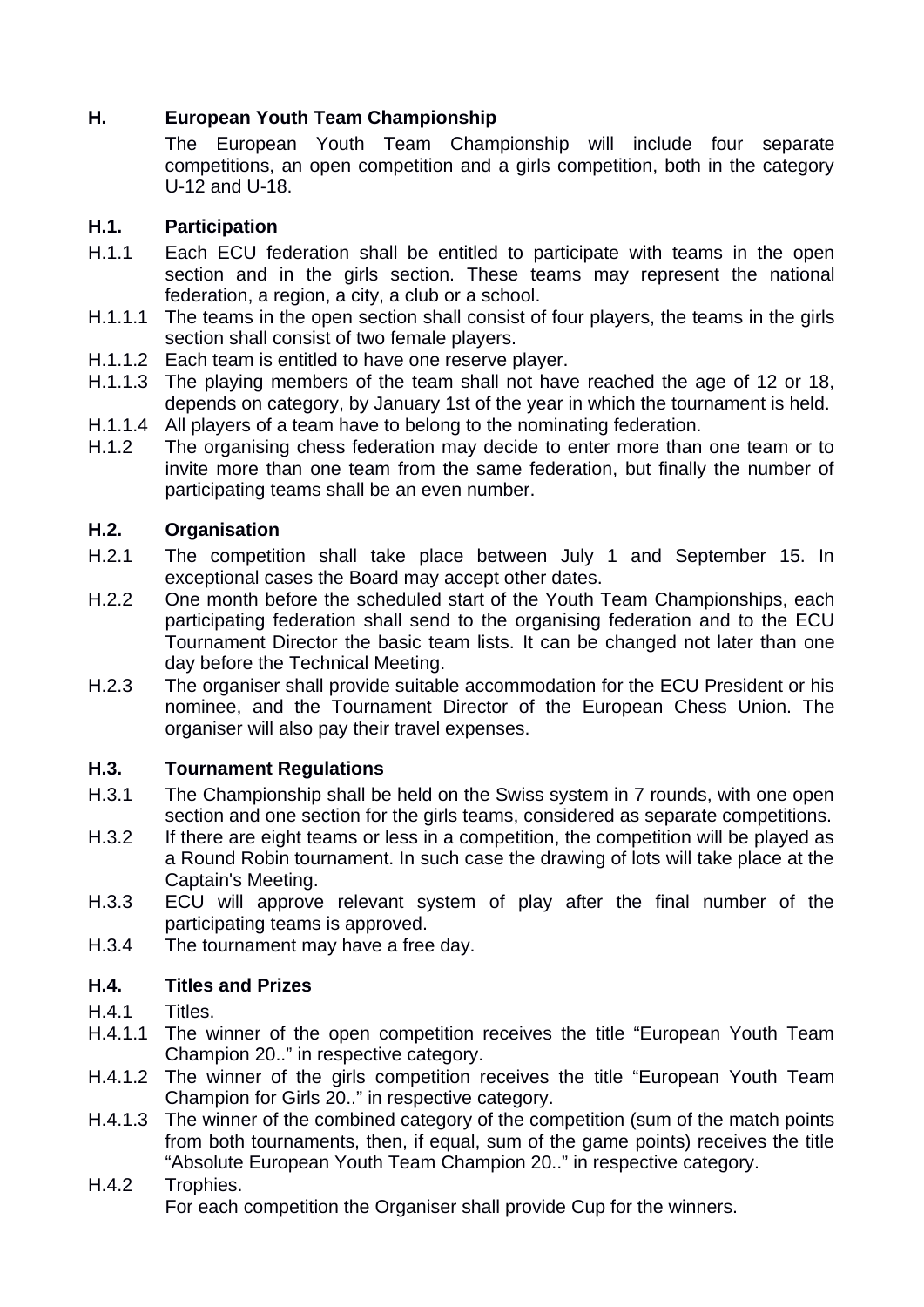H.4.3 Every member of the winning team (players and captain) shall receive a gold medal. Similarly, members of the team finishing second and of the team finishing third shall receive silver and bronze medals, respectively. Additional prizes may be offered by the Organiser or by the sponsors. Conditions of their award shall be announced to the participants before the start of the competition.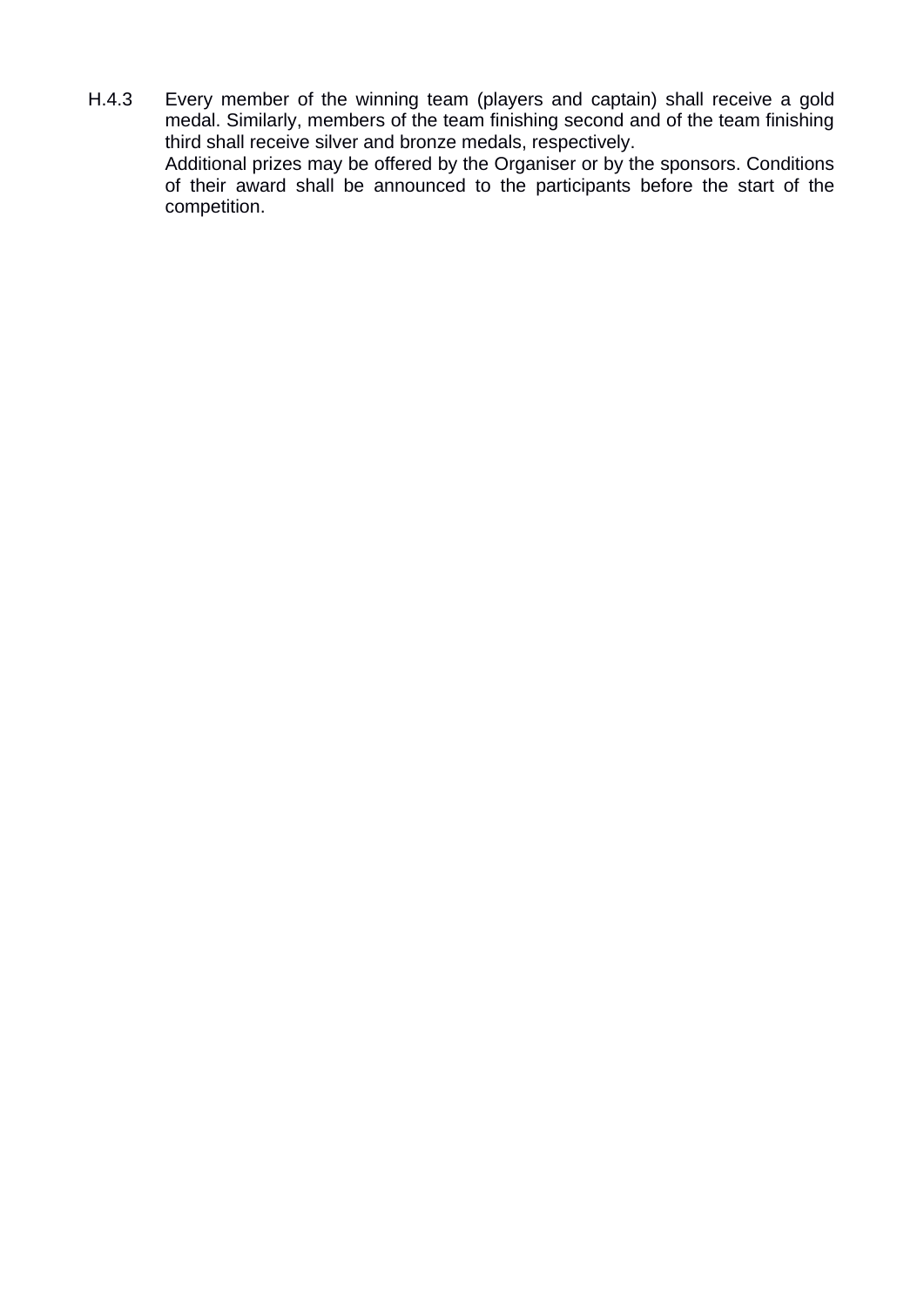### **I. European Rapid and Blitz Championship and European Rapid and Blitz Championship for Women**

# **I.1. Participation**

- I.1.1 The number of players is unlimited. The entry fees, however, are based on the quality of the participants:
- I.1.1.1 The current medallists of the European Rapid and Blitz Championships shall pay no entry fee in the respective championships.
- I.1.1.2 Players with a FIDE-rating above 2600 shall pay no entry fee in the rapid and blitz championships.
- I.1.1.3 Women players with a FIDE-rating above 2400 shall pay no entry fee in the rapid and blitz championships for women.
- I.1.1.4 All other players shall pay an entry fee which has to be decided upon by the organizer and the ECU Board:
- I.1.2 Each player is free to participate in one or both championships.
- I.1.3 At least one month before the start of the championship each participant shall announce his participation to the organisers. The organisers shall have the right to reject registrations received after this date.
- I.1.4 Each player has to register at least one day before the start of the championship according to specifications given in the letter of invitation. At the same occasion the entry fee has to be paid.

# **I.2. Organisation**

I.2.1 The championships shall preferably be organised directly after or before the European Team Championships, the European Club Cup or the European Club Cup for Women.

# **I.3. Tournament Regulations**

- I.3.1 The European Rapid and Blitz Championships shall be played according to the specific rules for this rate of play as laid down by the FIDE Rules Committee.
- I.3.2 The European Rapid Championships shall be played in two days. The European Blitz Championships shall be played in one or two days.
- I.3.3 Number of rounds.
- I.3.3.1 The Rapid Championships shall take the form of a Swiss system tournament of at least 11 rounds. Each round consists of one game.
- I.3.3.2 The Blitz Championships shall take the form of a Swiss system tournament of at least 11 rounds but not more than 20 rounds. Each round consists of two games such that each player will play one game with White and one with Black against the same opponent.

The number of rounds can be modified by the Chief Arbiter if the number of participants is not sufficient but at least 20 games must be played. Such a modification has to be notified before the start of the competition.

I.3.3.3 No postponement of games is allowed.

# I.3.4 Schedule.

The rounds shall be conducted according to a playing schedule which must distributed to the players before the start of the championship. Only in exceptional cases may the Chief Arbiter, in consultation with the Tournament Director, make alterations to the playing schedule.

I.3.4.1 The opening ceremony will be organised on the first day of the championship.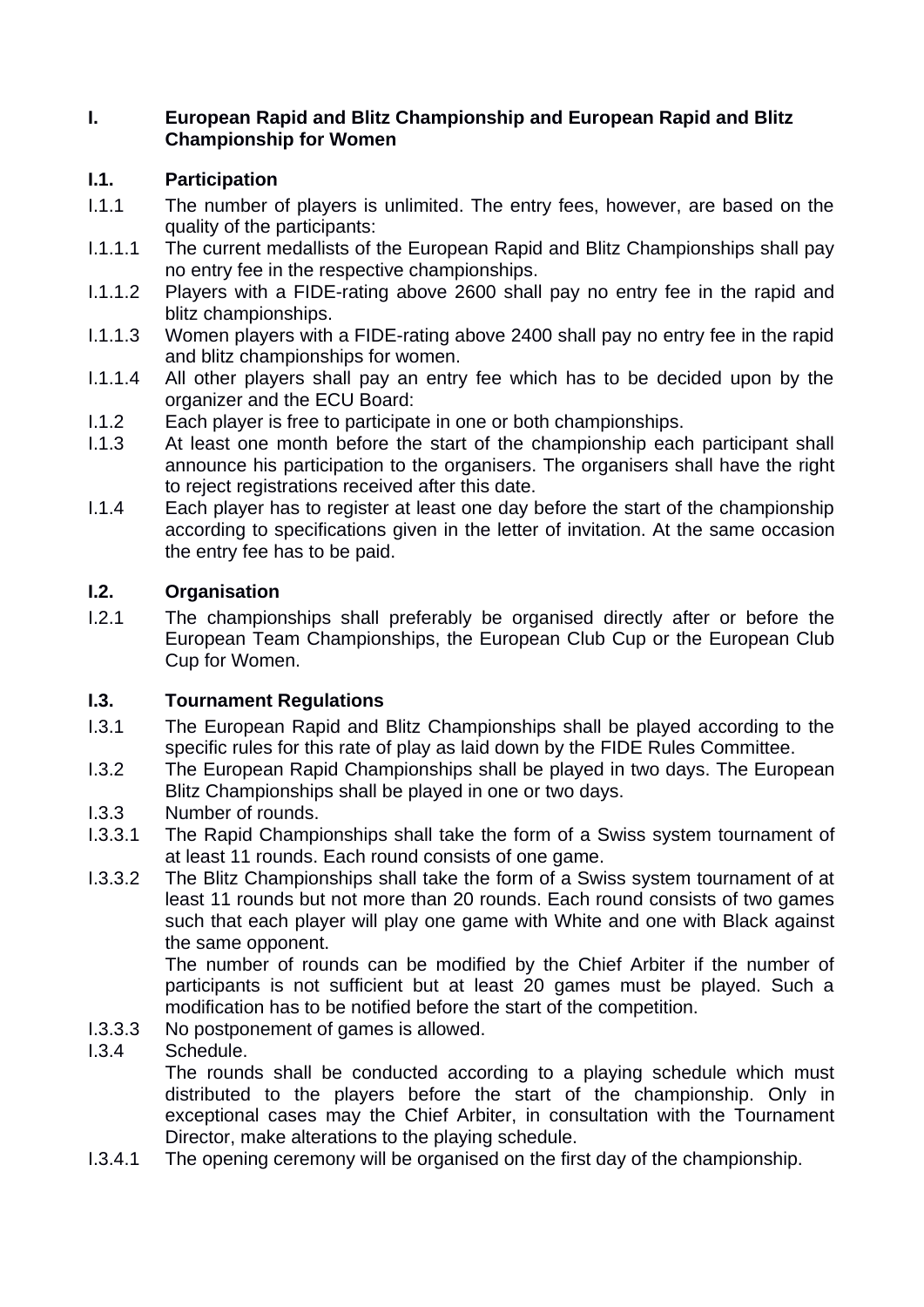- I.3.4.2 The number of rounds shall be equally distributed over the two days, taking into account that the number of rounds on the second day shall not be higher than the number of rounds on the first day.
- I.3.4.3 The closing ceremony will be organised on the second day of the championship.
- I.3.5 Rate of play.
- I.3.5.1 In the Rapid Championships: 15 minutes + 10 seconds before each move per player per game.
- I.3.5.2 In the Blitz Championships: 3 minutes + 2 seconds before each move per player per game.

# **I.4. Titles and Prizes**

- I.4.1 The winner in the respective championships will receive the following title:
	- European Rapid Champion
	- European Women's Rapid Champion
	- European Blitz Champion
	- European Women's Blitz Champion
- I.4.2 The organiser shall award Gold, Silver and Bronze medals to the players taking the first three places in each Championship. In case of a tie the medals shall be awarded according to tie-breaking procedure.
- I.4.3 The minimum prize fund in each championship shall be:
	- European Rapid Championship: 15000 EURO
		- European Rapid Championship for Women: 7500 EURO
		- European Blitz Championship: 10000 EURO
		- European Blitz Championship for Women: 5000 EURO
- I.4.4 The first prize in each championship should be at least 20% of the prize fund.
- I.4.5 In each championship there should be at least 20 prizes.
- I.4.5.1 For the players with the same number of points prizes are distributed according to Hort system, among such number of players corresponding to number of advertised prizes.

# **I.5. Financial matters**

I.5.1 The entry fees will be collected with the registration of participants if not transferred before to the ECU account. If the entry fee is not paid participants will not be registered for and admitted to the event.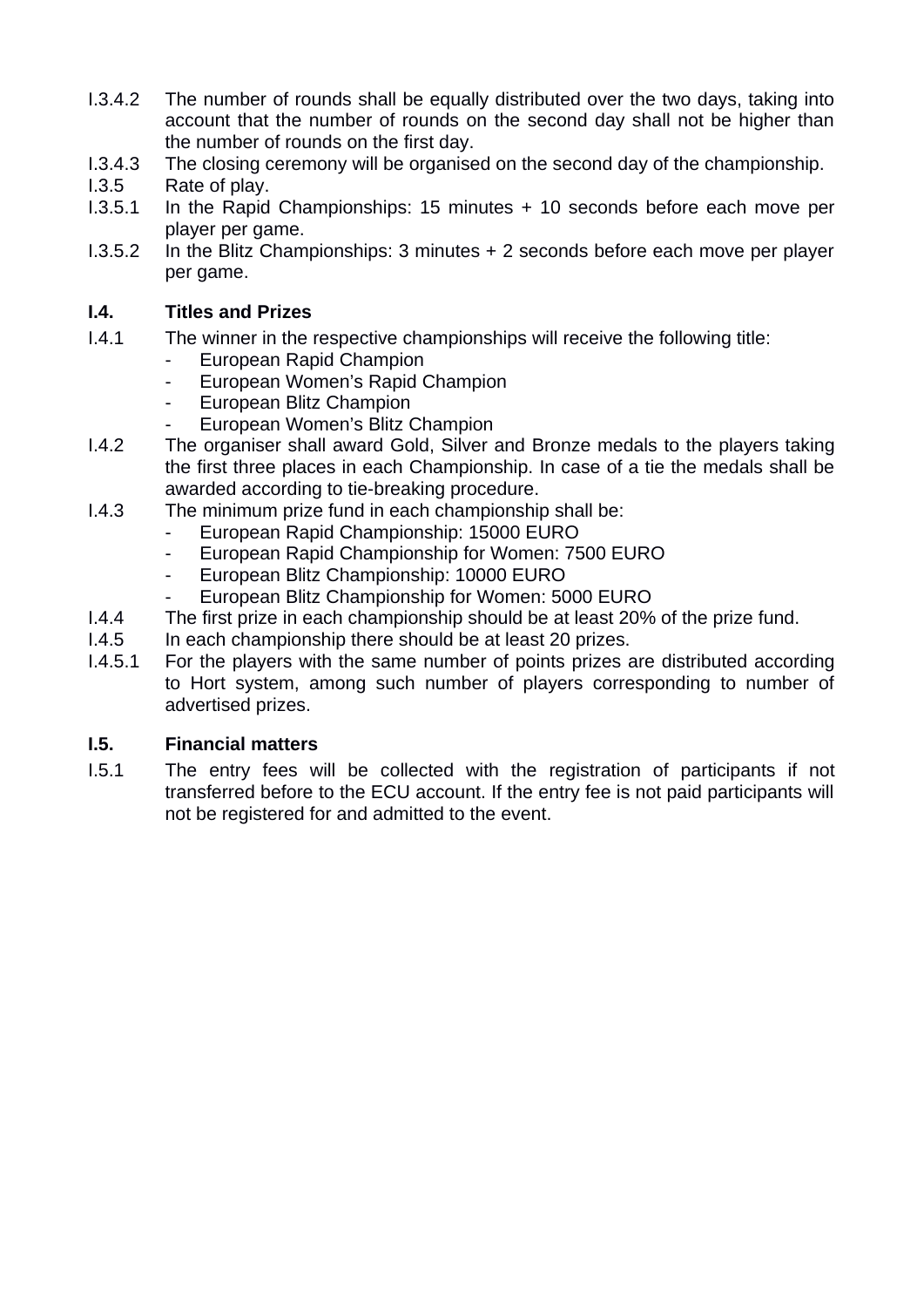# **J. European Amateur Chess Championship**

# **J.1. Participation**

- J.1.1 There will be separate championships for categories Under-2300, Under-2000 and Under-1700. In each rating section, a separate championship for women shall be organized only if there are at least 10 women entries otherwise the women's event will be merged with men (open).
- J.1.2 The Championships are open tournaments for players registered by their federation. ECU member federations shall have the right to send as many players as they wish.
- J.1.3 A player must not have a published FIDE rating of 2300 or greater for at least one year prior to the registration deadline of the event.
- J.1.3.1 For the Under-2000 section, a player must not have a published FIDE rating of 2000 or greater for at least one year prior to the start of the championship.
- J.1.3.2 For the Under-1700 section, a player must not have a published FIDE rating of 1700 or greater for at least one year prior to the start of the championship.
- J.1.3.3 In case a player exceeds the rating of 1700 or 2000 after the registration deadline, he/she will play the upper rating category.
- J.1.4 All players must not hold any title above CM (or WCM for women) in the sections Under-1700 and Under-2000. All players must not hold any title above FM (or WFM for women) in the section Under-2300.

# **J.2. Tournament Regulations**

- J.2.1 The championship shall be played in 9 rounds according to the Swiss system.
- J.2.2 For the final ranking chapter B.6 of the ECU Tournament Rules is valid.
- J.2.3 Tie-break matches may be organised only to establish the "European Amateur Champion". This has to be announced to the participants before start of the first round.

#### **J.3. Titles and Prizes**

- J.3.1 The winners of the annual championship receive the relevant title "European Amateur Chess Champion under 1700 under 2000 and 2300."
- J.3.2 The winners of the annual championship for women receives the relevant title "European Women Amateur Chess Champion under 1700 under 2000 and 2300."
- J.3.3 The organising federation shall award Gold, Silver and Bronze medals to the players taking the first three places in each championship provided by ECU.
- J.3.4 The organiser should award special prizes to as many participants as possible and publish the list of prizes and the rules for their award before the start of the first round.
- J.3.5 An additional payment, equivalent to 25% of the announced prize fund, shall be made to ECU.
- J.3.6 The money prizes of players who have to play tiebreak matches will be attributed according to the final ranking achieved after these tie-break matches.
- J.3.7 The other money prizes will be equally shared among the players with the same score.
- J.3.8 The winner from each European Amateur Championship rating section are qualified with personal rights (as long as they don't reach or exceed 2300 rating by the registration deadline) to next edition of World Amateur Championship, and their places cannot be substituted.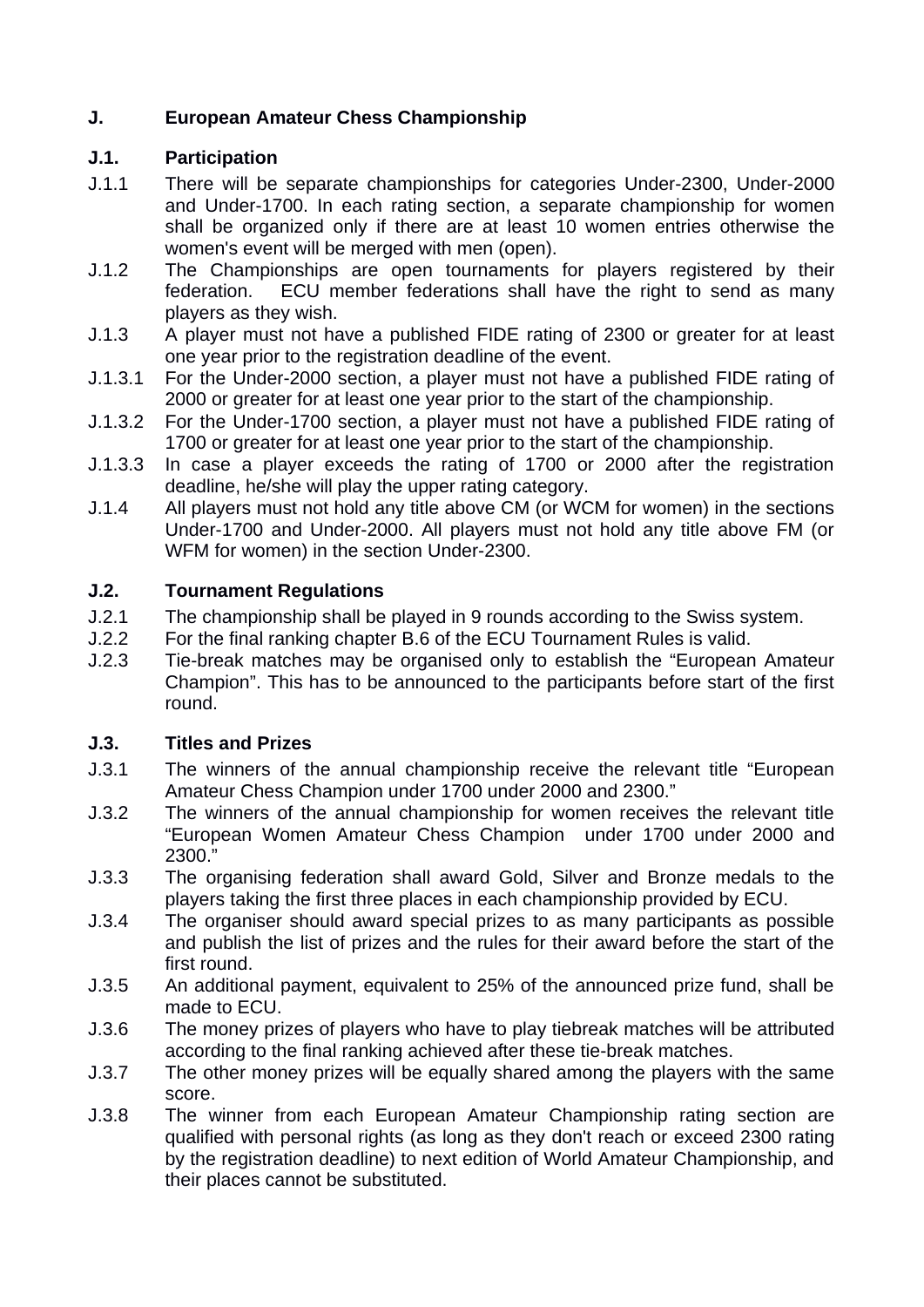# **K. European School Championship**

#### **K.1. Participation**

- K.1.1 There shall be 6 categories; namely Under-07, Under-09 Under-11, Under-13, Under-15 and Under-17 with separate events for Open and Girls.
- K.1.2 Entitled to participate are chess players from the ECU Chess Federations who shall not have reached the age of 7, 9, 11, 13, 15 or 17 years, respectively, by January 1st of the year in which the tournament will commence.
- K.1.3 The Champions  $(1<sup>st</sup>$  place) in the previous European School Championship will have the personal right to participate in the tournament of the corresponding agecategory or a higher age-category if they fulfil the conditions of Art. G.1.1. This privilege may be exercised once exclusively in the subsequent year following the year of qualification. The board and lodging expenses from the official day of arrival to the breakfast of the day of departure shall be covered by the organising federation.
- K.1.4 The 8 winners of the previous European Internet School Championship will have the personal right to participate in the tournament of the corresponding age category or a higher age-category. This privilege may be exercised once exclusively in the subsequent year following the year of qualification. The board and lodging expenses from the official day of arrival to the breakfast of the day of departure shall be covered by the organising federation (from 2019 edition).
- K.1.5 Each federation shall be entitled to register any number of participants it deems necessary provided the following conditions are met:
	- (a) payment to ECU of the approved fee (see Annex 2) per player in advance;
	- (b) payment of the full board and lodge of the additional player(s) to the organising chess federation;

# **K.2. Organisation**

- K.2.1 The competition shall be organised between June 1 and June 30. In exceptional cases the Board may accept other dates.
- K.3. Tournament Regulations
- K.3.1 Each championship shall be played in 9 rounds according to the Swiss system.
- K.3.1.1 If in any age group there are 11 to 15 participants only 7 rounds will be played.
- K.3.1.2 If in any age group there are 10 or fewer participants a round robin tournament will be played.
- K.3.1.3 The tournament may have a free day.

# **K.4. Titles and Prizes**

- K.4.1 The organising federation shall award Gold, Silver and Bronze medals to the players taking the first three places in each Championship.
- K.4.2 The organiser should award special prizes to as many participants as possible and publish the list of prizes and the rules for their award before the start of the first round.
- K.4.3 The winner of each European School Championship shall have the personal right to participate in the World Championship of the corresponding or of a higher age category if the relevant stipulation of the FIDE Tournament Regulation is met. This privilege may be exercised exclusively in the same or subsequent year following the qualification.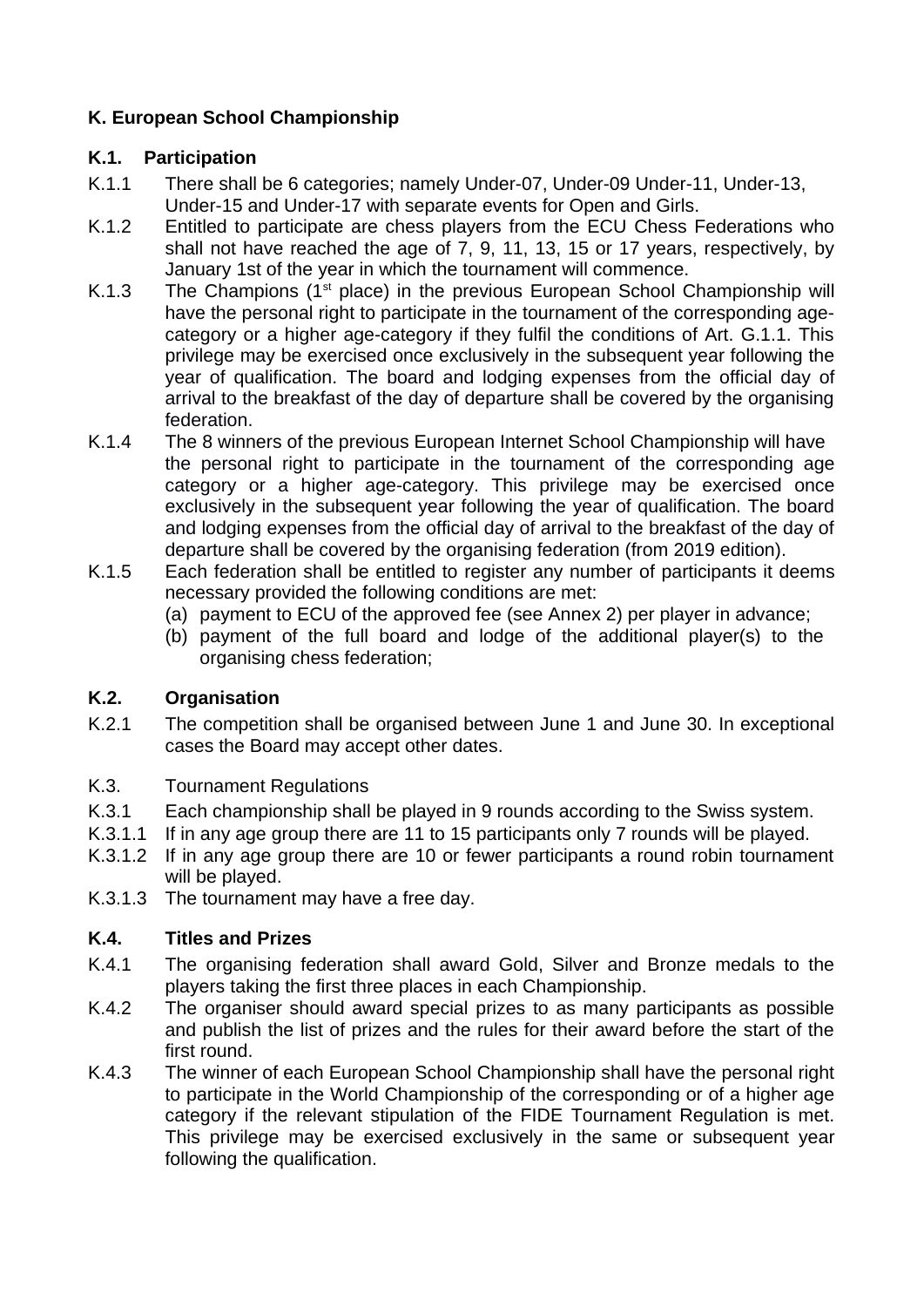## **L. European Internet Rules**

#### **L.1. Participation**

- L.1.1 Participation in is open to all players representing one of the ECU federations. See B.1.3-5.
- L.1.2 Each participant may use any nickname for the tournament. On request of the organiser or the Tournament Director the participant has to change the proposed nickname.
- L.1.3 Each participant has to give his complete real name, an e-mail address and the federation he is representing to the organiser.
- L.1.4 Participants who are not ready to follow 1.2 and 1.3 are not registered or will be excluded from the tournament.

# **L.2. Organisation**

- L.2.1 The organiser of the European Individual Internet championship has to provide the server, the necessary software for the participants to be downloaded from the organisers homepage and the Tournament Director of the championship.
- L.2.2 The European Individual Internet championship will be played with
	- qualification tournaments
	- the candidate tournament
	- the final tournament.

### L.2.3 **The Qualification Tournaments**

- L.2.3.1 All players fulfilling the requirements of 1.1 may forward their registration to the Tournament Director of the European Individual Internet Championship within the time period specified in the announcement of the tournament. A pre-registration is not possible.
- L.2.3.1.1 A player may participate in more than one qualification tournament.
- L.2.3.2 The playing time is five minutes per player; nine rounds swiss system will be played.
- L.2.3.3 The first twelve players in the final ranking will qualify for the candidate tournament.
- L.2.3.3.1 If a large number of players register for a qualification tournament the Tournament Director may increase the number of qualifiers to the candidate tournament before start of the first round.
- L.2.3.3.2 If less than 24 players participate in a qualification tournament the Tournament Director shall reduce the number of qualifiers before start of the first round to 50% of the participants.
- L.2.3.4 The final ranking will be established according to
	- game points
	- Buchholz points
	- number of wins
	- if still a tie all tied players will qualify to the next stage.

# L.2.4 **The Candidate Tournament**

- L.2.4.1 Participation in the candidate tournament is open to
	- (a) all players who have been qualified by one of the qualification;
	- (b) all players having the FIDE title of GM or WGM;
	- (c) all actual World- or European Champions, male or female, of any age group;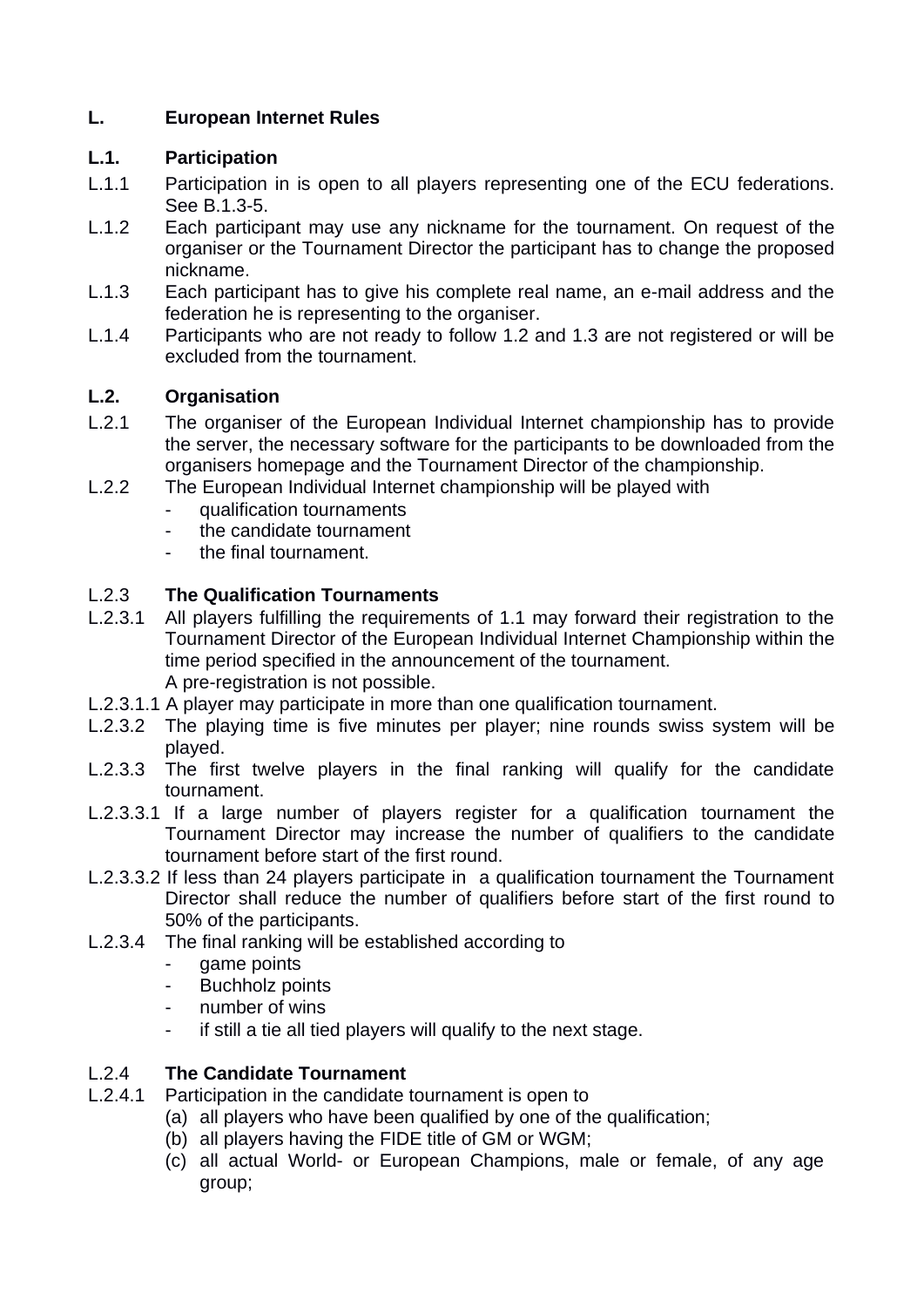- (d) up to two players per ECU federation; their registration has to be sent by the federation to the e-mail address of the organiser.
- L.2.4.2 The playing time should be five minutes per player or five minutes per player plus one second per move.
- L.2.4.3 The system is a Swiss system with
	- 15 rounds up to 80 players
	- 17 rounds if there are 81 120 players
	- 19 rounds if there are 121 players or more.
- L.2.4.4 The first 16 players are qualified for the final tournament.
- L.2.4.5 In case of a tie the Tournament Director has to organise tie-breaks.

# L.2.5 **The Final Tournament**

The final tournament shall be organised in the period October to November.

- L.2.5.1 The final tournament consists of 32 players, 16 qualified by the candidate tournament and 16 nominated by ECU or the organiser.
- L.2.5.2 The playing time is five minutes per player plus one second per move. The system is a knock-out system.
- L.2.5.3 In round 1, 2 and 3 four games are played, in the semi-final and the final six games are played.

A player achieving 2.5 points in round 1 - 3 or 3.5 points in the semi-final or final has won the match.

- L.2.5.3.1 If the result is a draw one sudden death game will be played with five minutes for White and four minutes for Black, without any incremental time. The colours for the players are equal to the colors of the first game in the match. To win the match White needs a win, for Black a draw is sufficient.
- L.2.6 The final tournament shall be observed by the ECU Tournament Director.

# **L.3. Tournament Regulations**

L.3.1 Laws of chess

The general FIDE laws shall be applied with their supplements and interpretations as laid down by the FIDE Rules Commission.

- L.3.2 Technical Requirements
- L.3.2.1 The players are responsible for their individual internet connection to the server of the organiser.
- L.3.2.2 The players are responsible to enter the virtual tournament hall at the time fixed by the organiser for registration, when the Tournament Director makes the pairings and when he starts the round.
- L.3.2.3 The players are responsible to have installed an actual version of the necessary software on their computer.

The organiser will offer that software to be downloaded from his homepage.

- L.3.2.4 If a player does not follow these technical requirements he has no right to claim or to restart a game due to any technical problems.
- L.3.3 The Players.
- L.3.3.1 The players have to follow the directions of the Tournament Director, especially to close their virtual board or to start a game. Any instruction of the Tournament Director concerning the tournament has to be followed immediately by a player.
- L.3.3.2 At the time for registration the player has to enter the tournament hall and announce his presence to the Tournament Director. The Tournament Director will confirm the registration.

The players are responsible to check, if they are registered.

L.3.3.3 As soon as a round is started no further player can be included. Any late entry is possible only for a following round.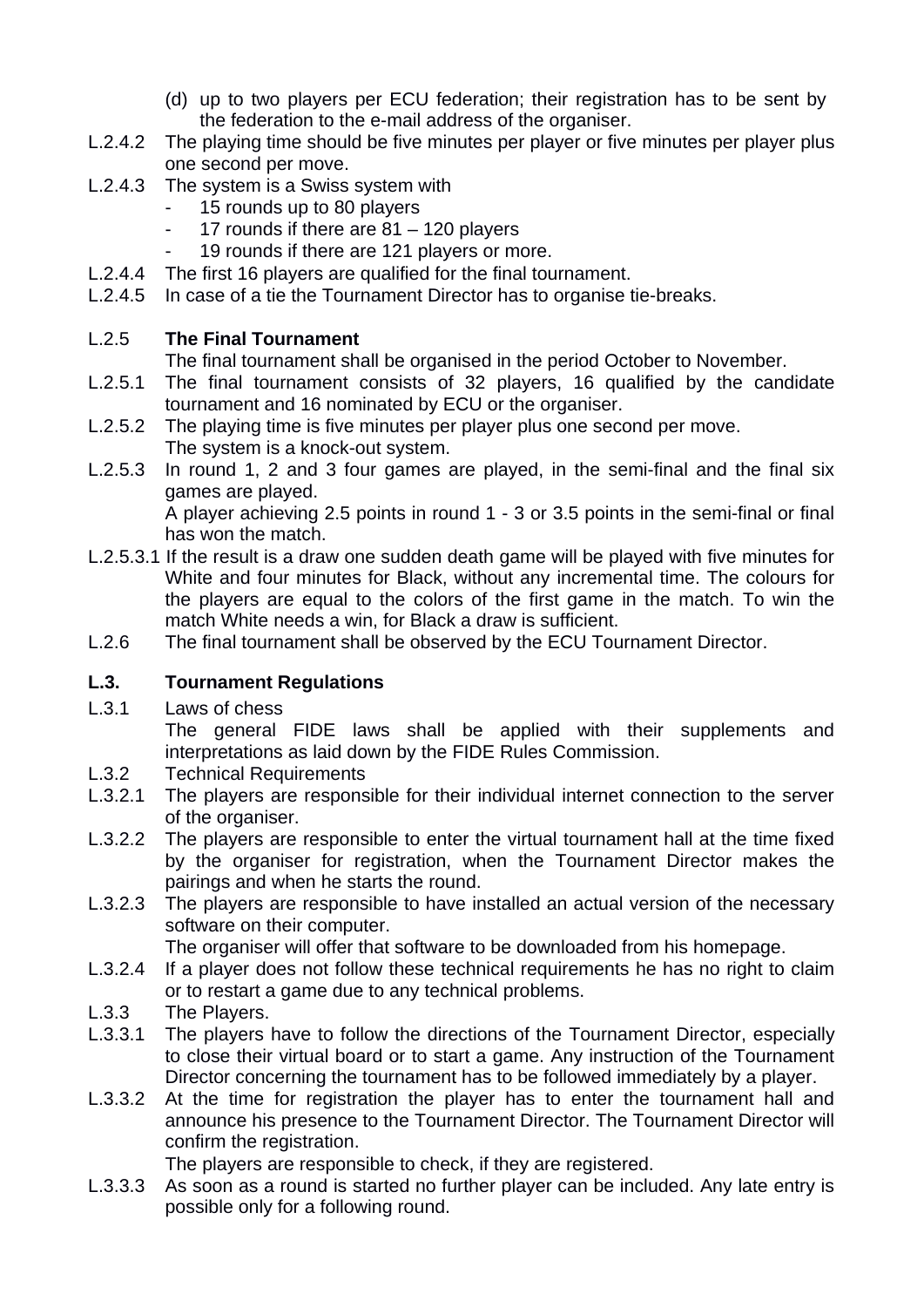- L.3.3.4 During the whole tournament, when a game is in progress or in the time between the games, it has to be possible for the Tournament Director to contact a player by chat.
- L.3.3.5 The players have to follow the internet rules of conduct.
- L.3.3.6 It is strictly forbidden to use any computer program for help or for analysing during a game.

If the Tournament Director is convinced that a player is violating this rule he shall expel him from the tournament. ECU has the right to inform on its homepage and in a circular letter to the federations about such a cheating.

- L.3.3.7 If a player has to withdraw from a tournament he has to inform the Tournament Director and ask for his permission.
- L.3.4 The Tournament Director
- L.3.4.1 The Tournament Director has to carry out the tournament as quick as possible and to observe that all tournament regulations are followed.
- L.3.4.2 In case of any dispute he has to decide as soon as possible. No appeal against a decision of the Tournament Director is allowed.
- L.3.4.3 In case of interrupted connection the Tournament Director has to decide the result of the game or if it may be restarted.
- L.3.4.4 In case of any violation of the regulation or any poor sportsmanship the Tournament Director can rule:
	- loss of a game
		- expel the offender from the tournament.
- L.3.5 Pairings
- L.3.5.1 For purposes of pairings the players shall be ranked according to:
	- their actual FIDE rating
	- their FIDE title
	- in alphabetical order.
- L.3.5.2 Pairings shall follow the principle that the highest ranked player shall play the lowest ranked player. The second ranked player shall play the second before the last ranked player and so on, assuming that the tournament starts with 16, 32 or 64 players.
- L.3.5.2.1 If there is any other number of players a preliminary match of two games has to be played between the last ranked players to eliminate as many players as necessary to have 8, 16, 32 or 64 players remaining. The pairings shall follow 3.5.2, in case of a draw 2.5.3.1 is valid.
- L.3.5.3 For the second and subsequent rounds pairings shall follow the same procedure as in 3.5.2 with the clarification that if the lower ranked player wins in any match, he shall automatically assume the position of the higher ranked player.
- L.3.5.4 Allocation of colours.
- L.3.5.4.1 It shall be decided randomly if the top seeded player starts with white or black pieces in round 1. The second ranked player shall start with the opposite colour to number 1, the third ranked player shall start with the same colour as number 1, and so alternating through the list.
- L.3.5.4.2 For subsequent games of the same round the colours shall alternate automatically.
- L.3.5.4.3 In round 2 the winner of match 1 shall have in his first game the colour opposite to the colour that the top seeded player had in game 1 of round 1, and so alternating though the list.
- L.3.5.4.4 If in any match the lower ranked player wins 3.5.3 is applicable.
- L.3.5.5 The organiser may announce changes to the pairing system if they are not violating the FIDE pairing rules.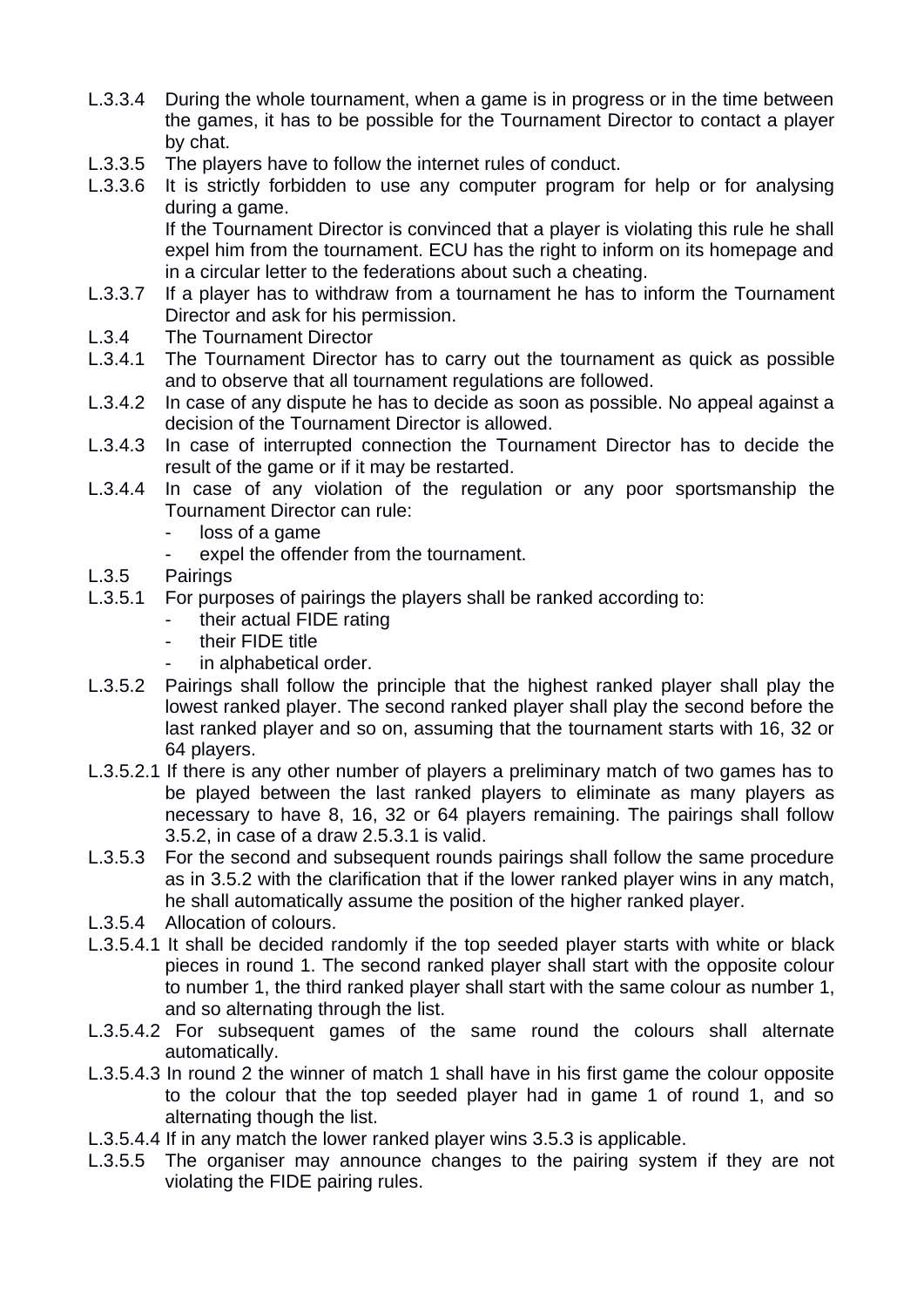# **L.4. Titles and Prizes**

L.4.1 Prize fund.

The organiser has to provide a prize fund.

- L.4.2 The winner receives the title "European Individual Internet Champion 20.."<br>L.4.3 The winner shall receive a trophy provided by the European Chess Union.
- The winner shall receive a trophy provided by the European Chess Union.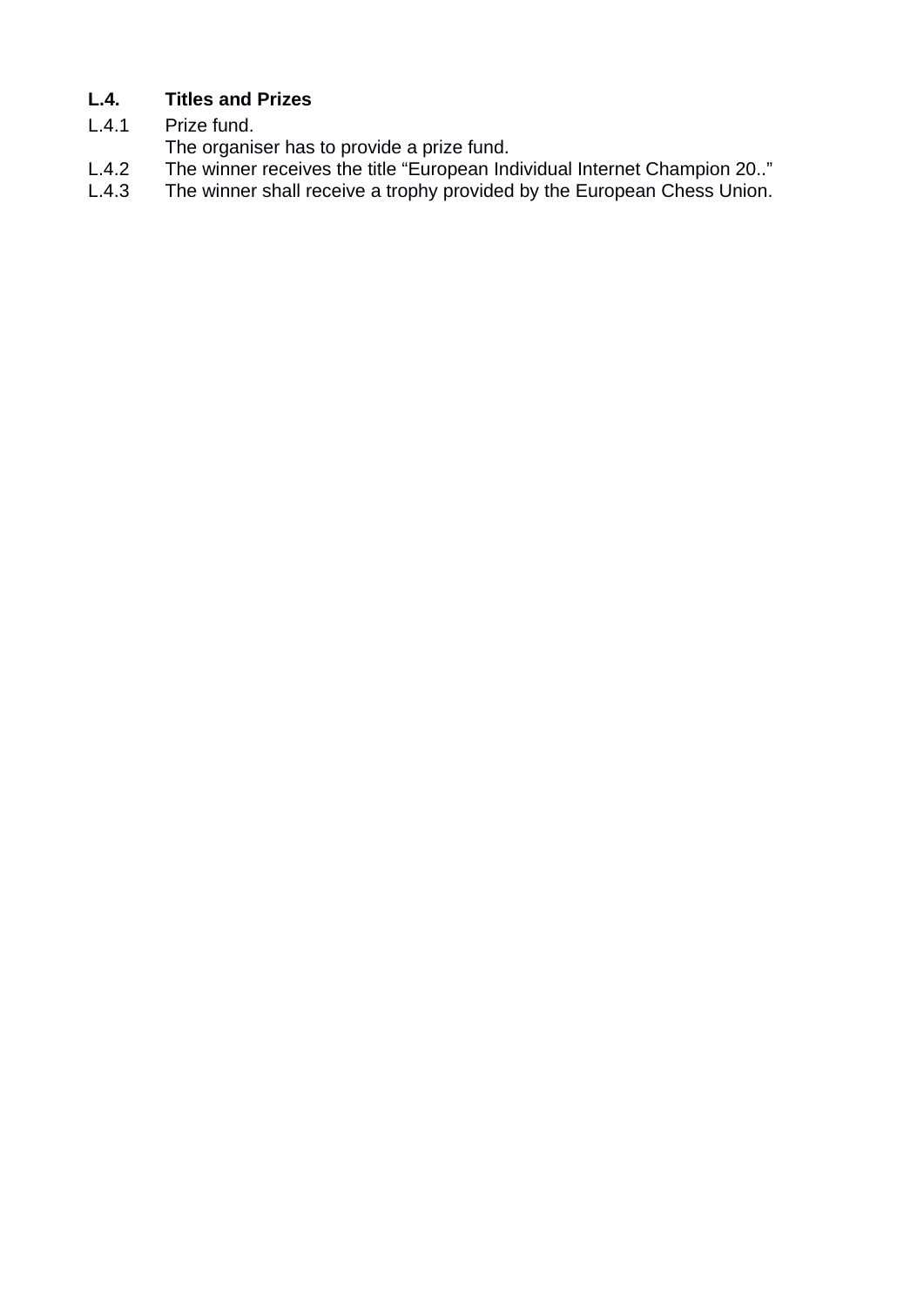# **M. Swiss Pairing Rules for European Team Competitions**

M.1. The basic pairing system for ECU Team Competitions is the FIDE Olympiad Pairings Rules

Olympiad Pairing Rules

## **Approved by the 1994 and 1998 Executive Councils, amended by the 2006 Presidential Board, the 2007 and 2009 Executive Council and the 2012 General Assembly.**

#### **A. Basic Pairing System**

1. The basic pairing system shall be the Controlled Swiss System Pairings using Match Points for both Pairing and Scoring.

# **B. Odd Number of Participating Teams**

- The organizing federation shall be entitled to enter a second team ("B" team). If there is an
- 2. odd number of participating teams the organizing federation has the right to enter a third team ("C" team).

If the "C" team is paired and plays round 1 it shall remain in the tournament to the

3. conclusion even though a team or teams dropping out or a new team or teams arriving subsequently results in an odd number of teams still in competition.

### **C. Ranking of Teams for Pairing Purposes**

- The teams in the open championship are composed by four players, the teams in the
- 4. women's championship are composed by four women players. One reserve player may be nominated per team.

Obtain a list of all teams participating and full names of all players of each team, including their board order, one month before the start of the Olympiad.

- 5. The list of names and the order of the players can be changed only with the approval of the President of FIDE.
- 6. Record the FIDE rating of each team member having such a rating.
- 7. Assign an arbitrary rating equal to the FIDE rating floor (minimum FIDE rating) to team members who have no FIDE rating.
	- At the start of the championship all the teams are ranked in order of the average of their four
- 8. highest FIDE-rated players. The team with the highest average rating shall be assigned Pairing Number 1, the second highest, Pairing Number 2, etc.

If two or more teams have the same average rating, they are ranked according to

- a. the rating of the fifth player
	- b. alphabetically.

For pairing of all rounds the teams are ranked in the following order:

- 10. a. Match points
	- b. Olympiad Sonnenborn-Berger
		- c. Ranking number according to article 9.

# **D. Number of Rounds**

11. The number of rounds in the Open and the Women`s Olympiad shall be 11.

# **E. Byes**

9.

12. If there is an odd number of teams a bye should be given to one team which arbitrarily would be credited with 1 match point and two game points.

The team given the bye in the first round would be that team ranked last. For example: If there are 85 teams, then the team ranked as No. 85 would receive the bye in the first round.

The team given the bye in subsequent rounds would be the last ranked team of the group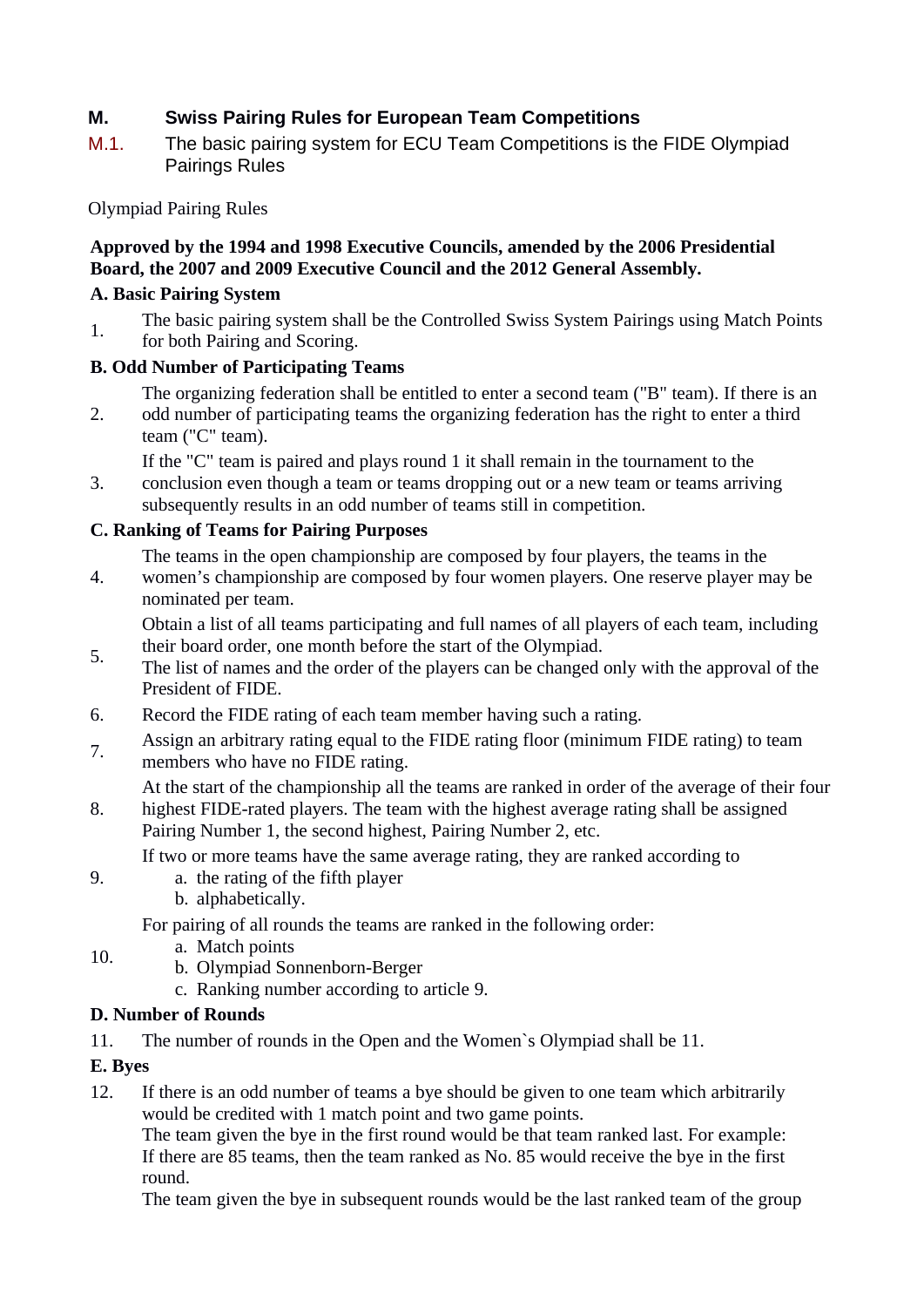with the lowest total number of match points. No team shall receive more than one bye.

#### **F. Scoring unfinished games for pairing purposes**

13. Unfinished games shall be considered as draws for pairing purposes.

# **G. Tie Breaking**

The position of teams that finish with the same number of match points shall be determined

14. by application of the following tie-breaking procedures in sequence, proceeding from (a) to (b) to (c) to the extent required:

the sum of Sonneborn-Berger points, which are calculated as follows: match points of each opponent, excluding the opponent who scored the lowest number of

- a) match points, multiplied by the number of game points achieved against this opponent; in case there is more than one team with the lowest number of match points the team with the lowest number of game points is excluded.
- b) by the number of the game points scored;
- c) by the sum of the match points of all the teams opponents, excluding the lowest one.

For tie-break purposes a bye or an unplayed match - if the opponent team does not appear on time – are counted as a drawn match against a virtual opponent. At the start of the round this virtual opponent has the same number of match points and game points as the team present. Then the result of the unplayed match is added (1 matchpoint and 4 gamepoints in case of an unplayed win, 1 matchpoint and 2 gamepoints in case of a bye, 0 matchpoints and 0 gamepoints in case of an unplayed loss) and finally for each subsequent round 1 matchpoint and 2 gamepoints.

### **H. General Pairing Regulations**

- 15. A pairing number is assigned to each team as per Section C.
- 16. a) No team shall play the same opponent more than once.

A team having scored without playing will not receive a bye in subsequent rounds. This

- b) is the case when a team has received a bye due to an odd number of teams or when one of the opponent teams did not appear on time.
- 17. The difference of the match points of two teams paired against each other should be 0 or, if this is not possible, as small as possible.
- 18. A score group is defined as a group of teams having the same number of match points. Pairings shall be made from the top group down to, but not including, the middle group; then from the bottom group up to, but not including, the middle group, and finally the middle group. The middle group shall be defined as that group in which the median team in the standings is located. If there is an even number of teams being paired, the lower ranked of the two middle teams shall be considered as the median team. Example: Suppose there are 88 teams:

|     | LAdilipic. Duppose there are no tealis. |   |                    |
|-----|-----------------------------------------|---|--------------------|
| 19. |                                         |   | place match points |
|     |                                         | . |                    |

|                | 43 | 11 points                    |
|----------------|----|------------------------------|
|                | 44 | 11 points                    |
| Median team -> | 45 | 10 points                    |
|                | 46 | 10 points                    |
| m<br>$\cdot$ 1 |    | $\cdot$ . The set of $\cdot$ |

Therefore the 10 match point group is the median group.

# **I. Colour allocation**

- 20. Team pairings are made without regard of colour.
- 21. In the first round the colour assigned to board 1 of the team ranked number 1 shall be selected by lot. All other odd numbered teams in the top half of the pairing group shall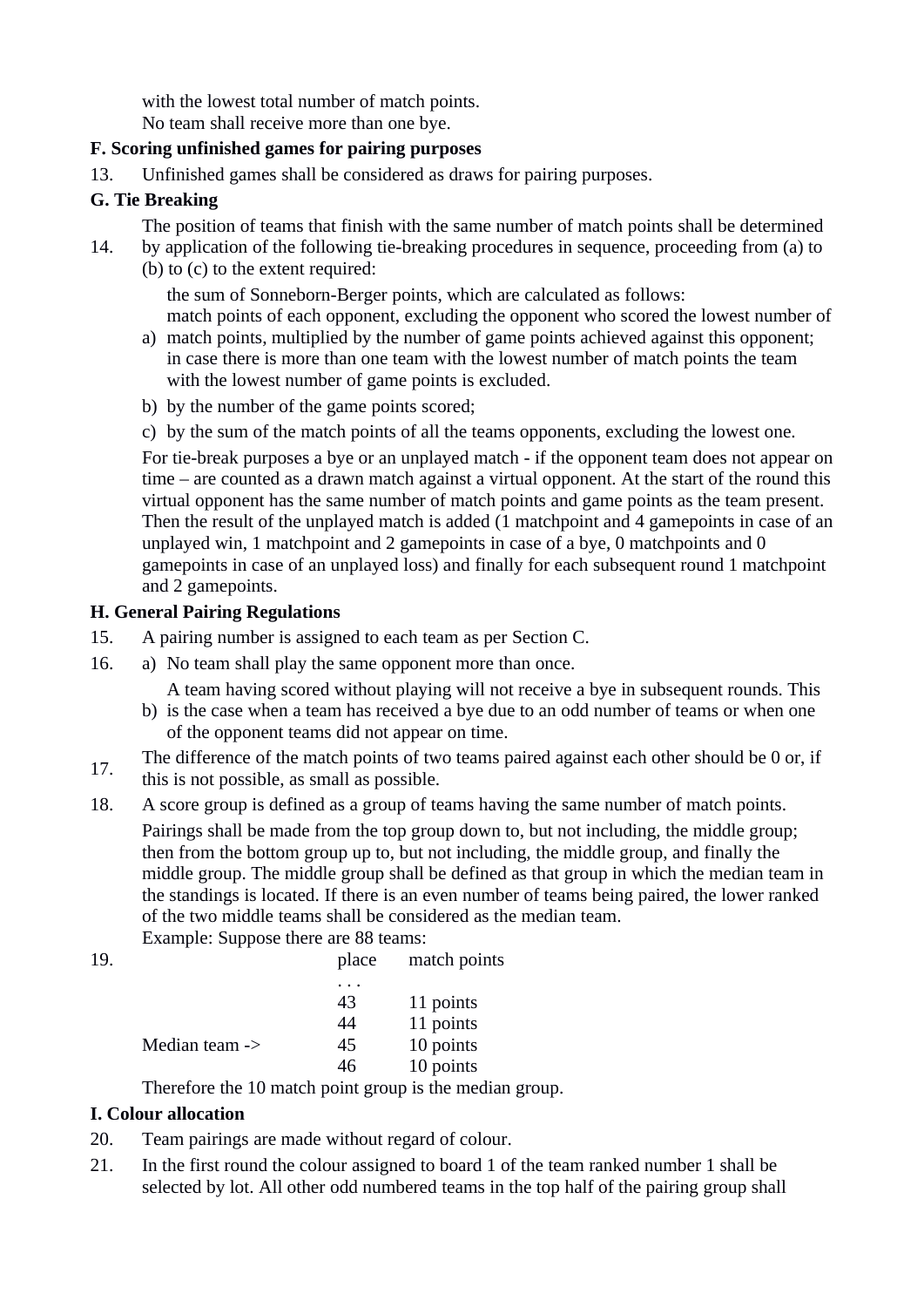receive the same colour in the first round on board 1 as the team ranked number 1.

- 22. a) No team's board 1 colour difference will become >+2 or <-2.
	- b) No team's board 1 will receive the same colour three times in row
- 23. a) If in a score group a complete pairing is only possible without applying article 22 such a pairing will then be made.
	- b) If in a score group including floaters from higher or lower score groups a complete pairing is only possible by choosing another floater, another floater will be chosen.
- $24.$  After the team pairings have been made, colours shall be assigned based on giving priority to:
	- a) equalisation of colours on board 1 (regardless of who has played or is playing board 1
	- and regardless of what colours the particular player assigned to board 1 has had), and
	- b) alternation of colours on board 1.

If both teams have had white the same number of times on board 1 and have had opposite

- 25. colours on board 1 in the immediately preceding round the colours shall be assigned to board 1 to provide alternation for each team from the colour it had in the previous round.
- 26. If both teams have had white the same number of times on board 1 then alternate the colours to the most recent round in which they played with different colours (colour history).
- 27. If both team have had the same colour history the higher ranked team shall receive its colour preference.

If both teams have had white the same number of times on board 1 and have had exactly the

- 28. same sequence of colours, and each team has had the same number of whites and blacks on board 1, then the colour on board 1 of the higher ranked team shall be alternated from the last round.
- 29. The teams ranked first in the pairing list will have the white pieces on the odd-numbered boards, the black pieces on the even-numbered boards.

# **J. Detailed Pairings Procedure**

If there is an uneven number of teams in a score group above the median group, the

- $30.$ a) lowest ranked team shall be floated down to the score group immediately below and paired against the highest ranked team in that group, which it has not already played. If the score group from which the lowest ranked team has been floated down is such that
	- b) a complete pairing of all remaining teams in the group cannot be made, then - instead of floating the lowest ranked team - the second lowest ranked team in the group shall be floated down, etc.

If the lowest ranked team floated down to the group immediately below has already played

31. every team in that group, then it shall be moved back to its original group and the second lowest ranked team shall be floated, etc.

32. If every team in a score above the median group has played every team in the group immediately below, then the lowest ranked team is floated down to next score group and the same procedure is followed as per articles 30 and 31.

If there is an uneven number of teams in a score group below the median group, the

 $33.$ highest ranked team shall be floated up to the score group immediately above and paired against the lowest ranked team in that group, which it has not already played.

If the score group from which the highest ranked team has been floated up is such that a complete pairing of all remaining teams in the group cannot be made, then - instead of

- b) floating the highest ranked team - the second highest ranked team in the group shall be floated up, etc.
- 34. If the highest ranked team floated up to the group immediately above has already played every team in that group, then it shall be moved back to its original group and the second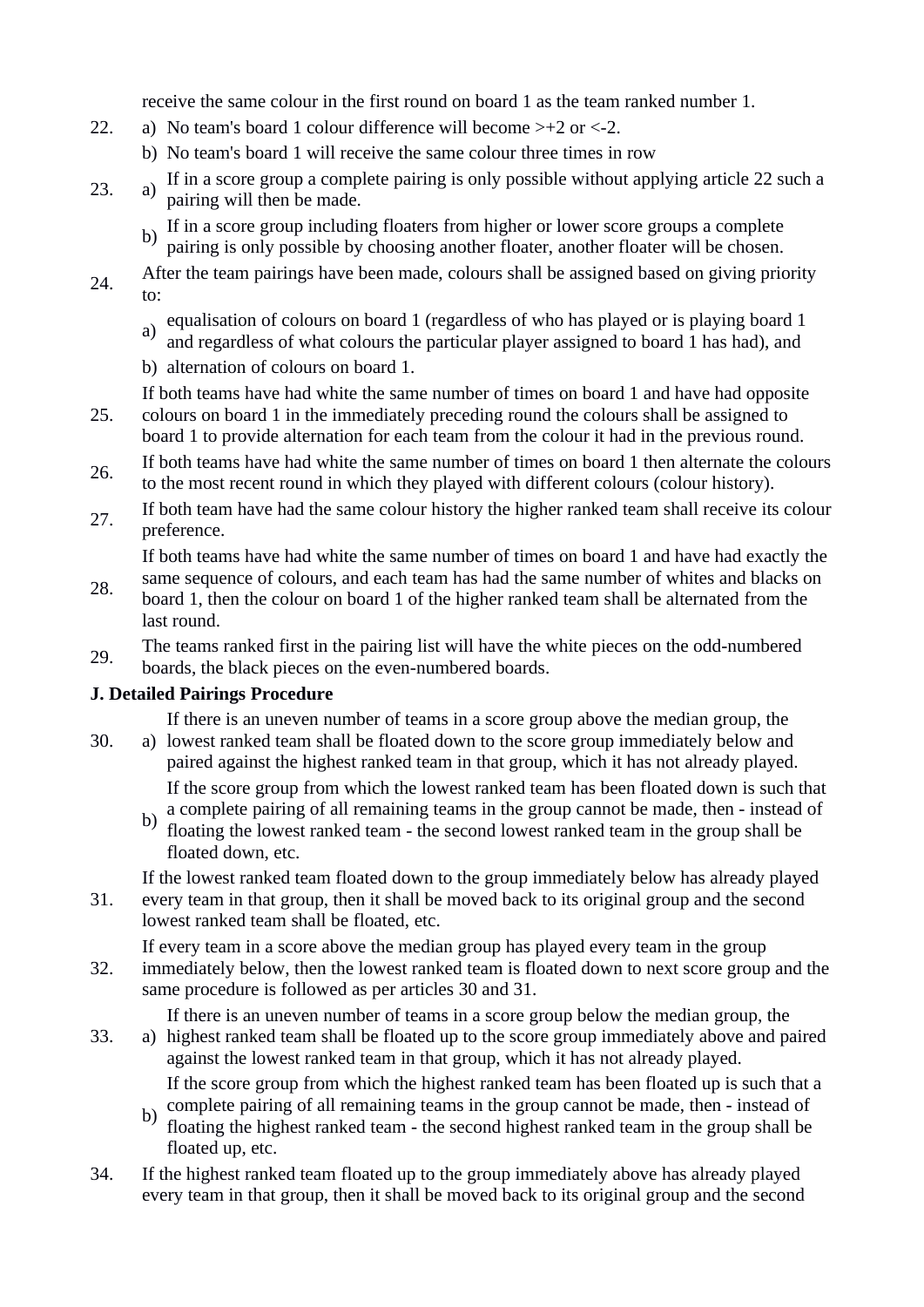highest ranked team shall be floated, etc.

If every team in a score below the median group has played every team in the group

- 35. immediately above, then the highest ranked team is floated up to next score group and the same procedure is followed as per articles 33 and 34.
- 36. To the extent possible, teams in the top half of any score group shall be paired in sequence against the teams in the bottom half of the same score group.
- 37. For teams in the median group and higher, priority shall be given to find first the correct pairing for the highest ranked team in that score group, etc.
- 38. For teams below the median group, priority shall be given to find first the correct pairing for the lowest ranked team in that score group, etc.

Assuming 2N teams in a group, it is first attempted to pair the first team in the group with the  $N + 1$  team. If that is possible, we are left with a subgroup of  $2N - 2$  teams. The same procedure is now applied to the subgroup. Wherever a match is not possible because the

39. teams have already played each other, or the subgroup is unsolvable, the first team in the group (or subgroup) is matched with  $N + 2$  (instead of  $N + 1$ ), then  $N + 3$ , until 2N, and if still unsuccessful, against N-1, N-2, etc.

In order to illustrate this procedure, suppose there are six teams in a group, 1 through 6. There will be 15 combinations of pairing within the group, in the following descending order of priority:

| 1              | $1 \times 4$ | 2 x 5 | 3 x 6                     |
|----------------|--------------|-------|---------------------------|
| $\overline{2}$ | 1 x 4        | 2 x 6 | 3 x 5                     |
| 3              | 1 x 4        | 2 x 3 | 5x6                       |
| 4              | $1 \times 5$ | 2 x 4 | $3 \times 6$              |
| 5              | 1 x 5        | 2 x 6 | $3 \times 4$              |
| 6              | 1 x 5        | 2 x 3 | 4 x 6                     |
| 7              | 1 x 6        | 2 x 4 | $3 \times 5$              |
| 8              | $1 \times 6$ |       | $2 \times 5$ 3 $\times$ 4 |
| 9              | $1 \times 6$ |       | 2x34x5                    |
| 10             | $1 \times 3$ |       | 2x54x6                    |
| 11             | 1 x 3        |       | $2 \times 6$ 4 $\times$ 5 |
| 12             | $1 \times 3$ |       | $2 \times 4$ 5 $\times$ 6 |
| 13             | $1 \times 2$ |       | 3x54x6                    |
| 14             | $1 \times 2$ |       | 3x64x5                    |
| 15             | $1 \times 2$ |       | 3 x 4 5 x 6               |

If any team in a score group has already played against all the other team of the score group

- 41. it has to be floated down (for all score groups above the median group) or up (for all score groups below the median group).
- 42. Priority shall be given to making as many pairings as possible of the teams in a given score
- group before floating a team to the score group below (or above). In all such cases the same general logic as detailed described above shall be followed.

# **K. Miscellaneous**

40.

- 43. The pairings shall be published due to the criteria as follows:
	- a) match points of the higher ranked team due to the current standing
	- b) sum of match points of both teams in the pairing
	- c) average rating of the higher ranked team according C.8.
- The pairings are to be made by the Technical Administration Panel (TAP) as outlined in article 6.3.7 of the Chess Olympiad Regulations.
- 45. a) Only those teams who have at least three players present at 19.00 the day before the start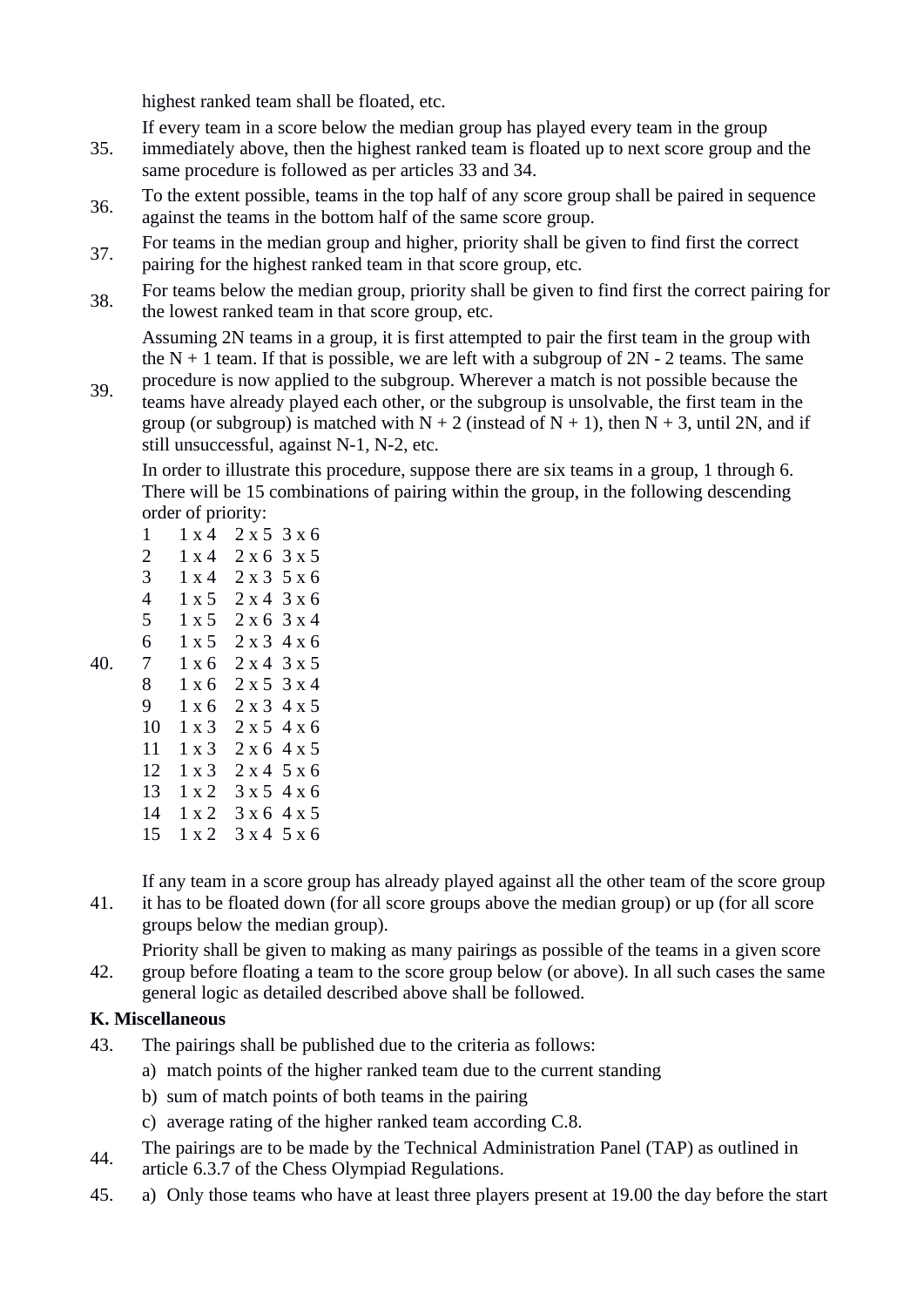of round 1 (and the TAP has been notified of their presence) plus those teams who have given notification of their time of arrival and travel arrangements (and the TAP has been informed) shall be paired for the first round with the added provision that the travel arrangements must be such that the absent team or teams shall be able to be in the tournament room before start of the first round.

At the start of any round a participating team has to be present with at least three players.

b) If less than three players are present at the start of any round the players present are not allowed to start their games.

If any team the second time (not necessary in two consecutive rounds) will be present

c) with less than three players and therefore not allowed to start their games, then this team will be expelled from the Olympiad.

Those teams who do not show up on time for the start of any round shall lose the match and

46. get zero points. The opponent of such a team will get two (2) match points and one (1) game point for each board where its player showed up on time.

After the team pairings are officially published they shall not be changed, except if article 22 of these regulations has been violated. In case of any change of published team pairings or

- 47. individual pairings the Chief Arbiter has to inform all team captains concerned. To have enough time for new preparations the start of one or more games may be postponed by the Chief Arbiter, if necessary.
- 48. Articles 44 or 45 may be overruled by decision of the FIDE President.
- 49. No changes in published pairings are allowed, unless the FIDE President confirms it.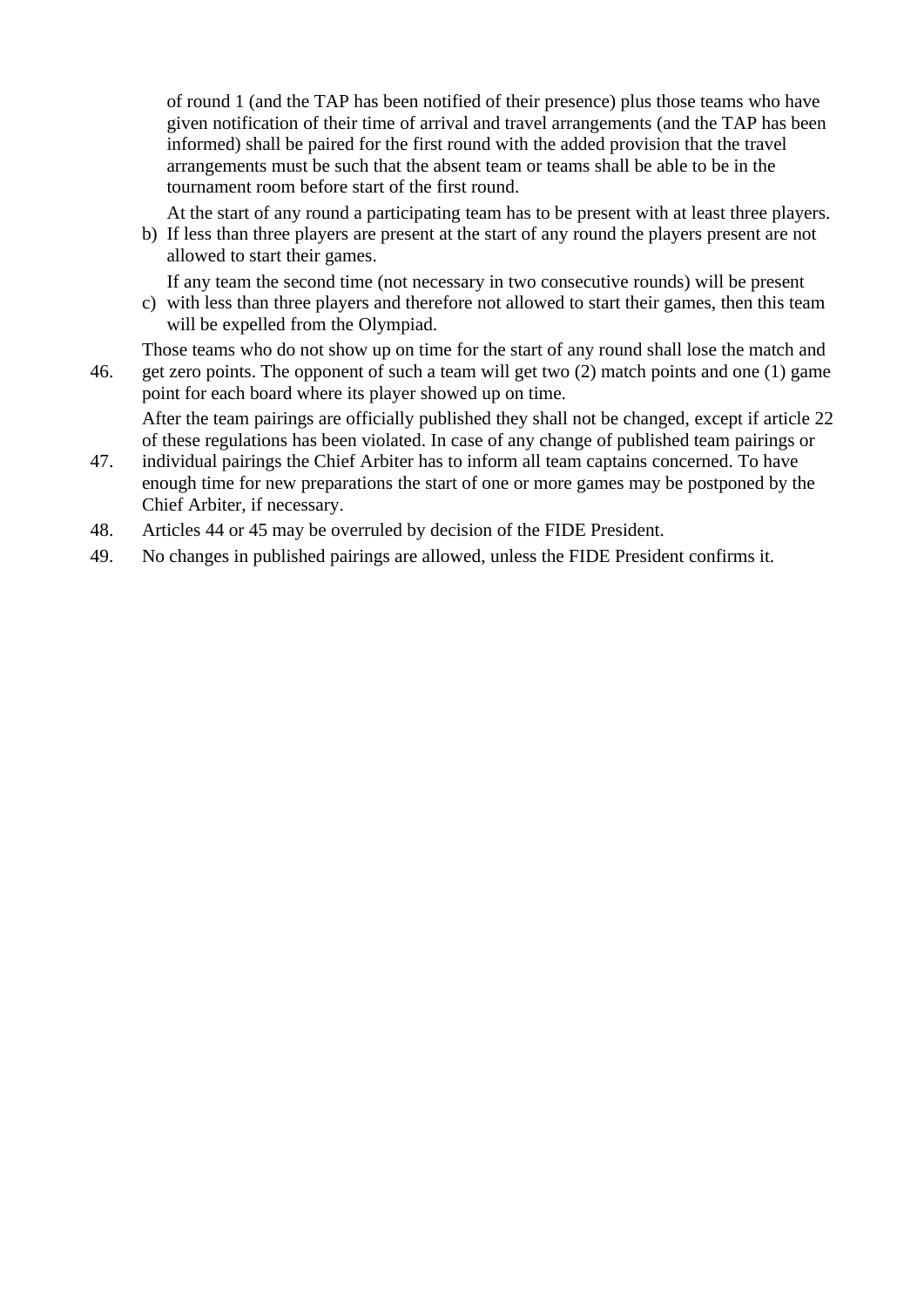# **N. European Youth Rapid and Blitz Championship**

The European Youth Rapid and Blitz Championships shall include the following separate competitions:

- the European Youth Rapid Open -8, -10, -12, -14, -16 and -18 Championships
- the European Youth Rapid Girls -8, -10, -12, -14, -16 and -18 Championships
- the European Youth Blitz Open -8, -10, -12, -14, -16 and -18 Championships
- the European Youth Blitz Girls -8, -10, -12, -14, -16 and -18 Championships

# **N.1. Participation**

- N.1.1 Entitled to participate are chess players from the ECU Chess Federations who shall not have reached the age of 8, 10, 12, 14, 16 or 18 years, respectively, by January 1st of the year in which the tournament will commence.
- N.1.2 Each federation shall be entitled to register any number of participants it deems necessary provided the following conditions are met:
	- (a) payment to ECU of the approved fee (see Annex 2) per player in advance;
	- (b) payment of the full board and lodge of the additional player(s) to the organising chess federation;

# **N.2. Tournament Regulations**

- N.2.1 The Championship shall be played according to the specific rules for this rate of play as laid down by the FIDE Rules Committee.
- N.2.2 The European Youth Rapid Championships shall be played in two days. The European Youth Blitz Championships shall be played in one or two days.
- N.2.3 Number of rounds:
- N.2.3.1 The European Youth Rapid Championships shall take the form of a Swiss system tournament of at least 9 rounds. Each round consists of one game.
- N.2.3.2 The European Youth Blitz Championships shall take the form of a Swiss system tournament of at least 9 rounds. Each round consists of two games such that each player will play one game with White and one with Black against the same opponent.
- N.2.3.3 No postponement of games is allowed.
- N.2.4 Schedule:

The rounds shall be conducted according to a playing schedule which must distributed to the players before the start of the championship. Only in exceptional cases may the Chief Arbiter, in consultation with the Tournament Director, make alterations to the playing schedule.

- N.2.4.1 The opening ceremony will be organised on the first day of the championship.
- N.2.4.2 The number of rounds shall be equally distributed over the two days, taking into account that the number of rounds on the second day shall not be higher than the number of rounds on the first day.
- N.2.4.3 Closing ceremony will be organized in the same day with the last round of each Championship
- N.2.5 Rate of play:
- N.2.5.1 In the Rapid Championships: 15 minutes + 10 seconds before each move per player per game.
- N.2.5.2 In the Blitz Championships: 3 minutes + 2 seconds before each move per player per game.

# **N.3. Titles and Prizes**

N.3.1 The winner in the respective championships will receive the following title: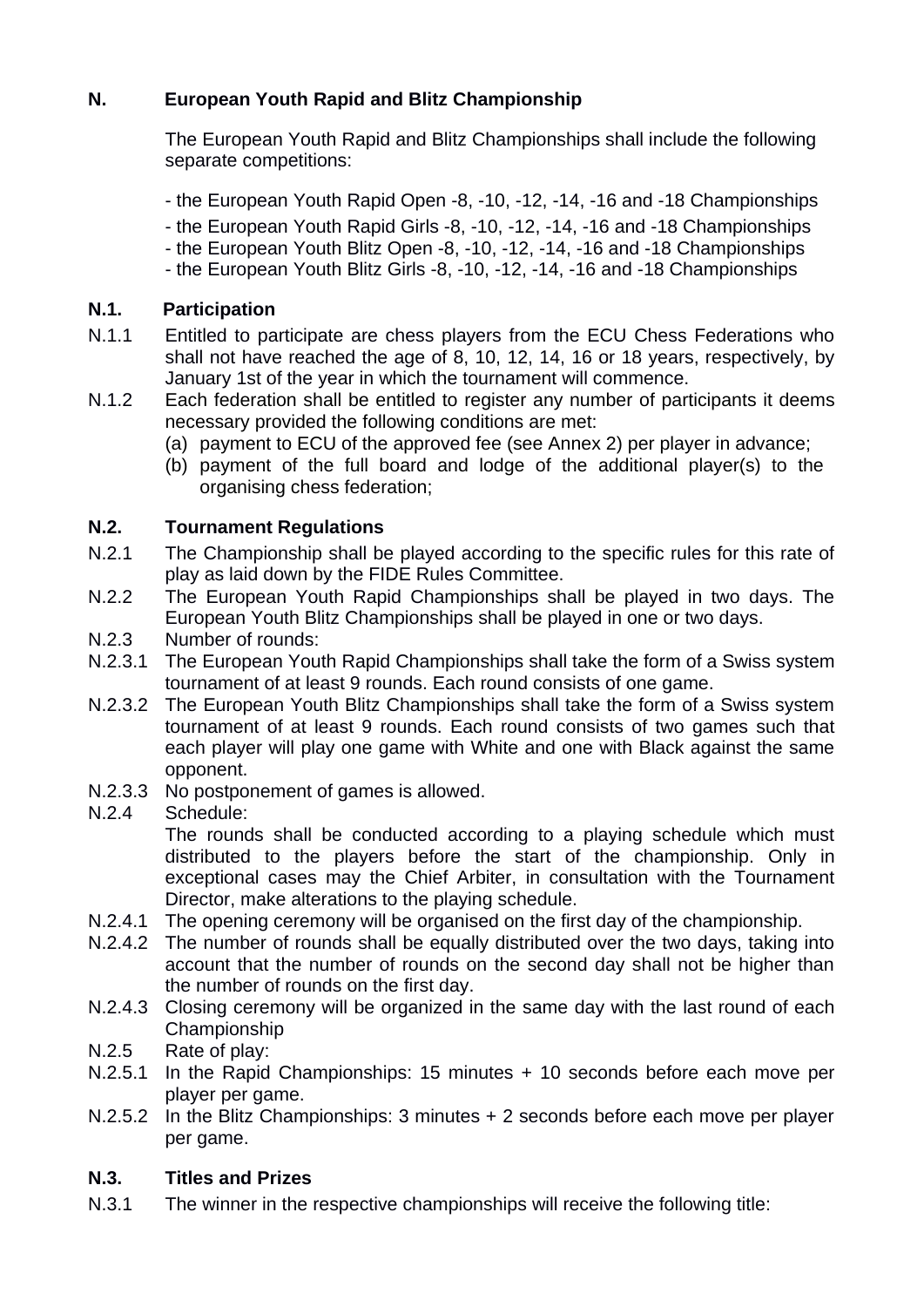- European Youth Rapid Champion -8, -10, -12, -14, -16 and -18
- European Youth Girls Rapid Champion -8, -10, -12, -14, -16 and -18
- European Youth Blitz Champion -8, -10, -12, -14, -16 and -18
- European Youth Girls Blitz Champion -8, -10, -12, -14, -16 and -18

N.3.2 The organiser shall award Gold, Silver and Bronze medals to the players taking the first three places in each Championship. In case of a tie the medals shall be awarded according to tie-breaking procedure.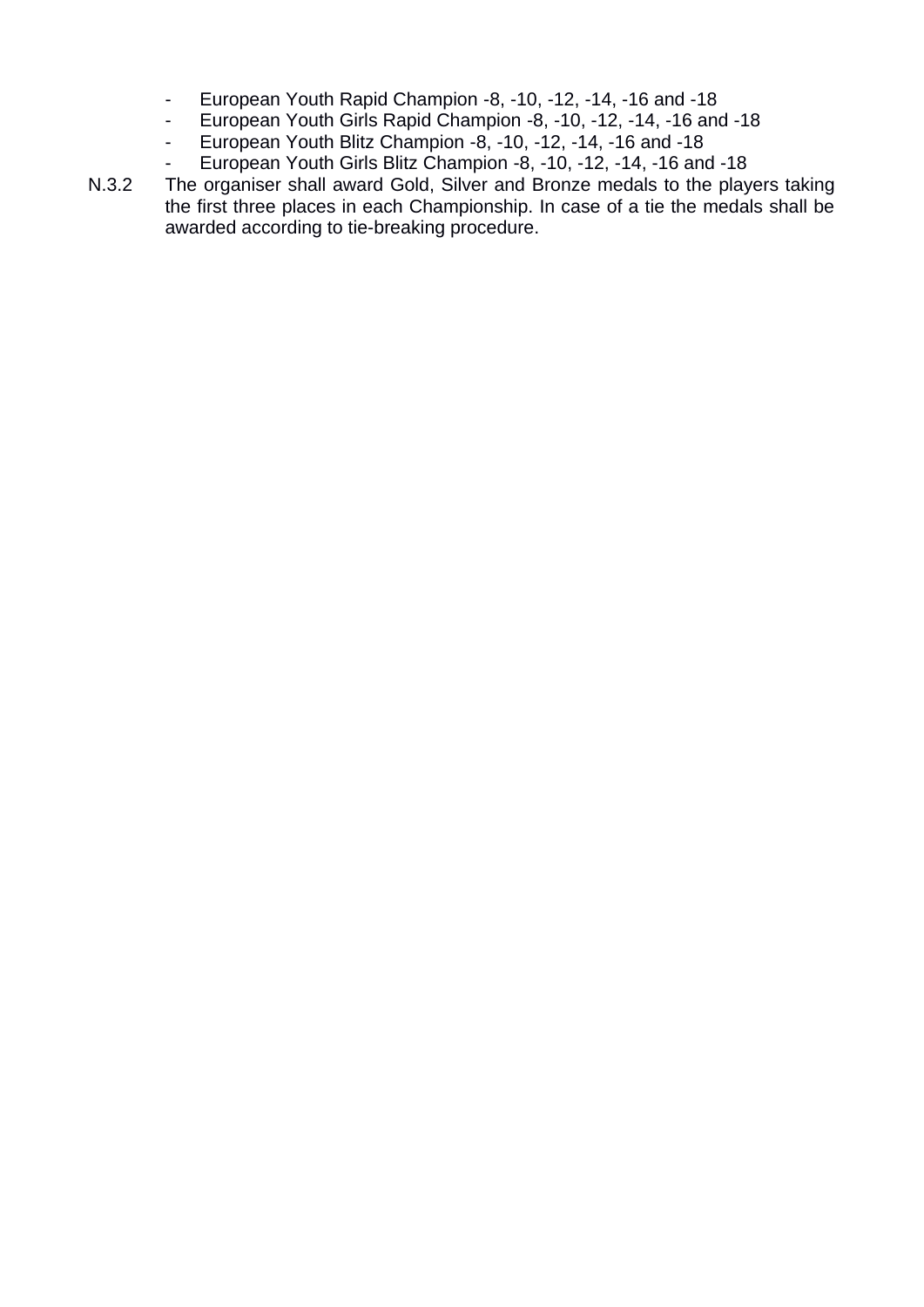# **O. European School Internet Championship**

# **O.1. PARTICIPATION**

- O.1.1. Each ECU National Chess Federation may enter one school team in each of the 2 age groups (total not more than 2 Teams from each National Chess Federation)
- O.1.2 School team composition is 4 players, 2 boys and 2 girl; all players must be students of the same school.
- O.1.3 Entitled to participate are players who shall not have reached the age: **Group A** (1st Group Players U11- Primary Schools - Grades 1-6) **Group B** (2nd Group Players U17 - High Schools - Grades 7-12)
- O.1.4. Application form must be signed by the Teacher (Coach), the Principal of the School and Responsible Person from the National Chess Federation.

# **O.2. RULES AND REGULATIONS**

- O.2.1. Each tournament will be played in one day according to the Swiss System in 7 rounds. National ratings will not be taken into consideration for the pairings. Rate of play will be according to FIDE regulations 10 minutes for the game, with an increment of 3 seconds per move starting from move 1.
- O.2.2. All players of the school team must be located in the school computer classroom under the supervision of school coach/teacher and official person (licensed arbiter of National Chess Federation).
- O.2.3. Team composition is, two boys in Boards No1 and No2 and two girls in boards No3 and No4. The team order cannot be changed.
- O.2.4. All the teams-players shall be use PCs with a web camera
- O.2.5. Qualifying stages may be organized by each National federation or the ECU

# **O.3 TITLES AND DIPLOMAS**

- O.3.1. The first ECU team-winner in each age category is the ECU School Team Internet Champion and each player of team-winner in age category is the ECU School Internet Champion. Team-winners and their players will be awarded with ECU special diplomas and cups.
- O.3.2. The winning teams' players (8 players in total) are invited by ECU to take part at the European School Chess Championship in the following year, as players with personal rights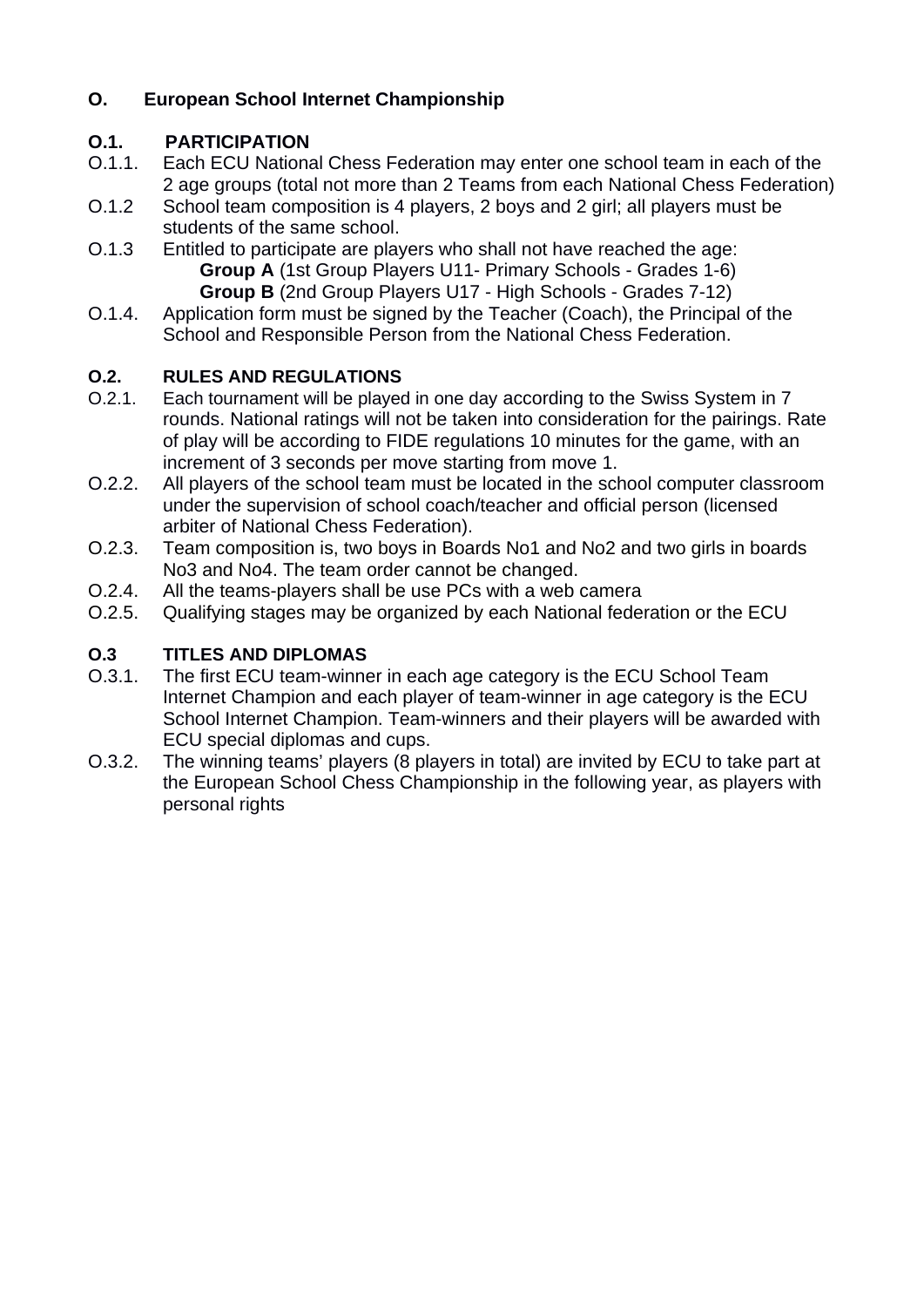# **P. European Corporate Championship**

# **P.1. PARTICIPATION**

- P.1.1 Any corporate entity is allowed to register up to two teams. Chess Clubs, Chess Associations, and Chess Federations are not allowed to participate in the championship.
- P.1.2 A team is composed of 4 players main players and 1 optional substitute player. The team can't have more than one player over 2400 ELO but should have at least one player below 2000 ELO.
- P.1.3 For each round at least one player of the team shall have a commercial relation with the company with which he is playing for. Players shall be in rating order in teams composition (November ratings) in order to play amateurs against amateurs as possible.

# **P.2. RULES AND REGULATIONS**

- P.2.1. The tournament will be a Swiss Open of 9 rounds.
- P.2.2. The tempo of each game will be 15 minutes per game plus an additional of 3 seconds per move starting from move 1.

# **P.3. PRIZES**

P.3.1. To received the awards and prize money, the team shall attend the closing ceremony.

# **P.4. FINANCIAL MATTERS**

- P.4.1. The ECU entry fee is up to 250 euros and is defined in agreement with the organiser.
- P.4.2. The minimum Prize fund is 5,000 euros.

# **P.5. OTHER**

P.5.1. Each member of the team shall wear a t-shirt where the logo and/or the name of the company will be printed.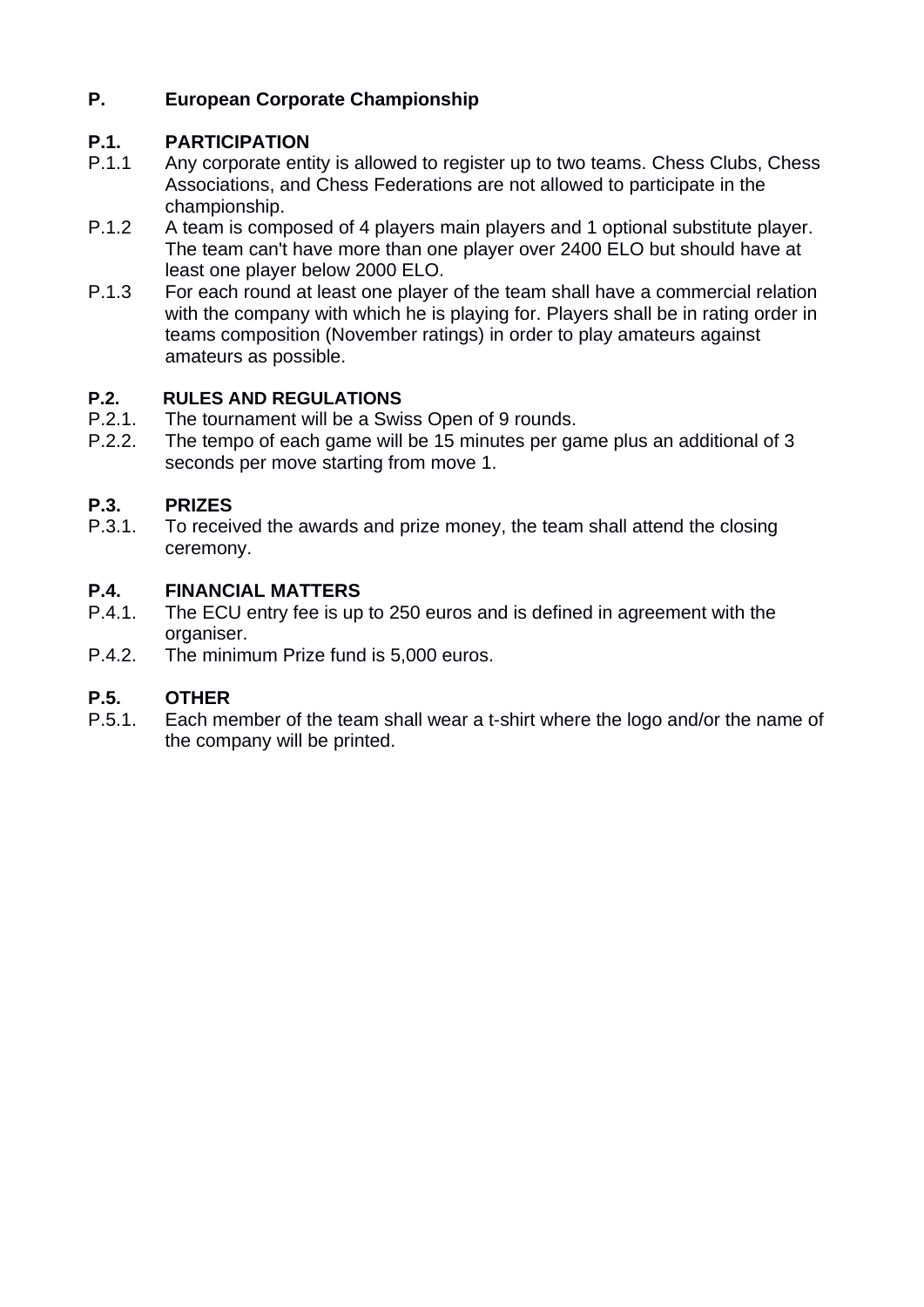- **Q. European Anti-cheating rules** All competition should be played according to FIDE Anti-Cheating Guidelines or Rules.
- Q.2. In case of:
	- D. Individual European Chess Championship
	- E. European Team Championship
	- F. European Club Cup and European Club Cup for Women
	- G. European Youth Championship
	- H. European Youth Team Championship

apart of FIDE Anti-Cheating regulations, following should be implemented:

- Q.2.1. At least one arbiter must be designated for Anti-cheating matters
- Q.2.2. At least one member of Appeal Committee must be designated for Anti-cheating matters
- Q.2.3. Random checking of the players during the game by asking them randomly to pass walk-through gate. In case of medical objection requested by the player, a hand-held detector shall be used. It must be announced in the tournament regulations.
- Q.2.4. Delay of 15 minutes of internet transmission
- Q.2.5. The players are not allowed to have own pens and own watches in the playing venue. It must be announced during the technical meeting.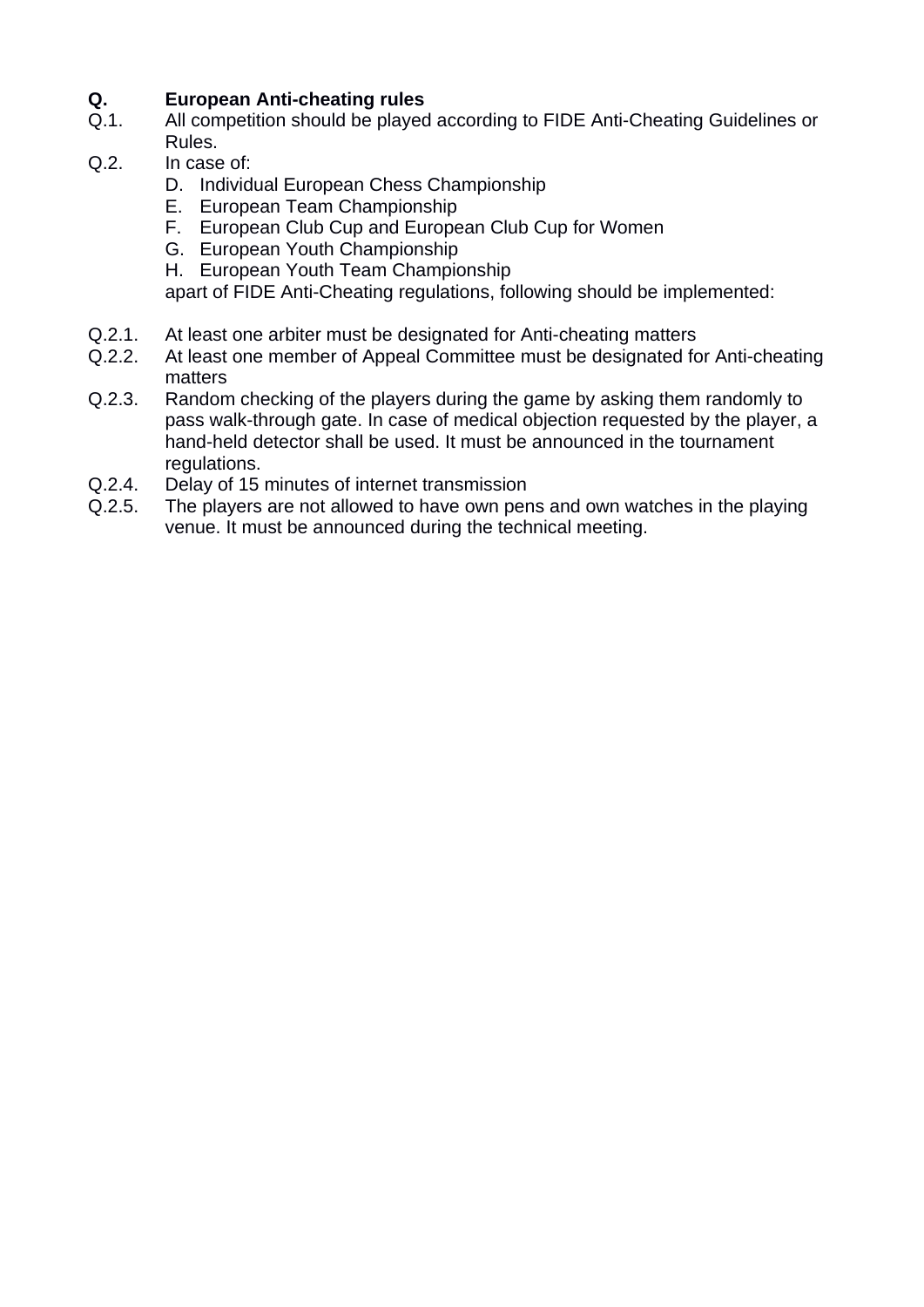#### **R. European Fair-Play**

#### **R.1. Fundamental values of fair play:**

#### R.1.1. **Fair competition**

To enjoy the fruits of success, it is not enough to win. Triumph must be measured by absolute fair means, honesty and just play.

#### R.1.2. **Respect**

For every sportsman, playing by the written rules is mandatory, and respecting the unwritten ones is a must. Fair play requires unconditional respect for opponents, fellow players, referees and fans.

#### R.1.3. **Friendship**

Rivalry on the field does not exclude friendship. On the contrary, friendship could grow from noble rivalries.

#### R.1.4. **Team spirit**

Individuals can be strong on their own, but they are much stronger in a team. Sharing the moment of victory with your team is the ultimate pleasure.

#### R.1.5. **Equality**

Competing on equal terms is essential in sport. Otherwise, performance cannot be measured properly.

#### R.1.6. **Sport without doping**

Fair play means not cheating by taking drugs or doping. Anyone who does this ruins the game for everyone else.

#### R.1.7. **Integrity**

Being honest and having strong moral principles are essential to fair play. Practicing sport within a sound ethical framework is vitally important if you aim to be a true champion.

#### R.1.8. **Solidarity**

It is important to support each other and share feelings, aims and dreams. Mutual support brings mutual success on and off the field.

#### R.1.9. **Tolerance**

The willingness to accept behaviour or decisions you may not agree with develops your self-control. Ultimately, that could be the deciding factor when it comes to winning or losing.

# R.1.10. **Care**

True champions care about each other as they are well aware that they could not be where they are without having been cared for by others.

#### R.1.11. **Excellence**

Sport engages us in a collective effort to pursue human excellence.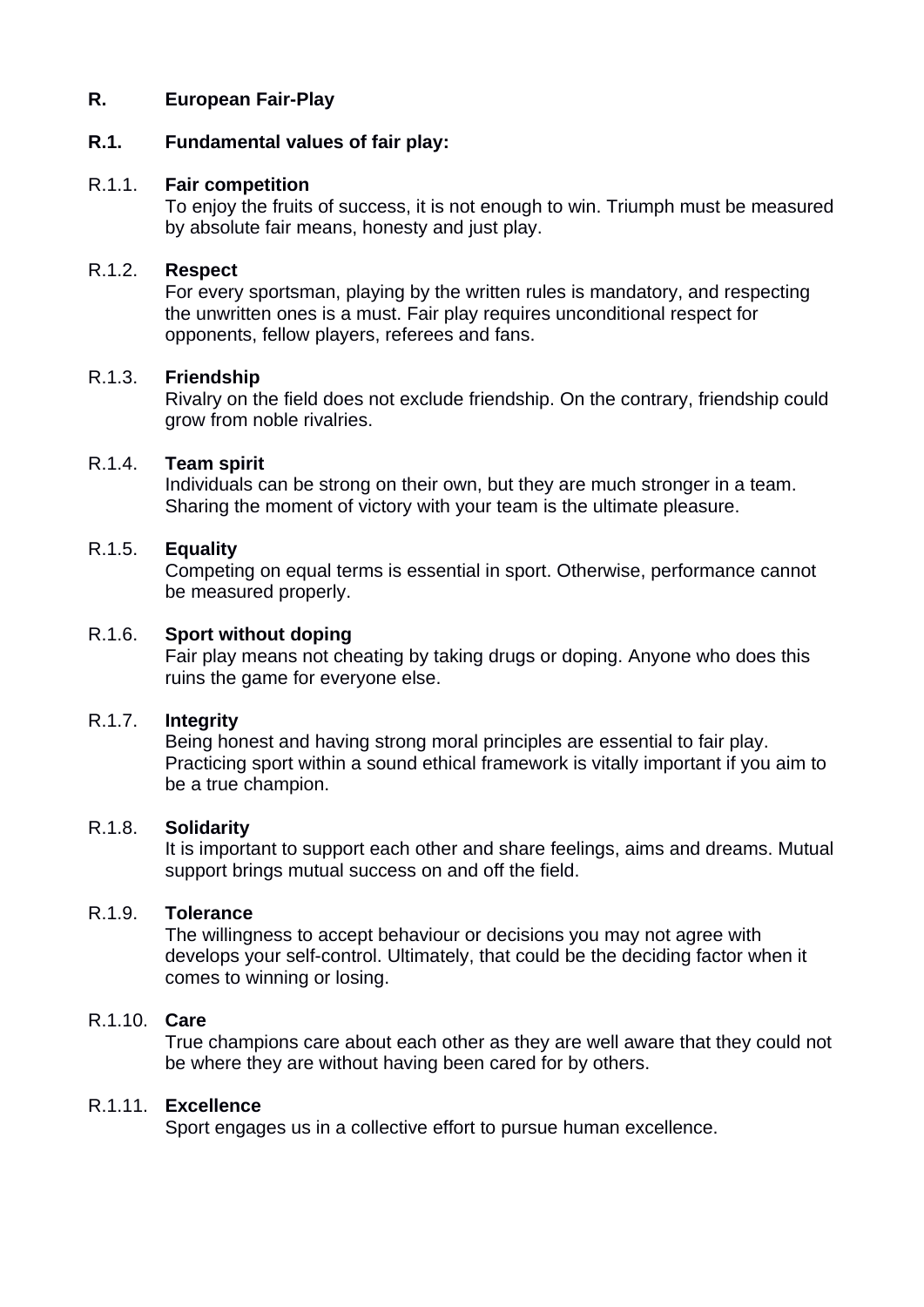# R.1.12. **Joy**

Pierre de Coubertin, the father of the modern Olympic Games said: "The important thing in life is not the triumph, but the fight. The essential thing is not to have won, but to have fought well." Competition can be intense, but you should always first look for joy when practicing any sports. You should never forget about the play even in the heat of the fight.

- R.2.1. Any discriminations or favoritisms is not allowed.
- R.2.2. Any political or religious messages, posters or symbols are not allowed.
- R.2.3. ECU Board, after a complaint, may impose penalties to federations, officials, arbiters, organisers, players that are violating the fair play rules, as follows:
- R.2.3.1. Warning
- R.2.3.2. Expulsion from a championship
- R.2.3.3. Ban to compete, arbitrate or organise ECU Championships from 6 months to 3 years
- R.2.3.4. Ban to enter any playing hall of an ECU Championship from 6 months to 3 years
- R.2.4 The procedure to form a complaint and to be forwarded to the ECU Board for examination will be defined with guidelines, which will be approved published and distributed by the ECU Board.
- R.2.5 ECU pays high attention in observing the Fair Play norms and is entitled to act in this matter according to the Statutes and Regulations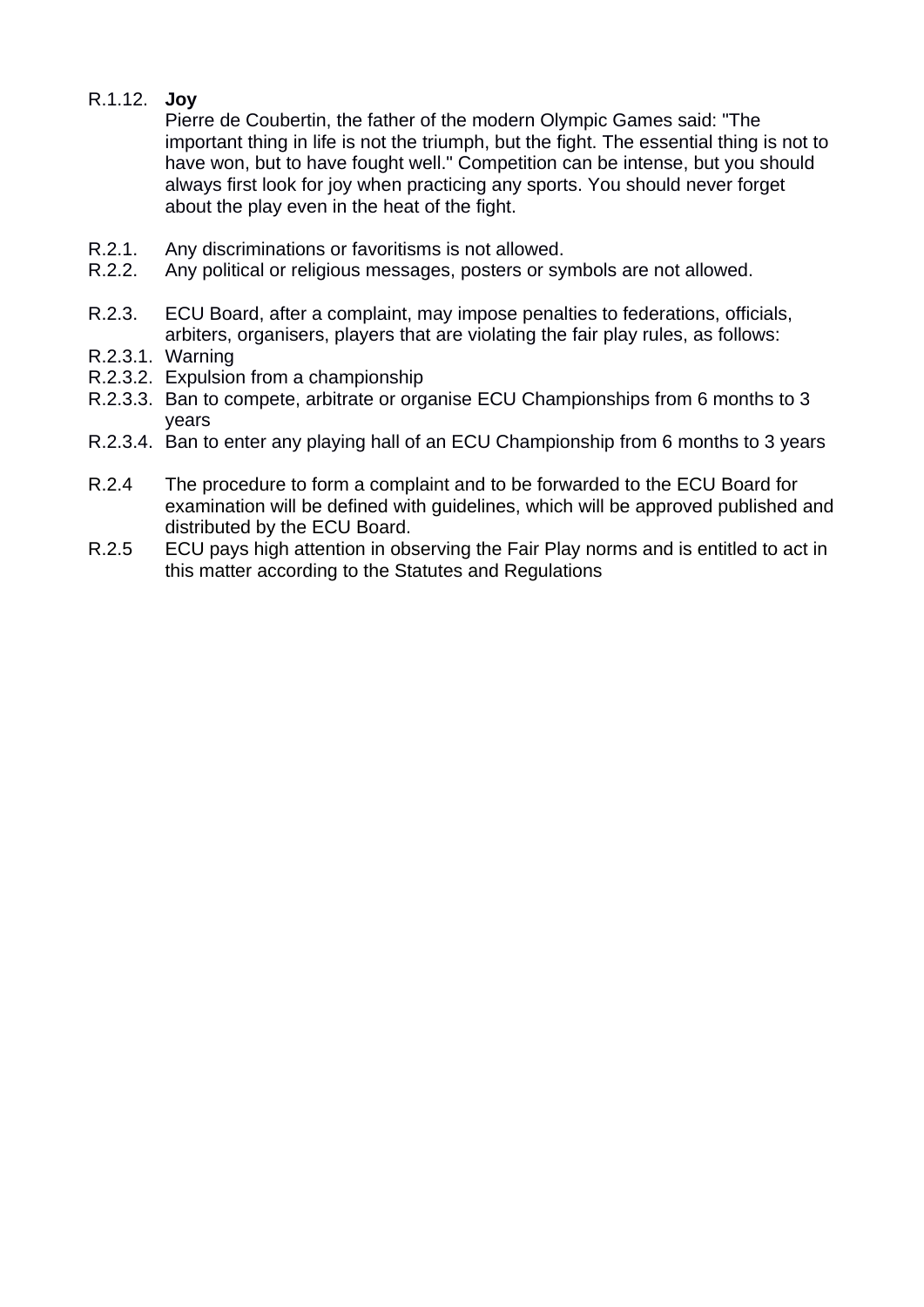# **Annex 1: Catalogue of criteria for the bid procedure**

# Category 1: **Organisation**

| 1.1 Tournament hall |     |
|---------------------|-----|
| Excellent           |     |
| Very good           | 15  |
| Good                | 10  |
| Satisfactory        |     |
| Not sufficient      | -50 |

| 1.2 Distance tournament hall to hotels                                                      |    |
|---------------------------------------------------------------------------------------------|----|
| Walking distance (not more than 15 minutes) granted for 50-100% from $8 - 12$<br>total beds |    |
| Less than 15 minutes by bus, free transportation                                            | 6  |
| More than 15 minutes, but free bus transportation                                           |    |
| More than 15 minutes, but paid bus transportation                                           |    |
| More than 15 minutes and no transportation                                                  | -5 |

| 1.3 Experience and credibility of the organising team  |    |
|--------------------------------------------------------|----|
| Experienced international level (FIDE, ECU)            | 10 |
| Experienced national level (Open or GM/IM tournaments) |    |

| $ 1.4$ Organisation fee $ $ | $\overline{\phantom{a}}$ |
|-----------------------------|--------------------------|

# Category 2: **Hotels**

| 2.1 Quality of hotels |     |
|-----------------------|-----|
| Excellent             | 20  |
| Very good             | 15  |
| Good                  | 10  |
| Satisfactory          |     |
| Not sufficient        | -50 |

| 2.1 Free internet access in the hotels |  |
|----------------------------------------|--|
| Room                                   |  |
| Lobby                                  |  |
| Paid                                   |  |
| None                                   |  |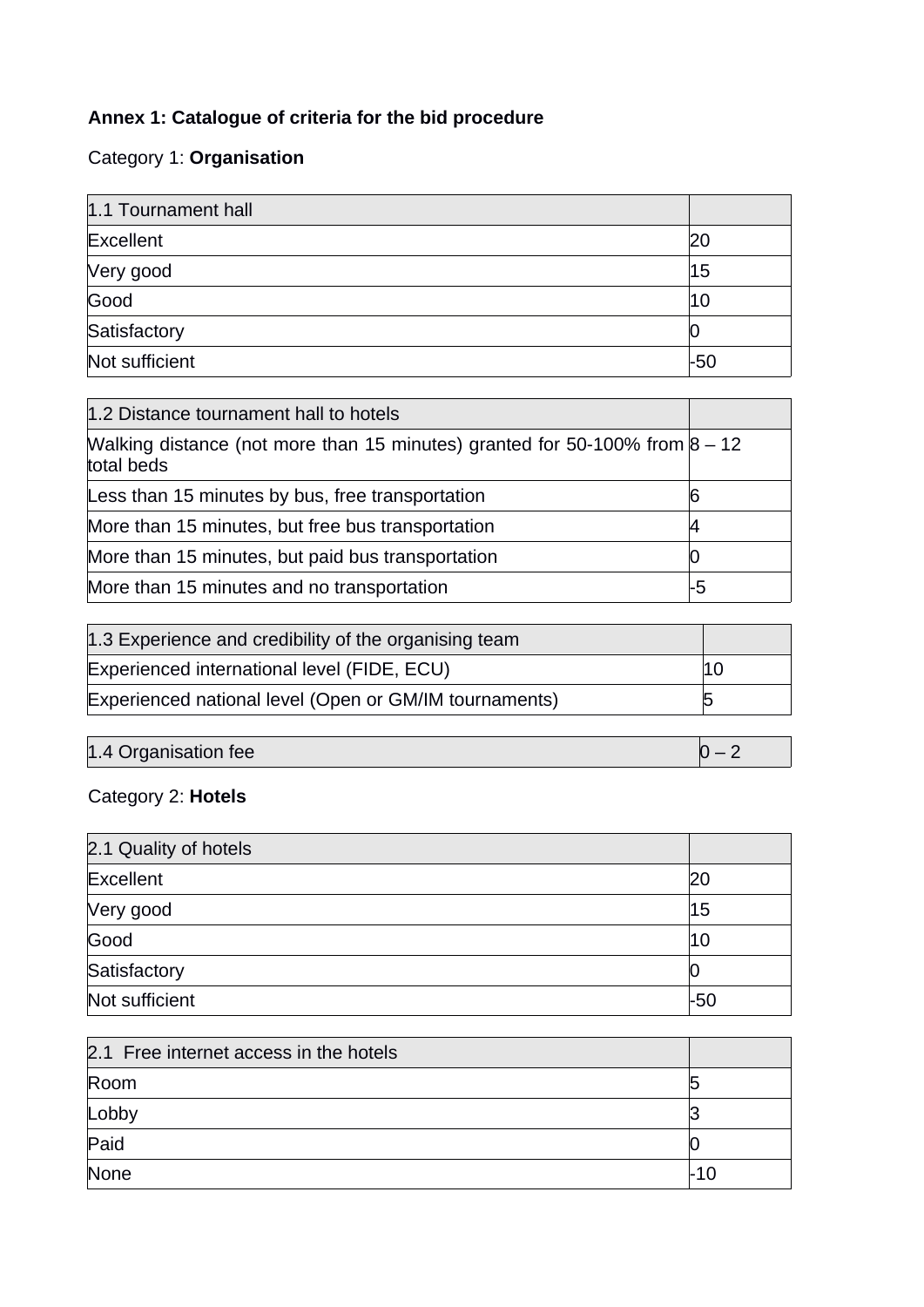# Category 3: **Room rates**

| 3.1 Room rates                     |     |
|------------------------------------|-----|
| Excellent ( <i>i.e.</i> low rates) | 10  |
| Very good                          | 6   |
| Good                               |     |
| Satisfactory                       |     |
| High                               | -10 |
| Higher than for normal clients     | -20 |

| 3.2 Additional cheap hotels |  |
|-----------------------------|--|
|-----------------------------|--|

# Category 4: **Travel connection and airport-hotel transportation rates**

| 4.1 International airport* in a distance of not more than:                                                   |  |
|--------------------------------------------------------------------------------------------------------------|--|
| approx. one hour by bus/train in normal traffic conditions                                                   |  |
| approx. two hour by bus/train in normal traffic conditions                                                   |  |
| Local airport in a distance of not more than approx. one hour by bus/train 2<br>in normal traffic conditions |  |
| No airport                                                                                                   |  |

\* An airport considers as international if there are daily direct regular flights from at least ten different foreign countries in Europe

| 4.2 Transfer from airport to hotels     |  |  |
|-----------------------------------------|--|--|
| Free by bus                             |  |  |
| Bus from the organiser with a low fare  |  |  |
| Bus from the organiser with a high fare |  |  |

#### Category 5: **Press**

| 5.1 Invitation with free accommodation for international journalists |           |
|----------------------------------------------------------------------|-----------|
| 5.2 Live games in internet, depending on the number of boards        | $ 0 - 8 $ |
| 5.3 Other special arrangements for publicity                         | $ 0 - 4 $ |

# Category 6: **Support**

|  |            |  |  | 6.1 Support from local authorities, National Olympic Committee, $ 1 - 2 $ |  |
|--|------------|--|--|---------------------------------------------------------------------------|--|
|  | government |  |  |                                                                           |  |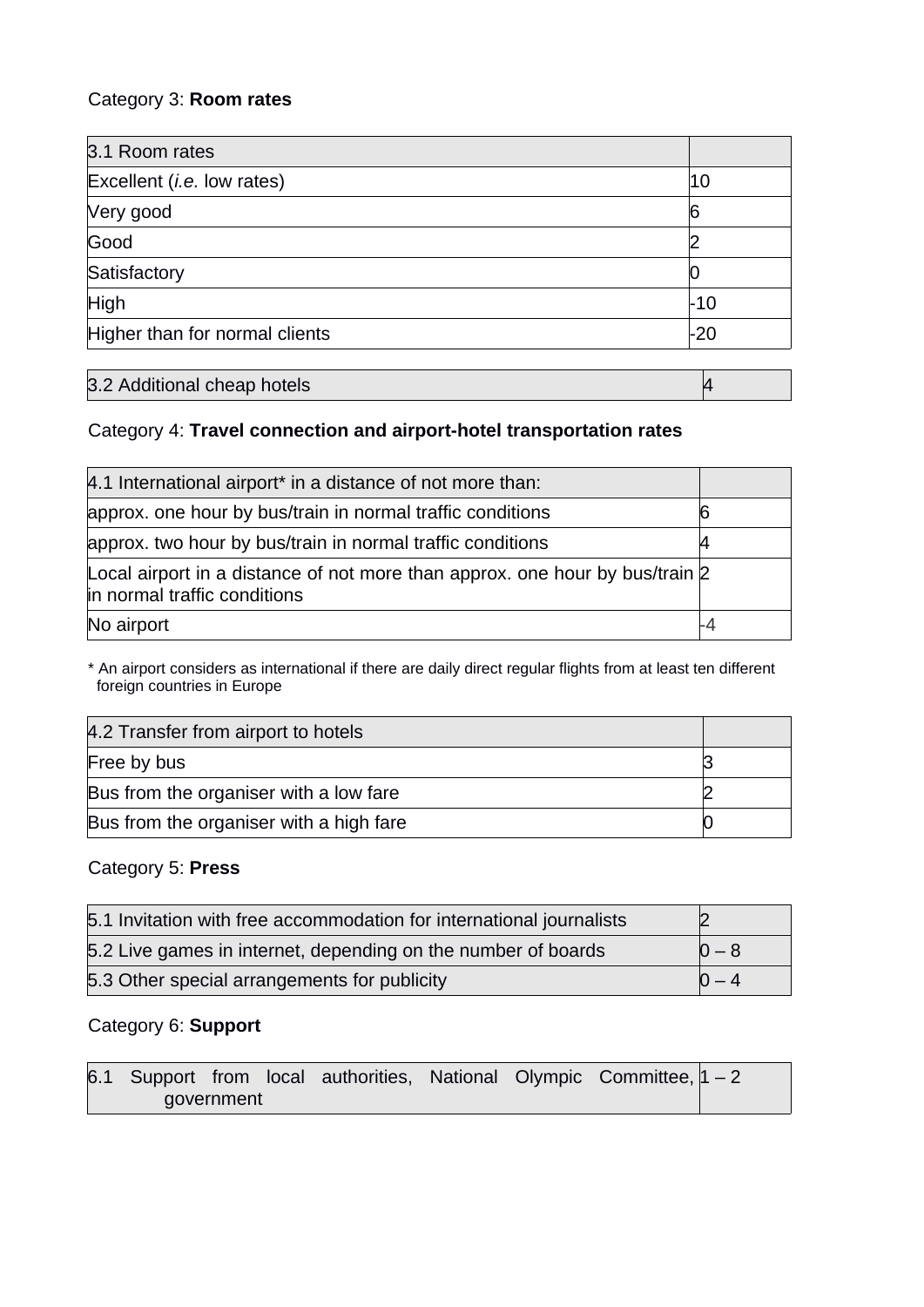# Category 7: **Anything else**

| 7.1 High prize fund in comparison with other bids (minimum prize fund $=$ $\sqrt{0}$ – 10<br>0), (proportionally calculated)                                                                     |  |
|--------------------------------------------------------------------------------------------------------------------------------------------------------------------------------------------------|--|
| 7.2 Material prizes – Electronics (tablets, telephones, etc.), diplomas, $0-5$<br>cups, medals, t-shirts,  in youth competitions                                                                 |  |
| 7.3 Repeated offer (the bidder has already given and not withdrawn a 5<br>bid for the same event in one of the two previous years before the event<br>bidded for, but was not awarded the event) |  |
| 7.4 Other special offers connected with chess or the event (discount for $0 - 5$<br>small nations, FIDE Seminars, )                                                                              |  |
| 7.5 Negative expost-evaluation of events organized by federation in the $-10$ to $-20$<br>past                                                                                                   |  |
| 7.6 Federation has already organised during the last three years a each -5<br>European Youth Championship, a European Club Cup, or a European<br><b>Team Championship</b>                        |  |
| 7.7 Bidder has already organised the same competition during the last $\pm 10$<br>three years                                                                                                    |  |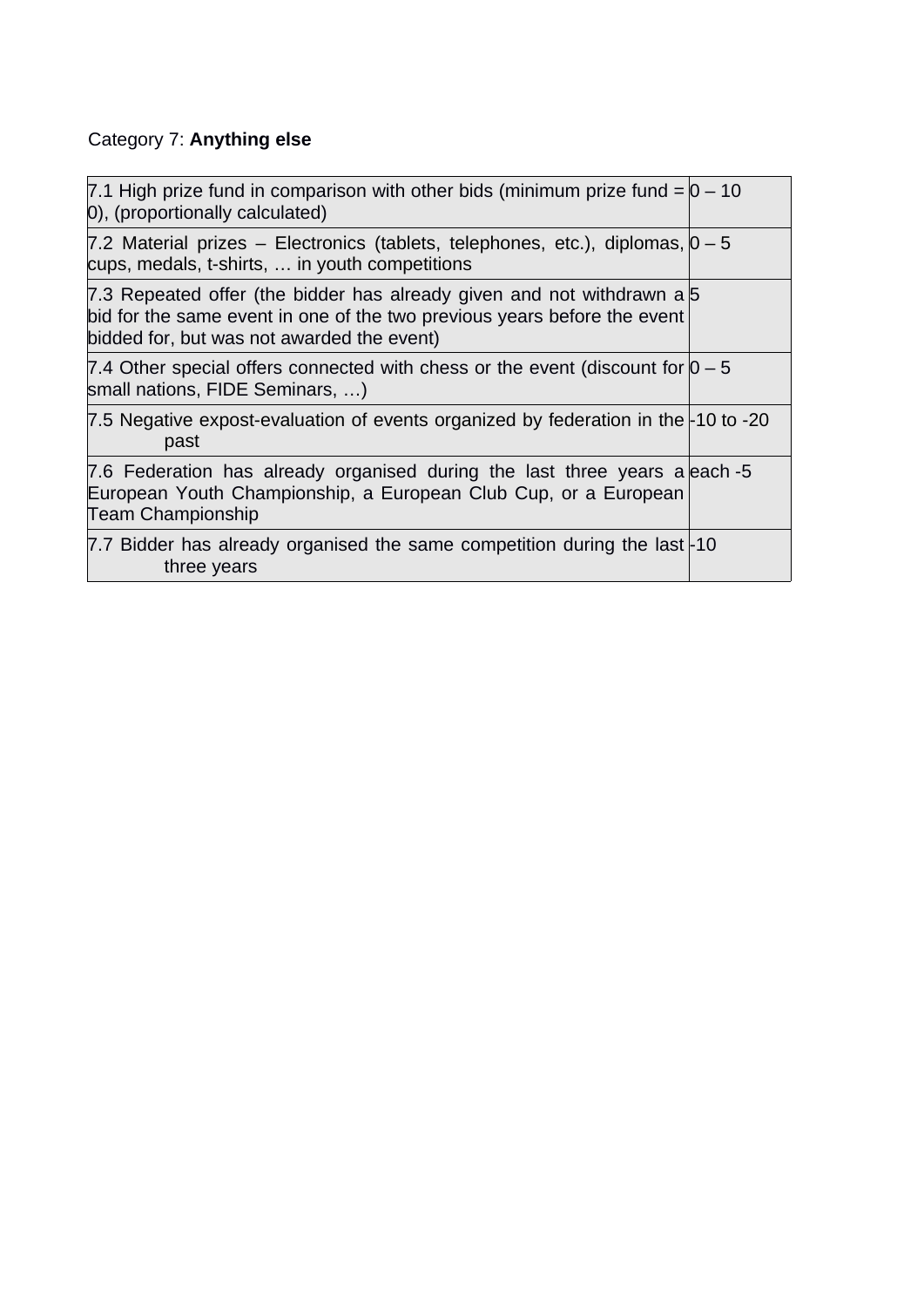### Offer / Bid to hold an ECU competition (To be filled in by a national federation)

Event:

Federations:

Organizer (name, address, phone, fax, email)

(Probable) City:

Proposed time schedule: Arrival: example and Departure:

Financial guarantee:

Declaration and / or Government Guarantee if applicable

Declaration generally assuring visas to representatives of all federations:

Exceptions, if any, and reasons:

Name of Tournament hall

and its distance from accommodation:

 Accommodation and meals of participants and for accompanying persons: (give classification of different hotels and meals including room rates and number of persons per room.)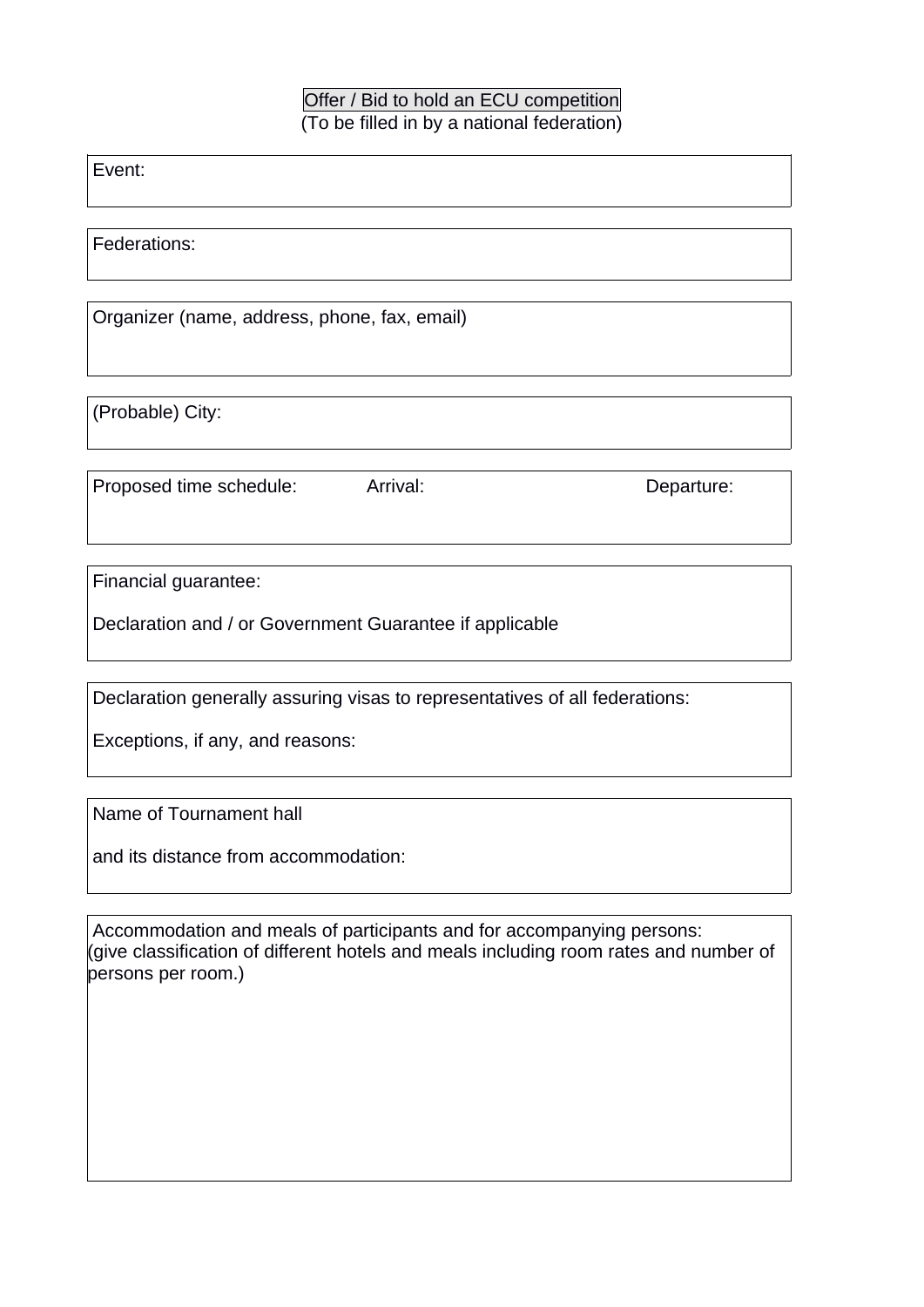Travel connections (next airport or railway station)

Transfer from airport/railway station (distance, vehicle, costs)

Is there an organising fee to be paid:

Are there:

Press facilities: Free photo gallery:

Internet-coverage: Number of boards broadcast:

Official website: Facebook page:

Secretarial Staff (Indicate languages):

Declaration that all relevant FIDE/ECU standards are met:

Exceptions:

Additional arrangements:

Deposit: We enclose with our offer / bid the **bid fee** of € \_\_\_\_\_\_\_\_\_\_\_\_\_\_\_ to ECU.

We have recognized the specific ECU stipulations for the above-mentioned event and will observe them.

Place Date Date Signature / Federation seal

 All conditions offered are subject to the approval of the ECU President or his representative.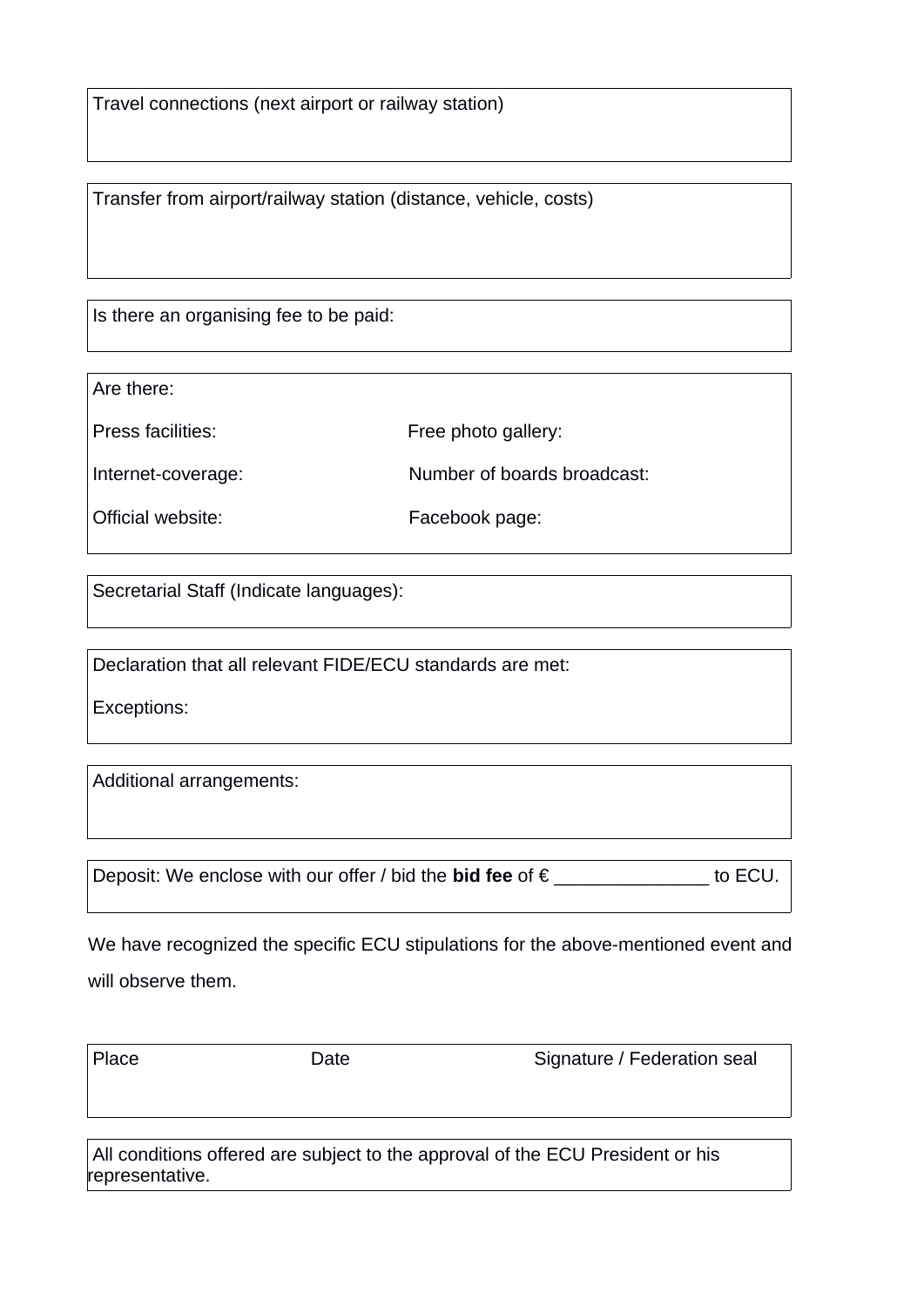# **Annex 2: Entry Fees and their Distribution**

|           |                                                        | $Entry$ $ECU$<br>fee |             | Org.<br>Fed.   |
|-----------|--------------------------------------------------------|----------------------|-------------|----------------|
| No.       | <b>Championship</b>                                    | <b>Euro</b>          | <b>Euro</b> | <b>Euro</b>    |
| $\vert$ 1 | Individual Championships (Entry fee per player)        |                      |             |                |
| 1.1       | European Championship                                  |                      |             |                |
|           | GM / IM / FM                                           | 65                   | 65          | $\Omega$       |
|           | Other players                                          | 130                  | 90          | 40             |
| 1.2       | European Championship for Women                        |                      |             |                |
|           | WGM / WIM / WFM                                        | 65                   | 65          | $\Omega$       |
|           | Other players                                          | 130                  | 90          | 40             |
| 1.3       | European Youth Championship                            |                      |             |                |
|           | nominated players                                      | 65                   | 65          | $\overline{0}$ |
|           | additional players                                     | 130                  | 90          | 40             |
| 1.4       | European Senior Championships                          | 20                   | 20          | $\overline{0}$ |
| 1.5       | European School Championship                           | 20                   | 20          | 0              |
| 1.6       | European Rapid and Blitz Championships Open &<br>Women | 10                   | 10          | 0              |
| 1.7       | European Amateur Championship                          | 15                   | 15          | 0              |
| 1.8       | European Youth Rapid and Blitz Championship            | 10                   | 10          | $\overline{0}$ |
| 2         | <b>Team Championships (Entry Fee per team)</b>         |                      |             |                |
| 2.1       | European Team Championship                             | 260                  | 260         | 0              |
| 2.2       | European Team Championship for Women                   | 260                  | 260         | 0              |
| 2.3       | European Team Championship for Youth                   | 100                  | 100         | $\overline{0}$ |
| 2.4       | European Club Cup                                      | 300                  | 300         | $\overline{0}$ |
| 2.5       | European Club Cup for Women                            | 200                  | 200         | 0              |
| 2.6       | European Senior Team Championships                     | 100                  | 100         | $\overline{0}$ |
| 2.7       | European Internet School Championship                  | 100                  | 100         | $\overline{0}$ |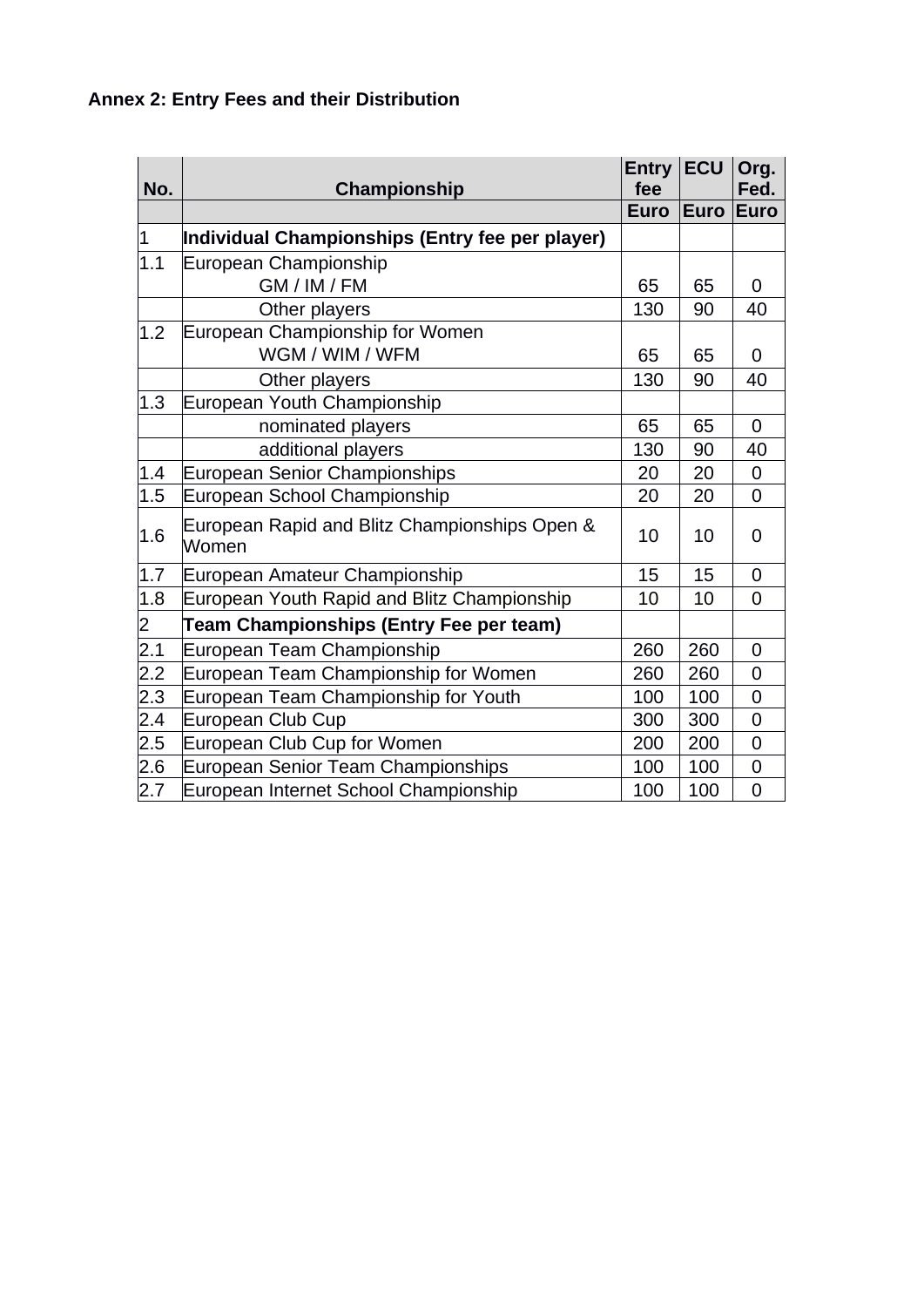# **Annex 3: Bid Fees and Deposit Fees**

| No.            | Championship                           | <b>Bid fee</b> | <b>Deposit</b> |
|----------------|----------------------------------------|----------------|----------------|
|                |                                        | <b>Euro</b>    | <b>Euro</b>    |
| 1              | <b>Individual Championships</b>        |                |                |
| 1.1            | European Championship                  | 1.000          | $*7.500$       |
| 1.2            | European Championship for Women        | 1.000          | $*7.500$       |
| 1.3            | European Youth Championship            | 1.000          | 20.000         |
| 1.4            | European Senior Championship           | 500            | 2.000          |
| 1.5            | European Rapid Championship            | 500            | 2.000          |
| 1.6            | European Rapid Championship for Women  | 500            | 2.000          |
| 1.7            | European Blitz Championship            | 500            | 2.000          |
| 1.8            | European Blitz Championship for Women  | 500            | 2.000          |
| 1.9            | European School Championship           | 500            | 2000           |
|                | 1.10 European Amateur Championship     | 500            | $\overline{0}$ |
| 1.11           | European Youth Rapid and Blitz         | 500            | 2000           |
| $\overline{2}$ | <b>Team Championships</b>              |                |                |
| 2.1            | European Team Championship             | 1.000          | 7.500          |
| 2.2            | European Team Championship for Women   | 1.000          | 7.500          |
| 2.3            | European Team Championship for Youth   | 500            | 2.000          |
| 2.4            | European Team Championship for Seniors | 500            | 2.000          |
| 2.5            | European Club Cup                      | 1.000          | 5.000          |
| 2.6            | European Club Cup for Women            | 500            | 2.000          |

\* = additional bank guarantee for prize funds; 50 % one year before the event, 75 % six months before the event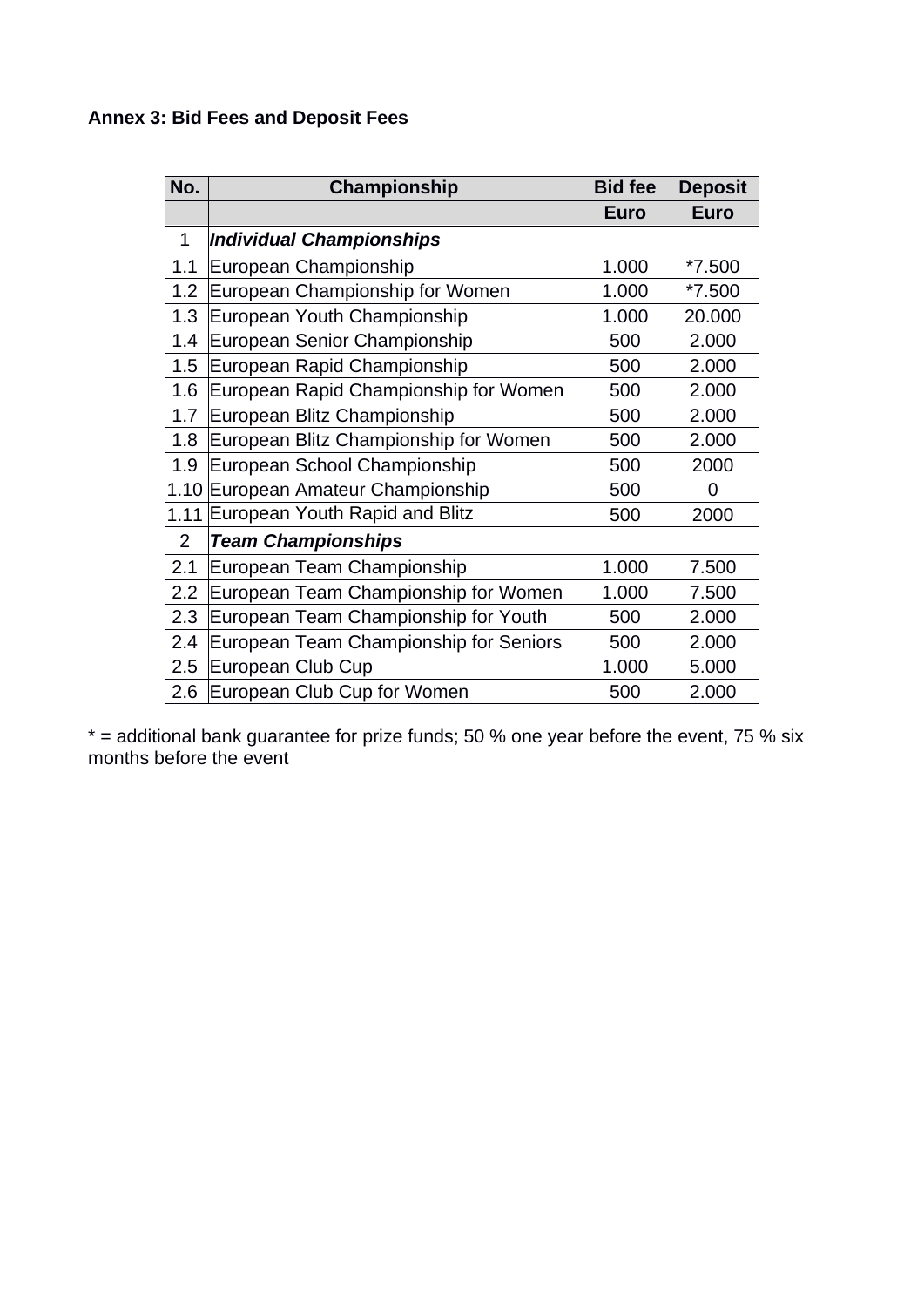#### **Annex 4: Standards for ECU Tournaments**

In the following items the basic conditions for an official ECU Tournament are defined.

#### **1. Accommodation**

The minimum quality of the official hotels should be appropriate to the tournament. The organisers are free to offer additional hotel accommodation of any other quality. In any case each hotel room should have its own en-suite facilities. Meals should be offered in the hotels. If there is no restaurant in the hotel another one nearby can be accepted.

The full board accommodation includes breakfast, lunch and dinner. The organisers are free to offer half board accommodation, which shall have a brunch and dinner. Breakfast should be available until 10.00 a.m., dinner should be available until 30 minutes after the end of the last game. These 30 minutes have to be extended with the necessary travelling time from the tournament hall to the hotel.

For lunch and dinner at least three courses shall be offered. Furthermore, natural filtered water has to be included free of charge. The meals should take into consideration the different eating habits of the European cultures, vegetarians should also be catered for. Information with respect to diets for medical reasons shall be sent by the national federations together with the entry form and the organiser should take care for.

Wireless internet connection should be provided at least in the lobby of the official hotels.

#### **2. Travel connection and shuttle services**

An airport with international flight connections shall be in a travelling distance of less than two hours by car or bus. The price for the airport shuttle service has to be negotiated with ECU.

If the distance between tournament hall and an official hotel is more than 1.000 meter a shuttle service shall be foreseen free of charge.

The maximum distance between the tournament hall and the official hotels shall be 10 km.

#### **3. Tournament hall and chess material**

The minimum size of a tournament hall shall foresee  $3 \text{ m}^2$  per board and additionally 40 % space for player's and spectator's corridors, 25% for youth tournaments. The distance between the chess boards and the spectators should be not less than one meter.

The Tournament venue shall have the infrastructure to ensure the minimum conditions for the accompanying persons especially for the youth competitions.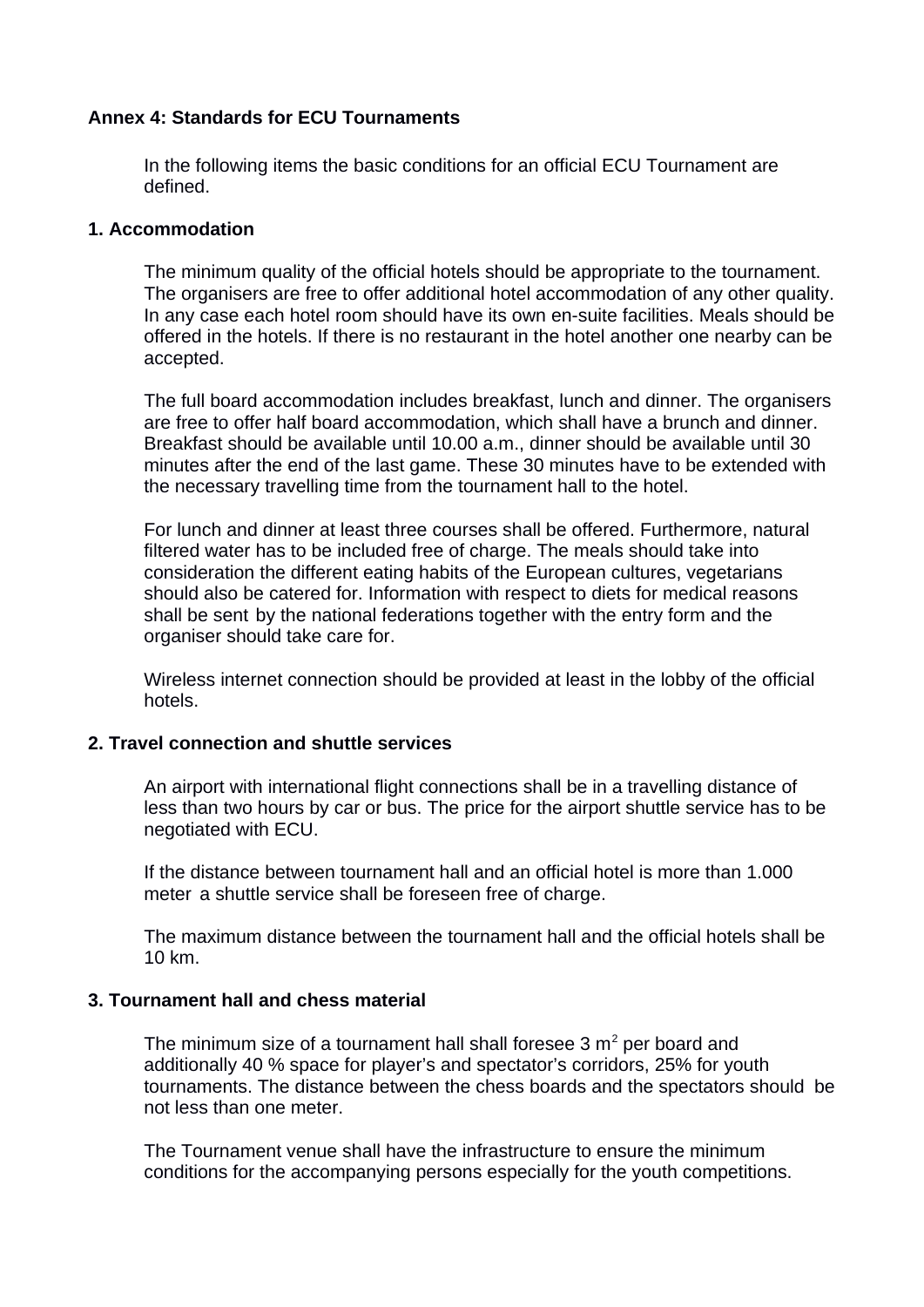The organisers have to provide the best playing conditions, thus avoiding any disturbance by lights or noises, in particular:

- no blinding or shadows by sun or spots,
- air condition without any sound or annoying cold air streams,
- doors have to be opened and closed without any noise,
- no disturbance by moving of chairs on the floor or by walking of players and spectators,
- to provide minimum and highlighted equal illumination in the playing area required by the FIDE rules,

The FIDE Standards for chess tables and chairs, chess boards, pieces and clocks have to be followed. The final decision if these standards are met is up to the Chief Arbiter.

For adult tournaments the live internet transmission of minimum 50 games shall be foreseen, for youth tournaments a minimum of 25 games shall be transmitted.

For team competitions a clear indication of the team composition and the results must be available.

The scoresheets should have a minimum size of A5, the number of moves to be written on one page should be 40 or 60.

The walking distance to the toilets should be maximum two minutes for one way. All entrances to the tournament hall, the player's area, the analysing room and other rooms or areas allowed for players shall be adequately controlled by the organizers.

During the rounds the players and officials shall be provided with coffee, tea and water. However, these beverages should be positioned in the player's area in such a way, that it will never cause any disturbing noise.

For the Chief Arbiter there has to be an easy internet access during the rounds in the tournament hall or in his office.

An analysing room outside of the player's area has to be provided by the organisers. The minimum number of chess sets has to be 10 % of the number of participating players, 5% for youth championships.

For the individual competitions, the Chief of each delegation is allowed in the playing hall, only in a special restricted area, to observe the playing hall and assist the Arbiters when is necessary.

#### **4. Live Coverage**

4.1. For adult tournaments the live internet transmission of minimum 50 games shall be foreseen, for youth tournaments a minimum of 25 games shall be transmitted.

4.2. For the European Club Cup and the European Open Individual Championship and the European Youth Championship a minimum of 100 games shall be transmitted live.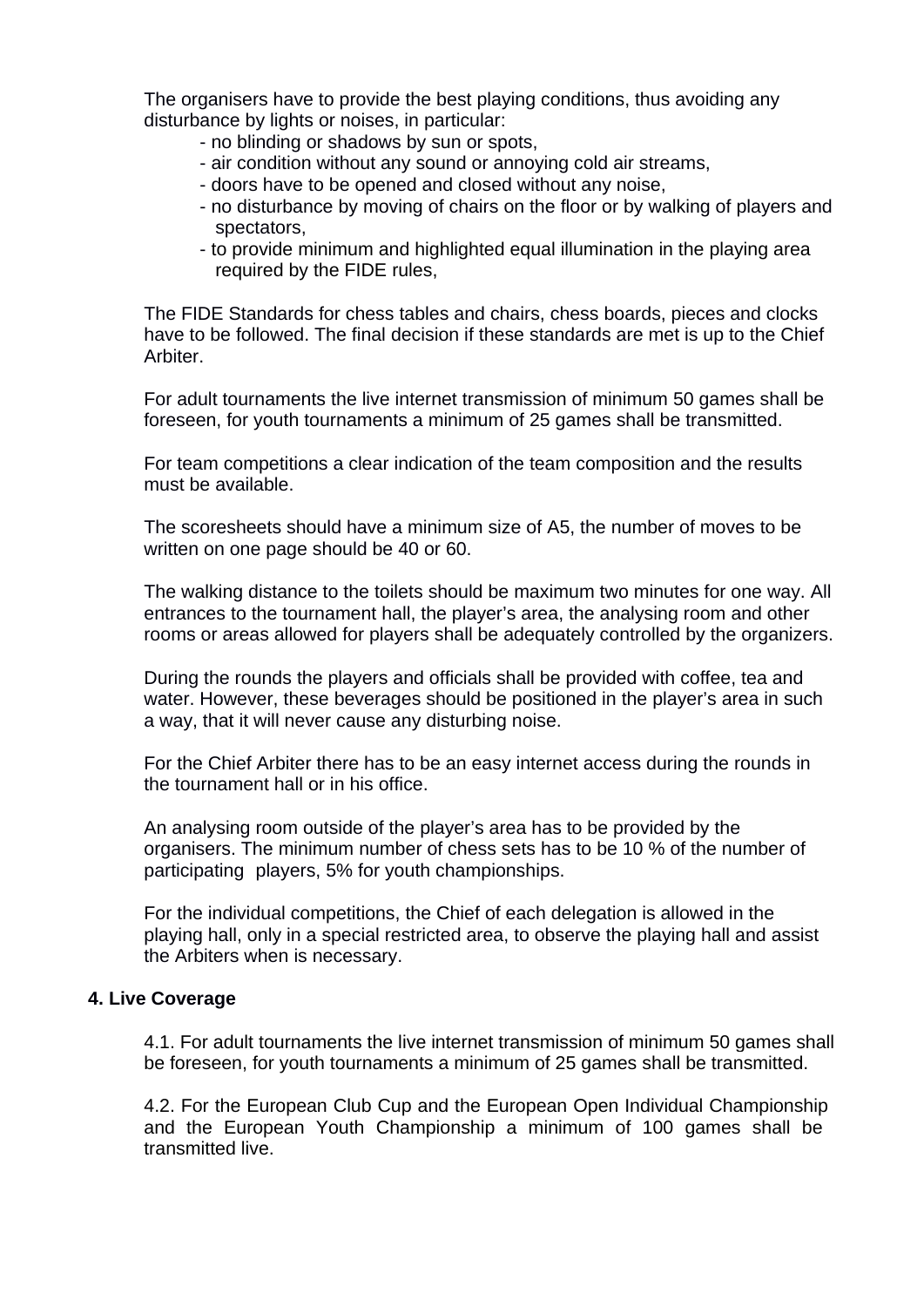4.3. For the European Team Chess Championship all the matches and games shall be transmitted live.

4.4. For a. the European Team Chess Championship b. the European Club Cup Open & Women c. the European Individual Open Chess Championship d. The European Individual Women Chess Championship e. The European Youth Chess Championship the organiser shall provide a live studio coverage with live commentary by experts at least in English language.

4.4.1. The guidelines for the live studio coverage are approved, published and updated by the ECU Board which has the right to negotiate directly with providers for this task for all ECU Competitions setting the minimum standards and costs for the organisers.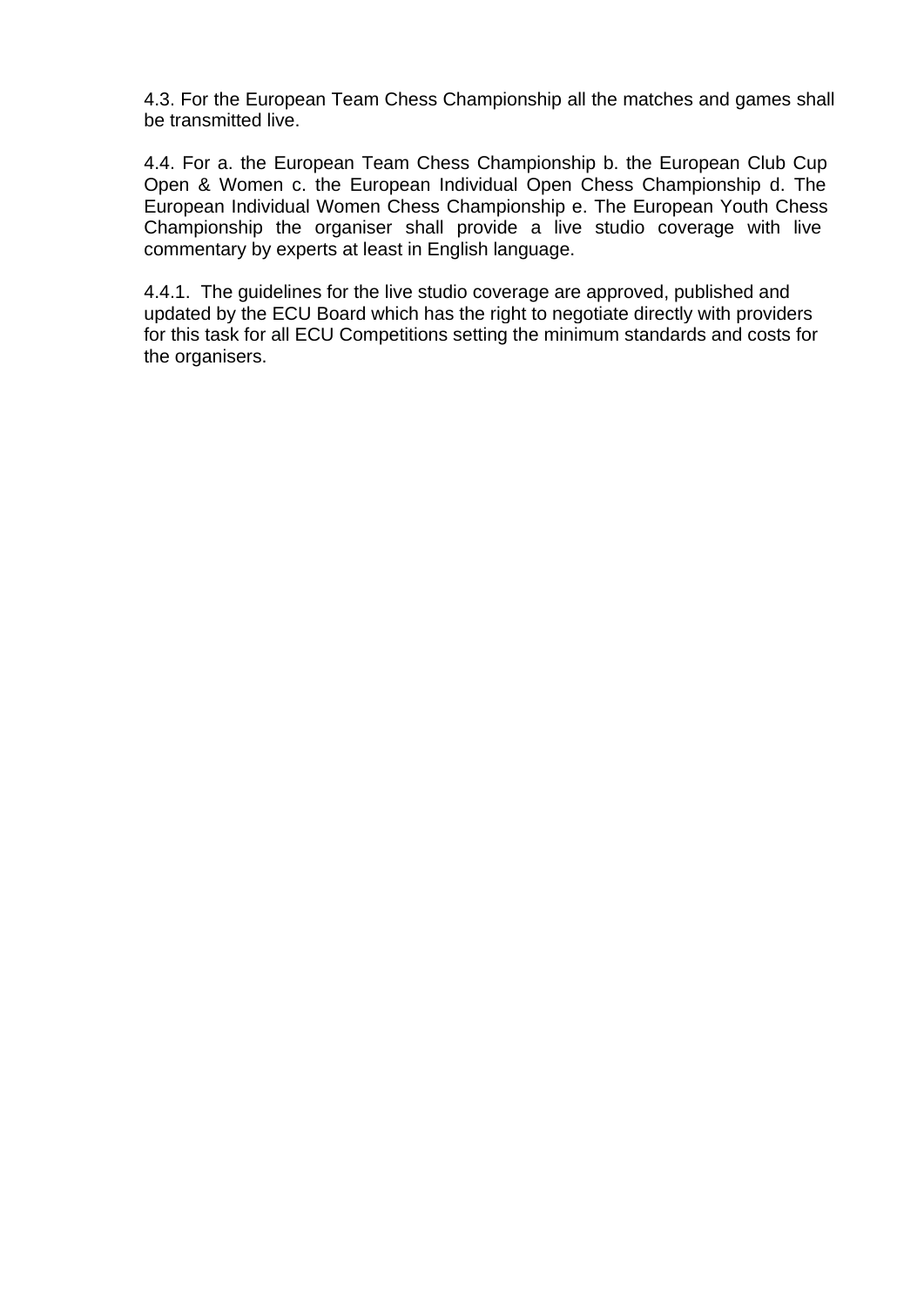**Annex 5: Guidelines concerning fees for the arbiters and members of the Appeals Committee in European Championships**

| <b>Position</b>                   | Fee               |
|-----------------------------------|-------------------|
|                                   | <b>Euro</b>       |
| <b>Chief Arbiter</b>              | 1500              |
| Deputy Chief Arbiter              | 1000              |
| Arbiter                           | 50 per day (10-15 |
|                                   | boards)           |
| Chairman of Pairings Committee in | 1000              |
| the European Youth Championships  |                   |
|                                   |                   |
| Chairman of Appeals Committee     | 1500              |
| Member of Appeals Committee       | 1000              |

- These fees apply to the European Team Championship, the European Individual Championship (Open and Women), the European Club Cup (Open and Women) and the European Youth Championship (U10-U18). For all other competitions the fees can be fixed on a lower level.
- The fees mentioned in the table above are net fees: the organizers are responsible for the payment of potential local or national taxes.
- Unless agreed otherwise in writing and signed by both the arbiter and the organiser, the above fees shall be paid before the start of the last round.
- The organizer is in charge of reasonable travel costs (*e.g.* flight ticket in economy class, train ticket in  $2^{nd}$  class, ...) and accommodation.
- For arbiters mentioned in B.10.2.2 (the foreign arbiters appointed by ECU Arbiters' Council) the Organiser is responsible for the travel expenses up to the limit of 250 Euro.
- If anyone acts only a part of the duration of the championship, his feed will be paid on a *pro rata* basis.
- Any ECU Board member, who have a monthly stipend according the ECU Statutes art 41, cannot receive any fee mentioned in the above table when he is acting as chairman or member of the appeals committee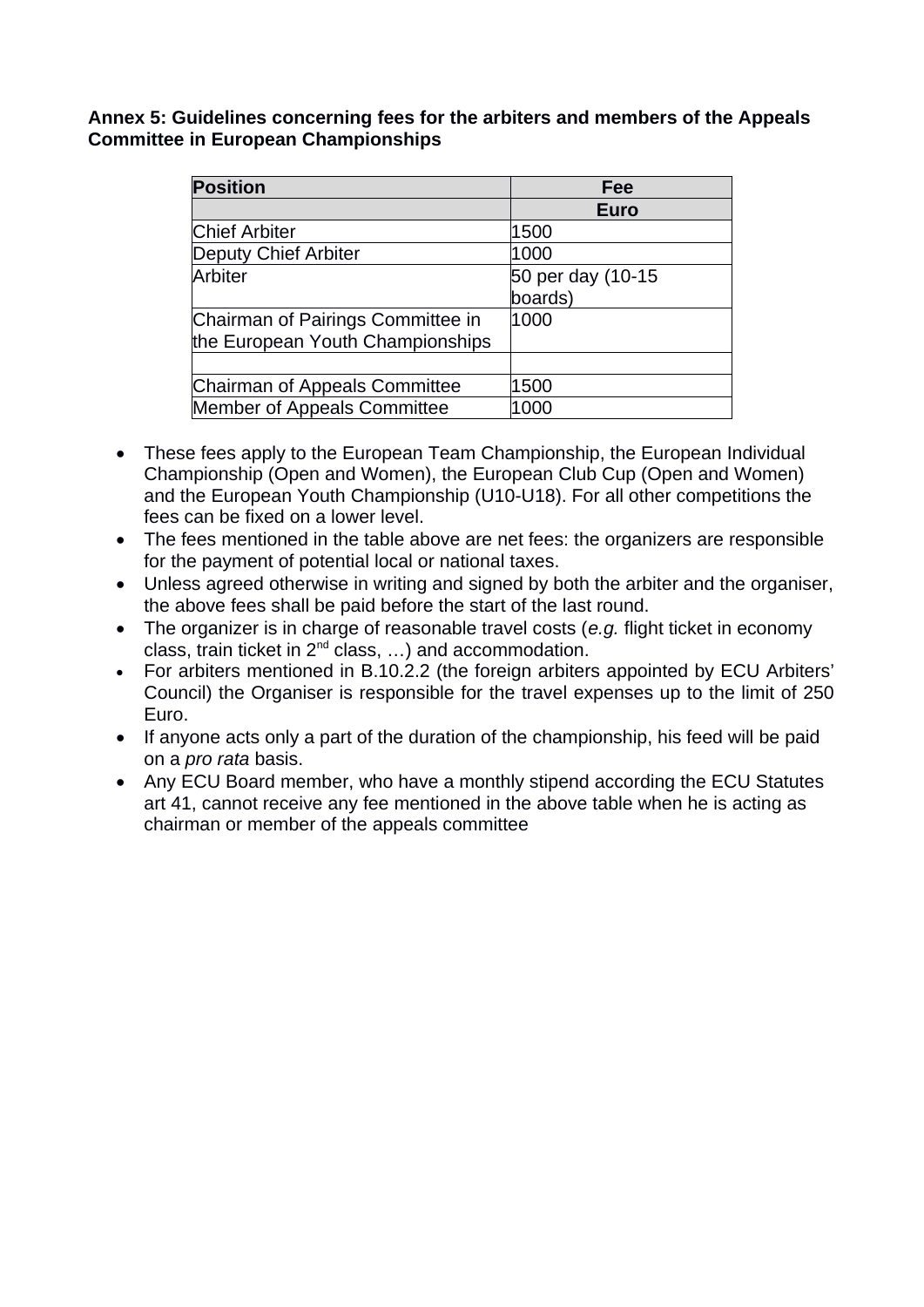# **Annex 6: List of Arbiters to be appointed**

| Event                 | Chief<br>Arbiter | Deputy<br>CA<br>(at least) | Pairings<br>Officer<br>(at least) | Other<br>European<br>federation**<br>(at least) | Male or<br>female*** |
|-----------------------|------------------|----------------------------|-----------------------------------|-------------------------------------------------|----------------------|
| Individual            | $\mathbf{1}$     | $\overline{2}$             | $\mathbf{1}$                      | 20%                                             | 25%                  |
| Individual Women      | $\mathbf{1}$     | $\overline{2}$             | $\mathbf{1}$                      | 20%                                             | 25%                  |
| Youth U8-U18          | $\mathbf{1}$     | $\overline{2}$             | $\mathbf{1}$                      | 20%                                             | 25%                  |
| Team                  | $\mathbf{1}$     | $\overline{2}$             | $\mathbf{1}$                      | 20%                                             | 25%                  |
| Club Cup              | $\mathbf{1}$     | $\overline{2}$             | $\mathbf{1}$                      | 20%                                             | 25%                  |
| School                | $\mathbf{1}$     | $\overline{2}$             | $\mathbf{1}$                      | 20%                                             | 25%                  |
| Senior                | $\mathbf{1}$     | $\mathbf{1}$               | $\mathbf{1}$                      | 20%                                             | 25%                  |
| Senior Team           | $\mathbf{1}$     | $\mathbf{1}$               | $\mathbf{1}$                      | 20%                                             | 25%                  |
| European Amateur      | $\mathbf{1}$     | $\mathbf{1}$               | $\mathbf{1}$                      | 20%                                             | 25%                  |
| U12 and U18 Team      | $\mathbf{1}$     | $\mathbf{1}$               | $\mathbf{1}$                      | 20%                                             | 25%                  |
| Rapid and Blitz Youth | $\mathbf{1}$     | $\mathbf{1}$               | $\mathbf{1}$                      | 20%                                             | 25%                  |
| Rapid and Blitz       | $\mathbf{1}$     | $\mathbf{1}$               | $\mathbf{1}$                      | 20%                                             | 25%                  |
| Rapid/Blitz Women     | $\mathbf{1}$     | $\mathbf{1}$               | $\mathbf{1}$                      | 20%                                             | 25%                  |
| Corporate             | $\mathbf{1}$     | $\overline{1}$             | $\mathbf{1}$                      | 20%                                             | 25%                  |

\* - Minimum number of arbiters is 1 arbiter for 25 players.

\*\* - Minimum match arbiters from other federation than organisers' federation is 20% The Chief, Deputy and Pairings officer could be from any European federation.

\*\*\* - Minimum of male or female arbiters is 25%.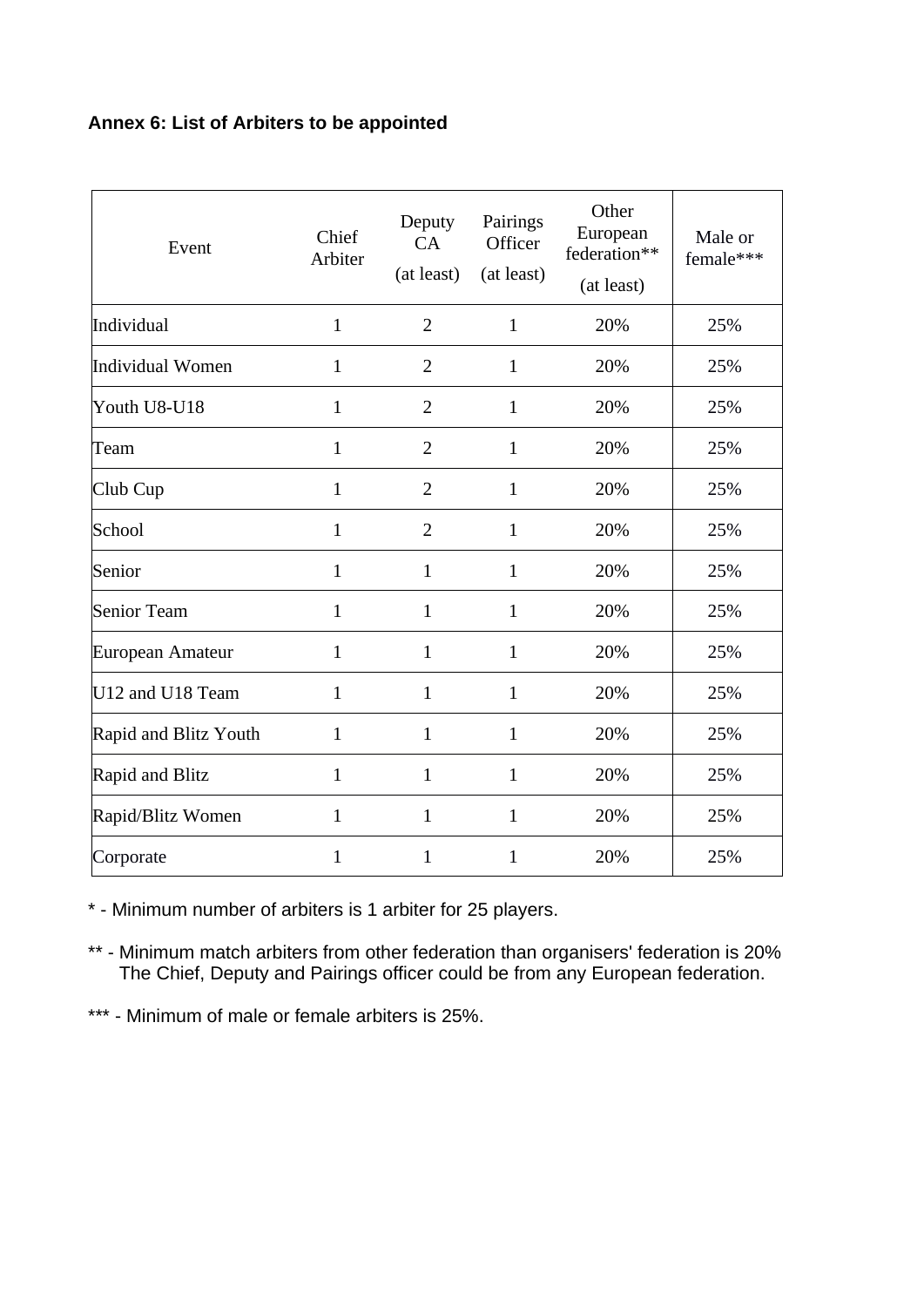# **Annex 7: ECU Arbiters' Report**

The Chief Arbiter of ECU event should send following reports to the ECU Arbiters Council:

- GDPR form for each arbiter, if not filled in by particular arbiter earlier
- Evaluation form for each arbiter
- Arbiters Report as published below

The ECU reporting procedure for arbiters is described in details on the ECU Arbiters' Council website<https://arbiters.europechess.org/reporting-procedure/>

| Δ | <b>Appendix 7</b> |
|---|-------------------|
|---|-------------------|

|                         | $\mathcal{X}$ and $CU$<br><b>European Chess Union</b> |                |                   | <b>ECU ARBITER REPORT</b> |                          |                 |
|-------------------------|-------------------------------------------------------|----------------|-------------------|---------------------------|--------------------------|-----------------|
| <b>NO</b>               | <b>DATE</b>                                           |                | <b>VENUE</b>      |                           | <b>TOURNAMENT NAME</b>   |                 |
|                         |                                                       |                |                   |                           |                          |                 |
| <b>NO</b>               | FIDE ID#                                              | <b>LICENSE</b> | <b>FEDERATION</b> | <b>SURNAME, Name</b>      | <b>TITLE, (Category)</b> | <b>POSITION</b> |
| $\mathbf 1$             |                                                       |                |                   |                           |                          |                 |
| $\mathbf{2}$            |                                                       |                |                   |                           |                          |                 |
| $\overline{\mathbf{3}}$ |                                                       |                |                   |                           |                          |                 |
| 4                       |                                                       |                |                   |                           |                          |                 |
| 5                       |                                                       |                |                   |                           |                          |                 |
| $\bf 6$                 |                                                       |                |                   |                           |                          |                 |
| $\overline{\mathbf{z}}$ |                                                       |                |                   |                           |                          |                 |
| 8                       |                                                       |                |                   |                           |                          |                 |
| 9                       |                                                       |                |                   |                           |                          |                 |
| 10                      |                                                       |                |                   |                           |                          |                 |
| 11                      |                                                       |                |                   |                           |                          |                 |
| 12                      |                                                       |                |                   |                           |                          |                 |
| 13                      |                                                       |                |                   |                           |                          |                 |
| 14                      |                                                       |                |                   |                           |                          |                 |
| 15                      |                                                       |                |                   |                           |                          |                 |
| 16                      |                                                       |                |                   |                           |                          |                 |
| 17                      |                                                       |                |                   |                           |                          |                 |
| 18                      |                                                       |                |                   |                           |                          |                 |
| 19                      |                                                       |                |                   |                           |                          |                 |
| 20                      |                                                       |                |                   |                           |                          |                 |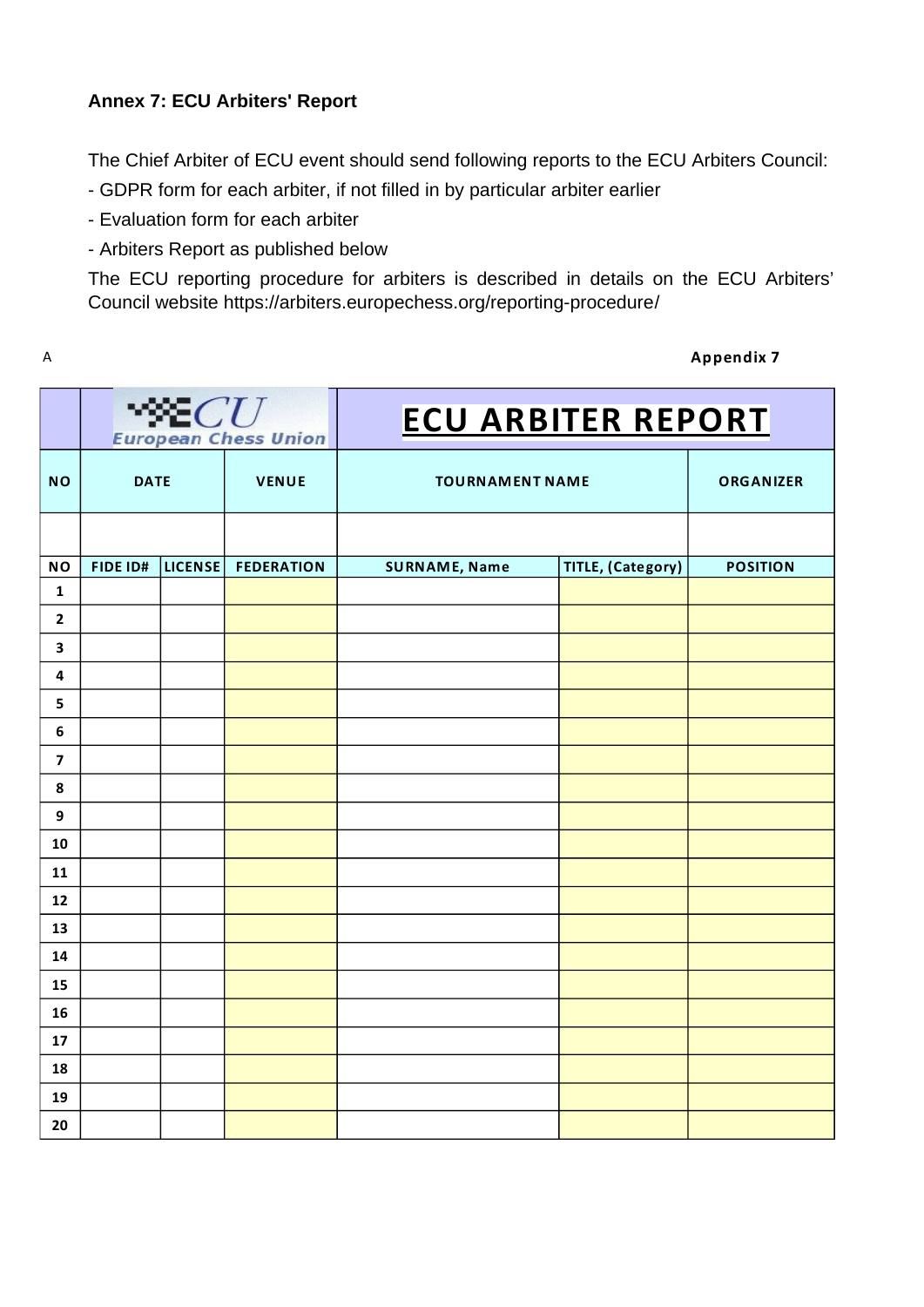# **Annex 8: ECU Guidelines for Food and Beverages**

Minimum requirements for the European Chess Championships

# **A8.1 Meals**

A8.1.1 **All the meals shall be provided at the hosting hotels.** Any other arrangement shall have the written approval of the ECU representatives.

A8.1.2 Quality meals (three (3) meals per day: breakfast, lunch and dinner) in sufficient quantities must be prepared and guaranteed for the tournament participants (players, captains, trainers. ECU representatives, staff, arbiters and rest accompanied persons), based on the schedules of the championships.

A8.1.3 Menus should be designed to be nutritious as well as tasty and should be standardized and served in "buffet style". **Variety** is also very important, and the buffet allows the possibility to give players more food. Emphasis should be placed on providing food which also takes into account special diets menus and all the meals shall be labeled.

A8.1.4 Examples of menus and a meal-time schedule should be sent no later than two (2) weeks before the start of the Championship to the ECU representative for information and approval.

# **A8.2 Contents shall include:**

A8.2.1 **Breakfast:** Cereals (at least two (2) types), bread, croissants or muffins, yoghurt (natural and fruit flavours), honey, fresh fruit (at least three (3) different types of fruit, fruit juices (always orange juice plus one (1) other), marmalade, butter, jam, eggs, milk, coffee and tea. Bottled drinking water must be provided to the delegations.

A8.2.2 Lunch and Dinner: Pasta (plain) and rice must be served during every lunch and dinner and the types must vary each day. Sauces must be served separately. Different types of meat including chicken plus fish (without bones) should be available, normally meat (at least two (2) types) at lunch time and meat plus fish at dinner. Both meat and fish must be served without sauces. There must be a salad buffet, with lettuce, tomatoes, cucumbers, cheese, and vegetables. Also, meat and fish can be combined with potatoes (fried, mashed or boiled), eggs (fried and boiled). Desserts must include fresh fruits, yoghurt and cakes. Fruit juices and bread should also be available during lunch and dinner. Bottled drinking water must be provided to Delegations.

**A8.3 The timing** of meals must be flexible according the games schedule and should be coordinated with the ECU representative to ensure that the players eat at the correct time. It should be noted that some evening meals may be required late at night after the last game and the hotel catering must be aware of this and able to provide fresh food as these times.

# **A8.4 Drinks**

A8.4.1 A sufficient supply of bottled drinking water shall be made available for the players and accompanying persons at meals.

A8.4.2 A sufficient supply of bottled drinking water shall be made available for the players during the games. A sufficient supply of bottled drinking water, and coffee and/or tea per person should be made available for the technical officials, staff, arbiters during the games.

A8.4.3 All expenses related to food and beverages as outlined above shall be borne by the organiser.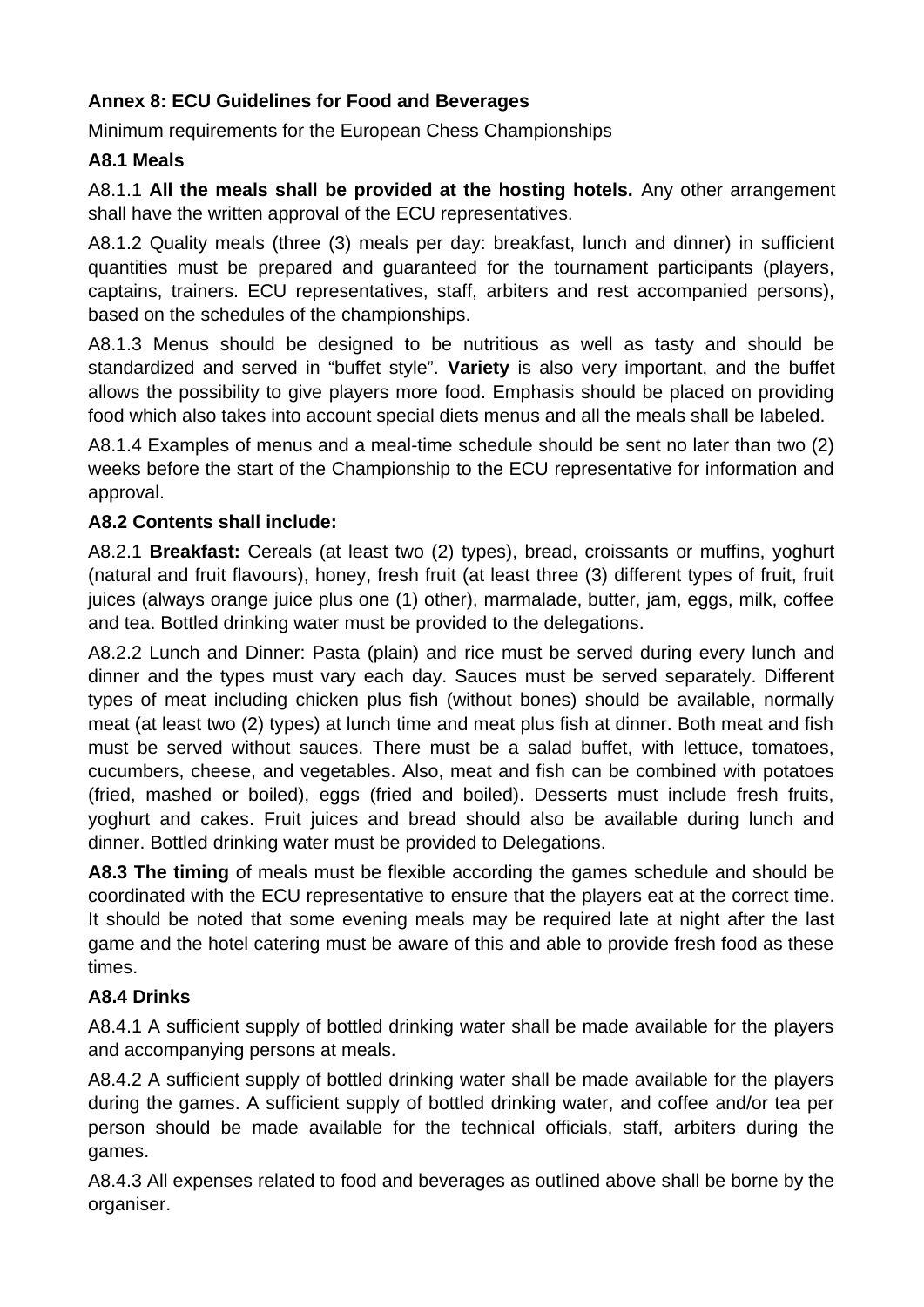# **Annex 9: ECU Guidelines for Accommodation & Transportation**

Minimum requirements for the European Chess Championships

# **A9.1 Accommodation**

A9.1.1 The hotel(s) has to be of top international standard category (five or four or threestar hotel).

A9.1.2 The travel time from the delegations' hotel to the Playing venue shall not exceed twenty (20) minutes (by bus) and shall be made in **one-time transfer for all participants** not earlier than 1h before the start of the round.

A9.1.3 The hotel(s) should be finalised during the site visit with ECU Representative approval. Any changes subsequent to the site visit **must be done only with ECU approval.**

A9.1.4 Working cooling and heating equipment is mandatory in all official hotels, not only in the public areas, but in all guest rooms to provide a room temperature from 20 °C to 24  $^{\circ}C$ 

A9.1.5 The hotel **must have free internet access in each room (at least 5MB download and 2MB upload).** In case the speed of the connection is not adequate the organizer is obliged to provide two designated team delegation members with 4G/3G or LTE data cards or the Organizing Committee must install additional mobile routers at its expense.

A9.1.6 It is highly recommended that the organiser and/or the hotel should provide the use of a fitness room in the hotel (if available) or in close proximity free of charge.

A9.1.7 The organiser should check with the hotel before the beginning of the competition about all problematic situations that might arise such as:

A9.1.7.1 Sufficient quantity and quality of hot and cold buffet food for players arriving late.

A9.1.7.2 Hygiene standards in the buffet & dining area.

A9.1.7.3 Early check-in and late check-out.

A9.1.8 The ECU representatives, Appeals Committee, Chief and Deputy Arbiters shall each be allocated in single rooms. An Executive Suite shall be provided for the ECU President. The hotel (4 or 5 stars at International standards.) should be situated in an appropriate area to facilitate convenient access to the competition venues.

# **A9.2 Information Desk**

The desk should be located in the hotel lobby in order to assist with co-ordination for the organisation. At least one (1) person, who is capable of solving problems or answering any questions, shall be at the desk at arrival and departure times and the days of the first two rounds. Next to the desk shall be an information board which is always up to date with the following information:

A9.2.1 Competition schedule

- A9.2.2 Transportation schedule shuttle bus service timetable
- A9.2.3 Technical Meeting program
- A9.2.4 Daily Pairings & Standings
- A9.2.5 Any relevant information related to the event
- A9.2.6 Organiser telephone contact numbers